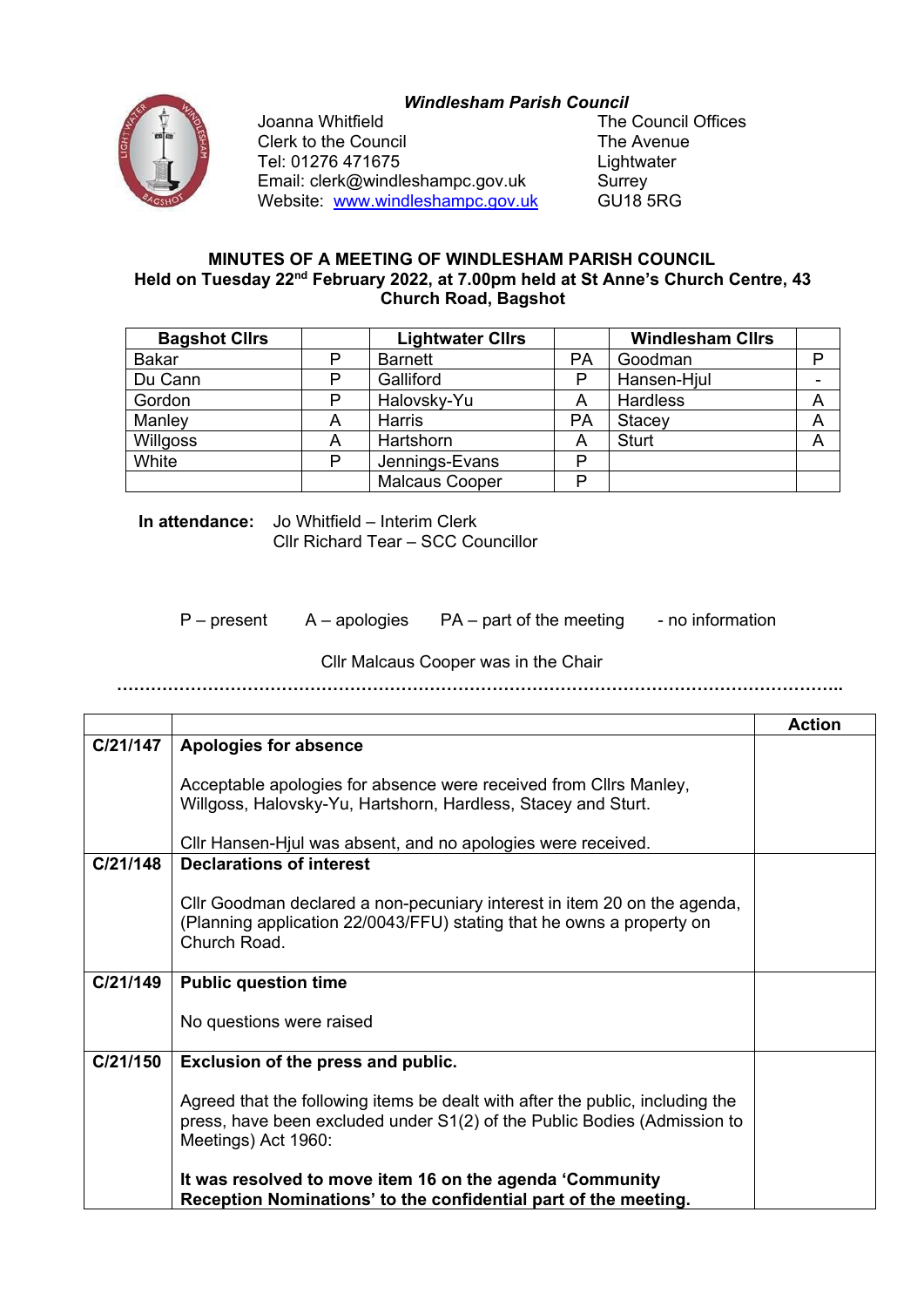| Members agreed that the above items should be discussed in the<br>confidential part of the meeting.                                                                                                                                                                                                                                                                                                                                                                                                                                                                                                                                                                                         |                               |
|---------------------------------------------------------------------------------------------------------------------------------------------------------------------------------------------------------------------------------------------------------------------------------------------------------------------------------------------------------------------------------------------------------------------------------------------------------------------------------------------------------------------------------------------------------------------------------------------------------------------------------------------------------------------------------------------|-------------------------------|
| C/21/151<br><b>Full Council Minutes</b>                                                                                                                                                                                                                                                                                                                                                                                                                                                                                                                                                                                                                                                     |                               |
| The minutes of the Full Council meeting held on 25 <sup>th</sup> January 2022<br>were approved and signed by Cllr Malcaus Cooper.                                                                                                                                                                                                                                                                                                                                                                                                                                                                                                                                                           | <b>CIIr Malcaus</b><br>Cooper |
| <b>Committee and Sub-Committee Minutes</b><br>C/21/152                                                                                                                                                                                                                                                                                                                                                                                                                                                                                                                                                                                                                                      |                               |
| The minutes of the Bagshot Committee meeting held on the 2 <sup>nd</sup><br>November 2021 were ratified at the Bagshot Committee meeting<br>held on the 1 <sup>st</sup> February 2022.                                                                                                                                                                                                                                                                                                                                                                                                                                                                                                      |                               |
| The minutes of the Lightwater Committee meetings held on the 12 <sup>th</sup><br>October 2021 were ratified at the Lightwater Committee meeting<br>held on the 8 <sup>th</sup> February 2022.                                                                                                                                                                                                                                                                                                                                                                                                                                                                                               |                               |
| The minutes of the Windlesham Committee meetings held on the<br>$\bullet$<br>10th November 2021 were ratified at the Windlesham Committee<br>meeting held on the 9 <sup>th</sup> February 2022.                                                                                                                                                                                                                                                                                                                                                                                                                                                                                             |                               |
| In line with the Committee Terms of Reference, Full Council<br>read and noted the above village committee minutes.                                                                                                                                                                                                                                                                                                                                                                                                                                                                                                                                                                          |                               |
| C/21/153<br>To discuss any business for referral to, or received from:                                                                                                                                                                                                                                                                                                                                                                                                                                                                                                                                                                                                                      |                               |
| a. Surrey County Council;<br><b>b.</b> Surrey Heath Borough Council                                                                                                                                                                                                                                                                                                                                                                                                                                                                                                                                                                                                                         |                               |
| a. Surrey County Council                                                                                                                                                                                                                                                                                                                                                                                                                                                                                                                                                                                                                                                                    |                               |
| <b>Clir Tear reported</b>                                                                                                                                                                                                                                                                                                                                                                                                                                                                                                                                                                                                                                                                   |                               |
| <b>Surrey County Council Budget</b><br>The headline number for the Council budget is an uplift of 4.99% of which:<br>3% is to plug the gap for adult social care including an increase of<br>$\bullet$<br>£25m (6.6%) from £377m to £402m.<br>1% to help with the growing demand for Mental Health - with the<br>budget including an incremental £8 million for Mental Health<br>Services.<br>• 0.99% to help with inflationary pressures<br>63% of the total budget is spent on Health and Social Care.<br>$\bullet$<br>SCC spend £1.1m per day on adult Social Care and £0.6 m per day on<br>Children's Social Care.<br>A 1% Council Tax increase raises £8 million to spend on services. |                               |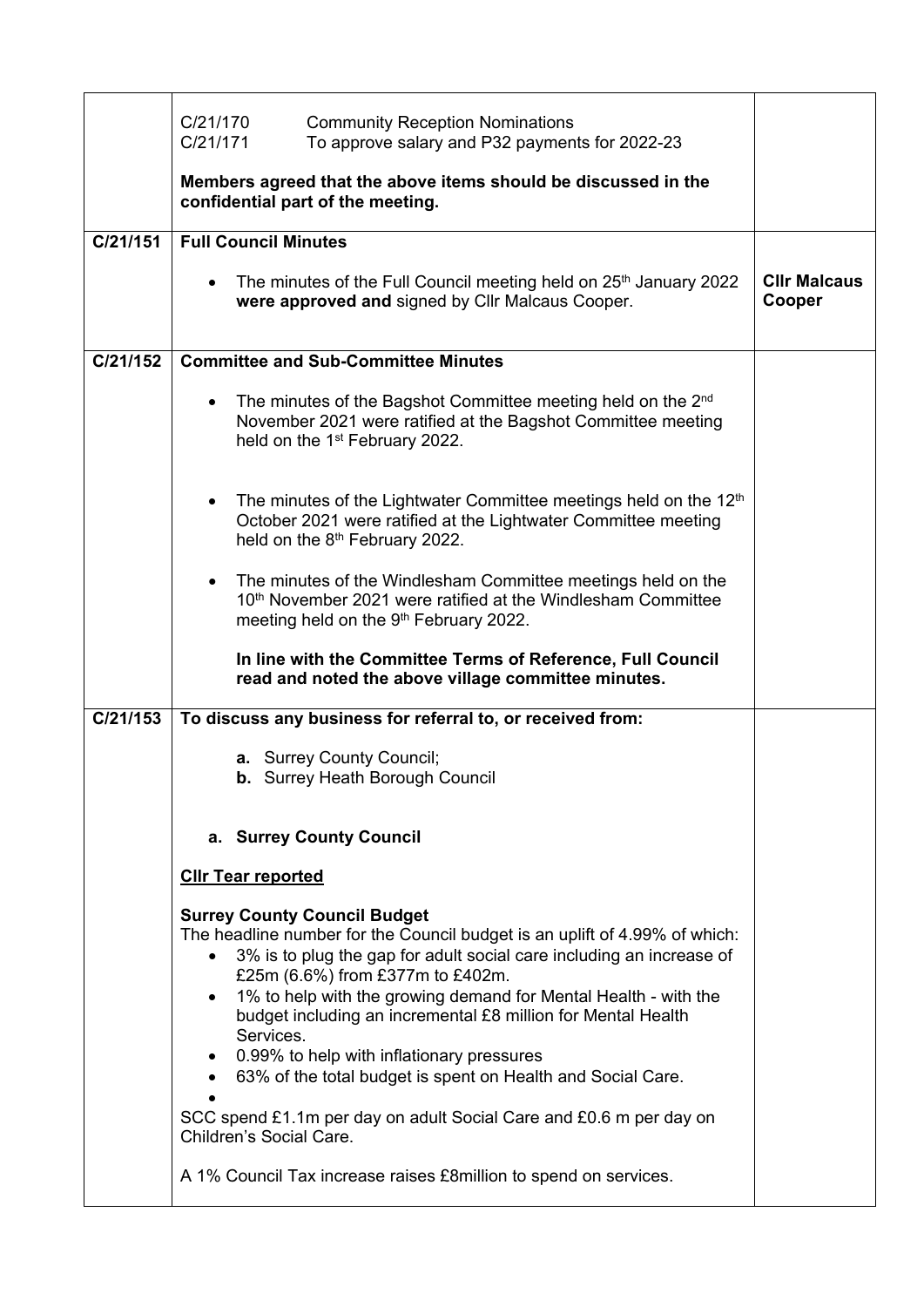There has been no provision for the 1.25% national insurance increase given to Councils.

#### **Major Roads**

Michael Gove, Rebecca Jennings Evans and Cllr Tear have heard back from Highways England concerning the M3 and A322 Junction and were successful in arranging a meeting. Not much progress has been made on the subject of the junction but they have started the process of replacing the trees that have died along the Windlesham stretch of the Motorway with more suitable species. Cllr Tear has asked them to make sure that these are watered.

#### **Vaccinations**

The government have announced a proposed series of changes in this provision.

#### **Surrey Fire and Rescue**

The tri service Emergency control room has gone live and seems to be working well with response times to major incidents continuing to improve.

### **Chobham Fire Station**

Recruitment continues for firefighters here.

### **Local Engagement**

To give an idea of the response by Highways to the last three storms the figures are as follows:

- Total Incidents to date 831
- Completed/resolved 598
- Outstanding/scheduled 233
- 771 of the incidents are tree related
- A new call has been received every 6.9 minutes.
- On average an incident has been resolved every 10 minutes.

As well as the great efforts made by highways, a number of local residents, have also been of great assistance in clearing trees and directing traffic. Those residents who have taken the trouble to report incidents are also very much appreciated.

Apart from the usual pothole and blocked drain reports that continue to come in, Cllr Tear has raised the subject of Watts Parade again with Highways and have been told that the line marking for the disabled bay will be renewed.

With regard to litter picking at car parks on Chobham Common Cllr Tear has highlighted the problem of dog waste being discarded at the Monument Car Park.

In respect of the Common Cllr Tear is engaged with the issue of fees received for filming and the use of the money gained from this, and has also recently raised with Officers many other of the subjects that have been bought to his attention, not least the questions of fire breaks and of heather stripping. I look forward to closer engagement with the issues on the common and am in the process of arranging a further meeting.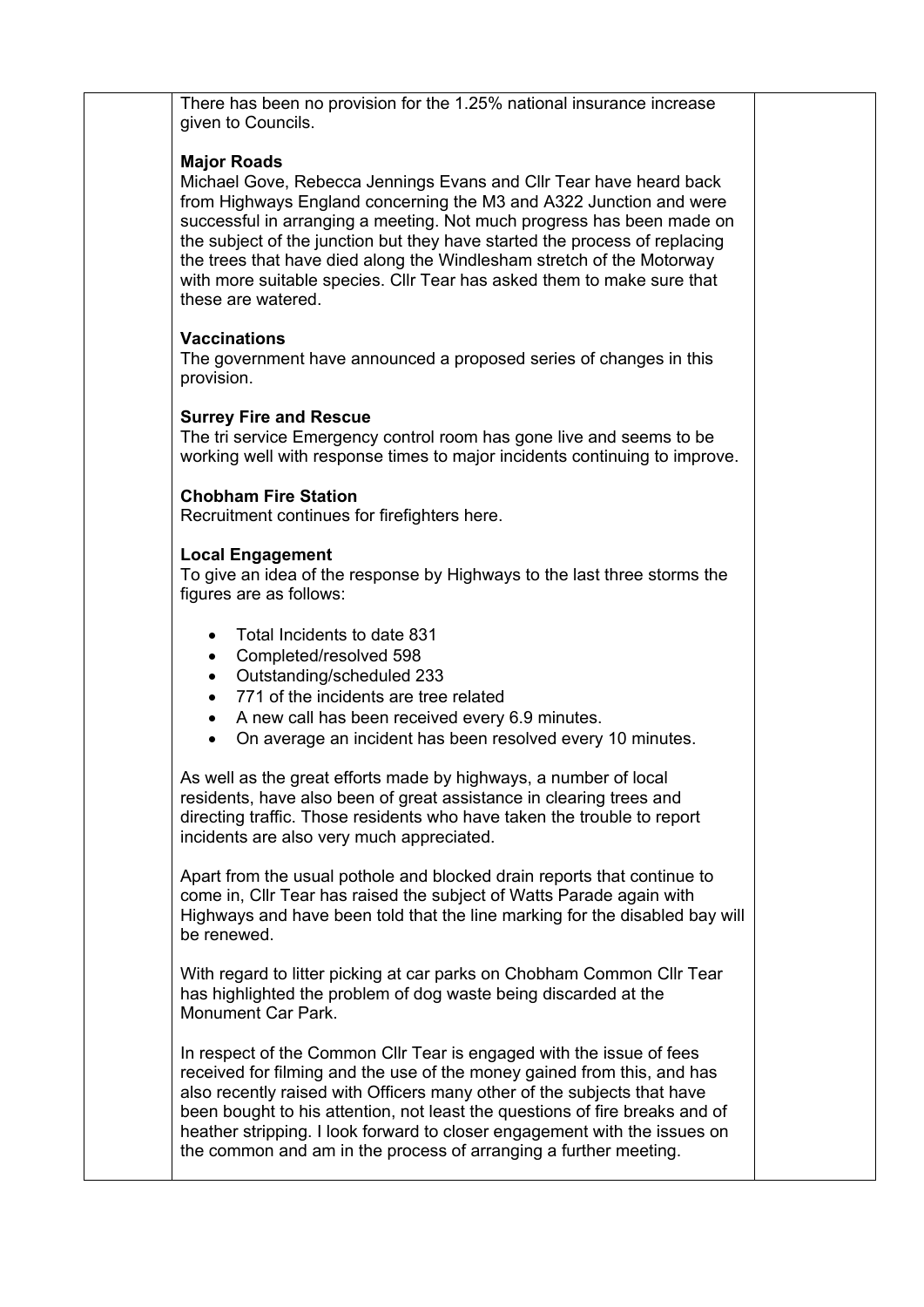Cllr Tear was also pleased to attend a tree planting ceremony at Chobham Cemetery at the invitation of Cllr. Les Coombes.

Discussions have been held with officials concerning a 20mph limit in Chobham, the St. Lawrence School crossing and Cllr Tear will seek further progress on this again this week, as well as Traffic calming in Guildford Road and the High Street Bagshot. Cllr Tear is also in touch with the Windlesham Committee on progress on traffic measures in the Centre of Windlesham and await further progress on their deliberations as this develops.

# **Cllr Jennings Evans reported**

#### **Care Choices for Older People with Complex Care Needs**

Surrey County Council has announced that older people with complex needs will be given greater choice over their care and support under a new plan for adult social care in Surrey.

The council will work with the NHS and private care providers to create more places in specialist facilities catering for people who need intensive support, while another strand will see the council investing more in preventative services to help people stay healthy and happy in their local communities for longer. The plan also spells out how residents will be supported to carry on living at home as long as they can, with care and support, including through the [use of pioneering technology,](https://news.surreycc.gov.uk/2021/11/18/pioneering-home-sensors-help-people-live-independently-for-longer/) if that is right for them.

The council's goal of providing 725 homes by 2030 in extra care housing – which offers people their own front door with care and support always on hand - will be central to this aim. [Watch a virtual fly-through tour of the](https://www.youtube.com/watch?v=xcQNcxU-VR4&feature=youtu.be)  [planned housing here.](https://www.youtube.com/watch?v=xcQNcxU-VR4&feature=youtu.be) At the same time, the council is reviewing its own eight in-house care homes which offer traditional residential care, with Cabinet decisions regarding the future of each of these services expected later this month.

#### **SCC PPE Cell**

- PPE Cell: Now that the Government and market has stepped up its supply and the overall demand has diminished, it's time for the SCC PPE cell to close next month.
- The PPE cell has been a great success story and met every request for PPE since the pandemic began, delivering 16 million items to 800 health and social care providers as well as the voluntary sector. It has rightly earned a good reputation across Local and Central Government too. SCC is using a company called Reworked to recycle any surplus PPE. This will not only reduce our storage costs, but also avoid unnecessary landfill. Find out more about how our PPE will be recycled [here](https://www.reworked.com/2020/12/18/how-to-recycle-ppe-covid-masks-gloves-visors-etc/)

#### **Living with COVID**

The Prime Minister has this afternoon set out a 'living with COVID' plan. The highlights include:

- no legal isolation from Thursday, and end of isolation support payments
- end of routine contact tracing from Thursday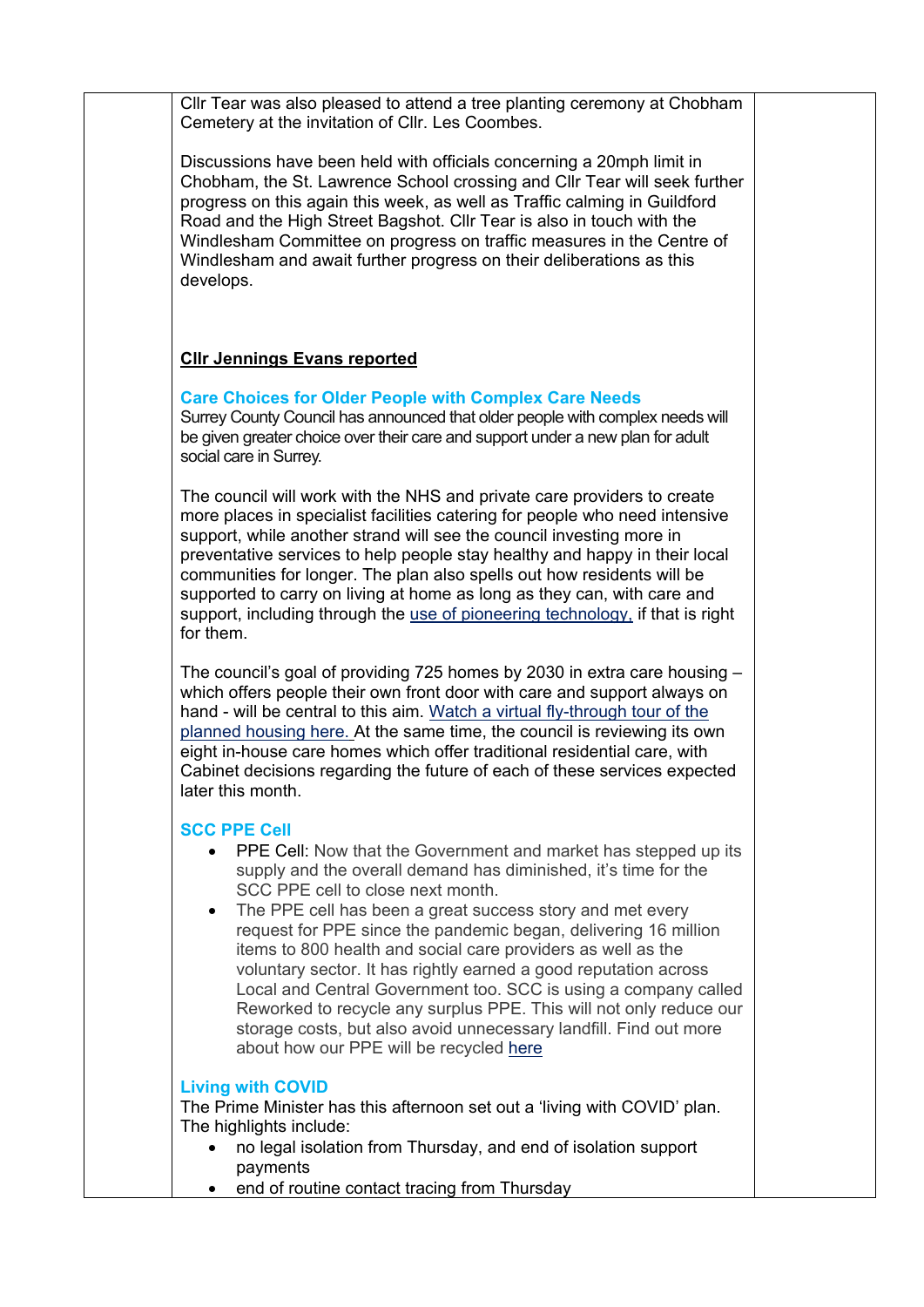| end of testing 1st April<br>$\bullet$<br>removing testing in schools from today<br>continued ONS surveillance<br>$\bullet$<br>JCVI guidance to boost over 75s, older care home residents and<br>$\bullet$<br>12+ immunosuppressed<br>More information can be found via <b>BBC News</b> , with full guidance available<br>on the government website. Surrey's Director of Public Health Ruth<br>Hutchinson will discuss the news on BBC Radio Surrey tomorrow morning                                                                                                                                                                                                                                                                                        |  |
|-------------------------------------------------------------------------------------------------------------------------------------------------------------------------------------------------------------------------------------------------------------------------------------------------------------------------------------------------------------------------------------------------------------------------------------------------------------------------------------------------------------------------------------------------------------------------------------------------------------------------------------------------------------------------------------------------------------------------------------------------------------|--|
| from 7am.<br><b>Budget</b><br>The 2022/23 budget has now been passed.<br>The budget includes<br>46.5 million for improving mental health provision and increase of<br>8million on our previous year<br>Boosting investment into Surrey's roads by 125 million for local<br>-<br>highways schemes<br>Investing 470 million to tackle the climate emergency<br>$\qquad \qquad \blacksquare$<br>Delivering a further 872 specialist school places from 2023<br>Boosting the Adult Social Care budget by 25 million (6.6%) from<br>377 million to 420 million.                                                                                                                                                                                                  |  |
| <b>Recent Storms</b><br>Surrey's Local Resilience Forum have been meeting regularly over the<br>weekend and yesterday in order to manage the disruption caused by<br>Storm Eunice, and to a lesser extent Storm Franklin, ensuring that Surrey<br>most vulnerable residents are supported in events of power and water<br>outages.                                                                                                                                                                                                                                                                                                                                                                                                                          |  |
| The latest information from utility companies including Thames Water,<br>Scottish & Southern Electricity Network and UK Power Networks, is that<br>power and water are returning to normal levels, with any impact from<br>Storm Eunice being rectified by this evening. If you are concerned about<br>any vulnerable residents in your area that you know have not been<br>supported, please e-mail emergency.response@surreycc.gov.uk, any<br>residents experiencing power outages should call 105.<br>SCC highways teams have been working hard over the weekend and<br>yesterday to clear debris from roads, over 600 emergency reports,<br>focussing on priority routes in the first instance, with the majority of<br>reported incidents now cleared. |  |
| <b>Local Engagement in Lightwater</b><br>A meeting has now been organised with representatives from<br>Lightwater Society and Lightwater Connected at the beginning of<br>March to discuss parking issues in the village with officers from<br>Highways and the Parking Team agreeing to attend.<br>Update Lightwater By-Pass - works will be undertaken this week to<br>carry out scheduled tree maintenance which may cause some<br>disruption due to a required lane closure 22/2-23/2/22<br>Update Red Road - Access for Esso for the construction of the<br>$\qquad \qquad -$<br>SLP which will require two way lights will take place between 22/2-<br>23/2/22<br>Ongoing support of highways issues reported by local residents                      |  |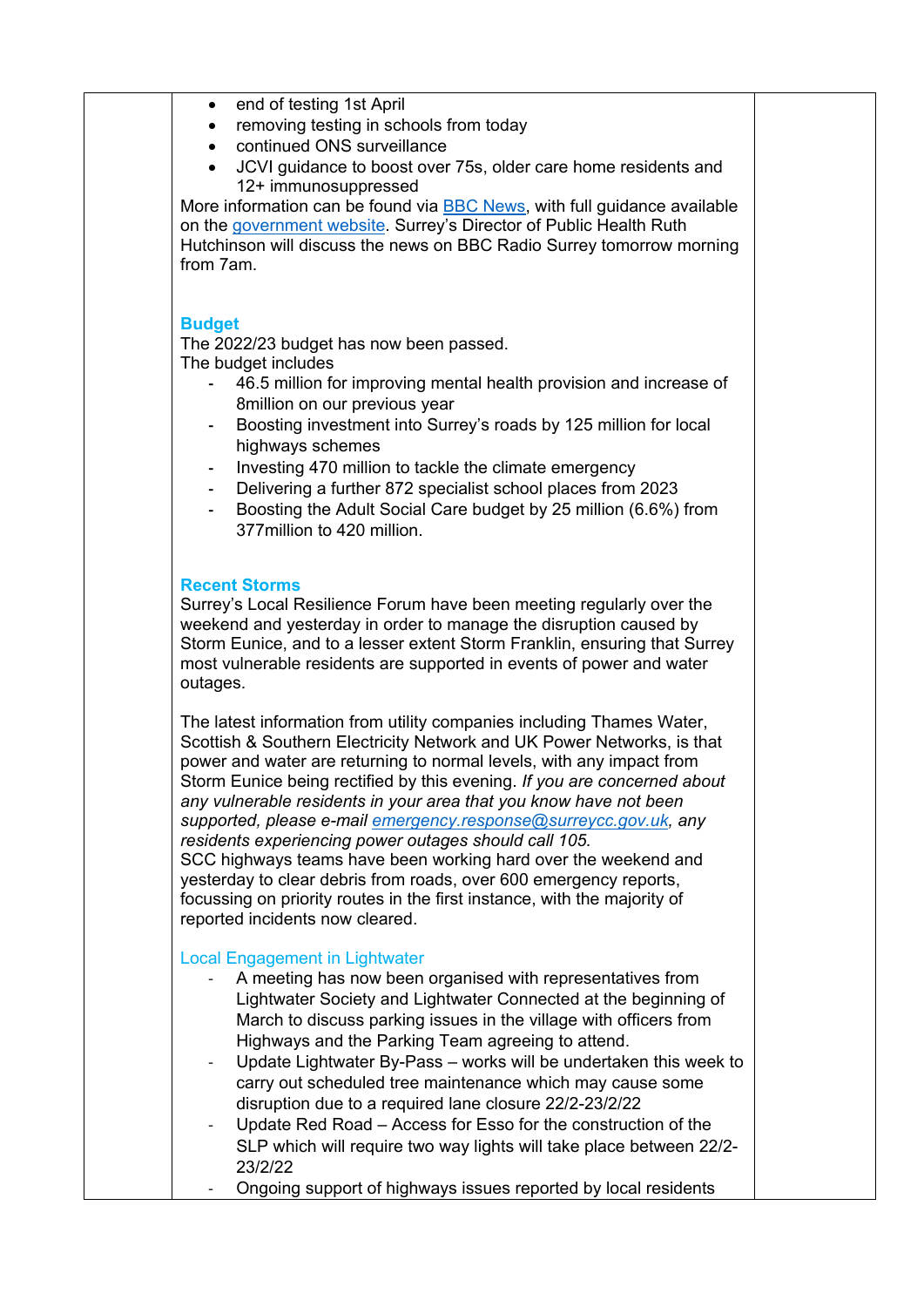| Members Allocation now completely spent. The next round of<br>bidding will commence in May 2022.<br>Ongoing support to local families with special needs in relation to<br>Educational placements and transport<br>Undertaking a review of the road markings in the village. If you<br>have any particular areas you would specifically like me to highlight<br>to the team, please let me know.                                                                                                                                                                                                                                                                                                                                                      |  |
|-------------------------------------------------------------------------------------------------------------------------------------------------------------------------------------------------------------------------------------------------------------------------------------------------------------------------------------------------------------------------------------------------------------------------------------------------------------------------------------------------------------------------------------------------------------------------------------------------------------------------------------------------------------------------------------------------------------------------------------------------------|--|
| Cllr Jennings-Evans also reported that Michael Gove MP has written to<br>Highways enquiring about the following at the M3 junction, Lightwater:                                                                                                                                                                                                                                                                                                                                                                                                                                                                                                                                                                                                       |  |
| Acoustic fencing<br>٠<br>Plans for the junction<br>$\bullet$                                                                                                                                                                                                                                                                                                                                                                                                                                                                                                                                                                                                                                                                                          |  |
| Additionally, Highways have agreed to hold a public meeting.                                                                                                                                                                                                                                                                                                                                                                                                                                                                                                                                                                                                                                                                                          |  |
| 19:12 Cllr Barnett joined the meeting                                                                                                                                                                                                                                                                                                                                                                                                                                                                                                                                                                                                                                                                                                                 |  |
| 19:13 Cllr Tear left the meeting                                                                                                                                                                                                                                                                                                                                                                                                                                                                                                                                                                                                                                                                                                                      |  |
| b. Surrey Heath Borough Council                                                                                                                                                                                                                                                                                                                                                                                                                                                                                                                                                                                                                                                                                                                       |  |
| <b>CIIr Galliford Reported:</b>                                                                                                                                                                                                                                                                                                                                                                                                                                                                                                                                                                                                                                                                                                                       |  |
| <b>Precept</b><br>The Borough precept will be set at the Full Council meeting on Wednesday<br>23 <sup>rd</sup> February with the meeting being live streamed on the Surrey Heath<br>You Tube channel.                                                                                                                                                                                                                                                                                                                                                                                                                                                                                                                                                 |  |
| <b>Parking</b><br>The suggested increase in parking fees across the Borough was called in<br>and discussed at an extra Performance and Finance Committee meeting<br>on Thursday 17 <sup>th</sup> February. A proposed increase in charges for Camberley<br>was not disputed. The main bone of contention was in Chobham,<br>particularly the proposed introduction of charges at the SANGS. This was<br>heavily debated and recommendations to annul the decision were sent to<br>the Executive. In essence parking fees don't affect Lightwater directly as<br>we have no Borough parking in the village. However, please note, we are<br>effectively paying for any subsidies in any area of the Borough, through<br>our Council tax contributions. |  |
| <b>Turf Hill</b><br>Cllr Galliford reported that work has commenced on Turf Hill. Clearance of<br>shrubbery and smaller trees has taken place alongside the surveying and<br>marking of the route boundary. The Borough does not have the capacity to<br>be on site when pipe laying commences in March.                                                                                                                                                                                                                                                                                                                                                                                                                                              |  |
| <b>Garden Waste</b><br>A garden waste collection has been arranged for early March. There<br>remain ongoing problems with driver shortages.                                                                                                                                                                                                                                                                                                                                                                                                                                                                                                                                                                                                           |  |
| 3 Villages<br>At a monthly meeting with the CEO CIIr Galliford once again discussed the                                                                                                                                                                                                                                                                                                                                                                                                                                                                                                                                                                                                                                                               |  |

hierarchy between Parish and Borough and how it can be further

addressed so that the Parished areas of Surrey Heath feel more included.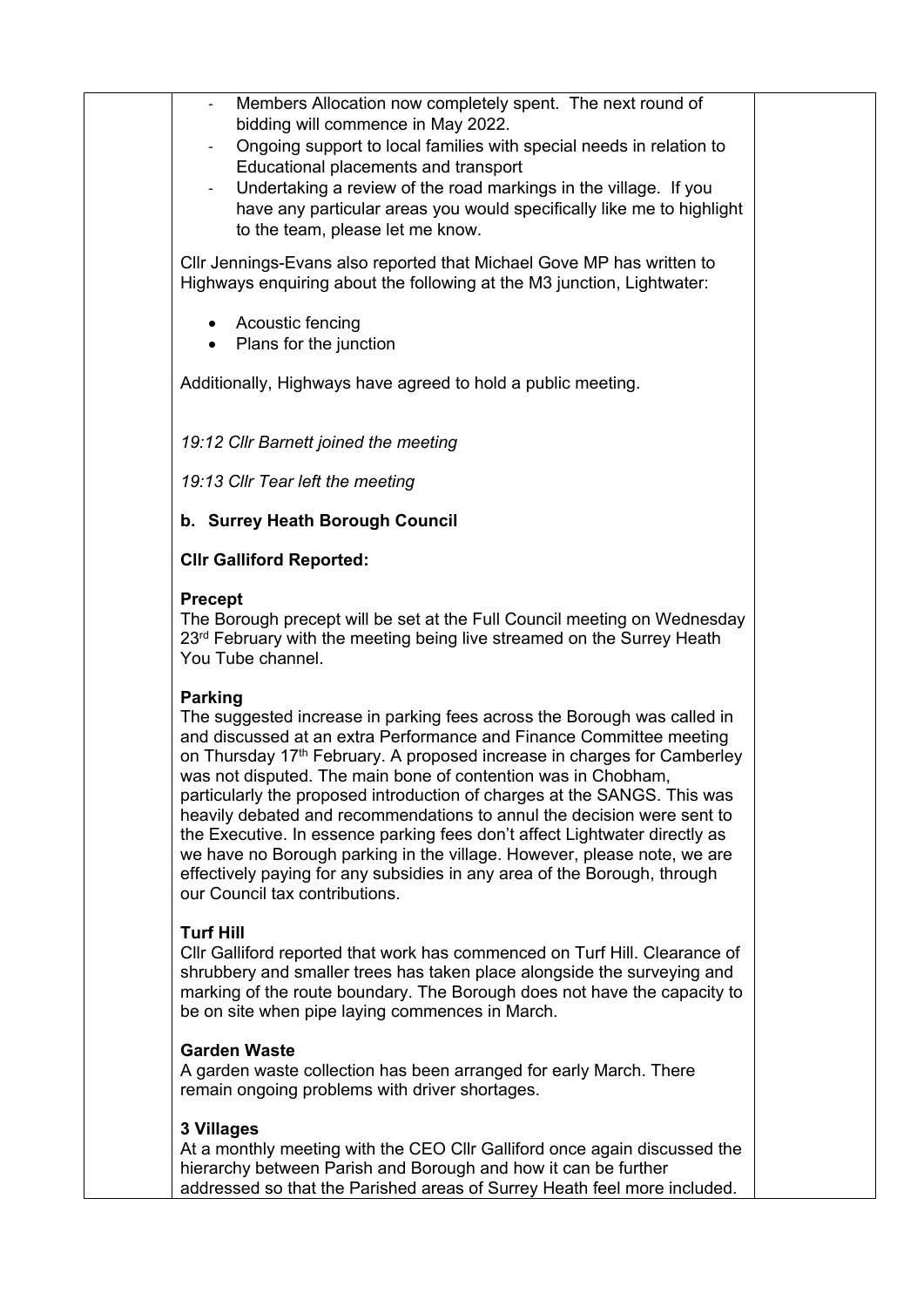|          | <b>Lightwater Society</b><br>Following the Lightwater Society meeting on 29 <sup>th</sup> January, Cllr Galliford<br>has two groups interested in lobbying Borough around traffic and disability<br>access issues. Cllr Galliford has already followed up with these residents,<br>consulting with those interested in disability access and followed up with<br>Borough. A further meeting is scheduled for Wednesday 23rd February with<br>residents who wish to lobby for traffic solutions in the village. |  |
|----------|----------------------------------------------------------------------------------------------------------------------------------------------------------------------------------------------------------------------------------------------------------------------------------------------------------------------------------------------------------------------------------------------------------------------------------------------------------------------------------------------------------------|--|
|          | <b>Grant Funding</b><br>CIIr Galliford has allocated her Borough Community grant to the new Briars<br>Youth Club, Lightwater Connected and funding for the Jubilee<br>Celebrations.                                                                                                                                                                                                                                                                                                                            |  |
|          | CIIr Gordon reminded Members that all SHBC meetings can be<br>viewed on their YouTube channel and in particular the budget setting<br>meeting was worth watching.                                                                                                                                                                                                                                                                                                                                              |  |
|          | 19:14 Cllr Harris joined the meeting                                                                                                                                                                                                                                                                                                                                                                                                                                                                           |  |
| C/21/154 | <b>Finance</b>                                                                                                                                                                                                                                                                                                                                                                                                                                                                                                 |  |
|          |                                                                                                                                                                                                                                                                                                                                                                                                                                                                                                                |  |

a) **Accounts for payment** - The Clerk presented a list of expenditure transactions for approval, in the sum of £7,705.99 and explained the individual items.

**It was resolved the payments (Appendix B) in the total sum of £7,705.99 be authorised and the Chairman signed the Expenditure Transactions Approval List.**

b) **Finance Report – Budget monitoring and virements**

Councillors were asked to note the budget v actual report for the 2021-22 financial year, as at 15/02/2022 and were presented with 3 additional reports – a top level income and expenditure report, a full detailed committee level report and a copy of this year's budget including projected year-end figures with comments.

# **Year-end Projections**

Councillors were informed that as at the 15th February 2022 the budget was showing an underspend of £104K. Current estimates are that if Council progresses projects as expected the year end out turn will reflect a surplus of c. £4.5K vs an original forecast deficit of £80K.

The improvement on the planned deficit is due to better than expected burial income (currently £16K) over the forecast budget and is also due to underspends across a large number of cost centres, the main ones detailed below:

Playground repairs and renewals **E9K** (approx. £4K committed for Lightwater)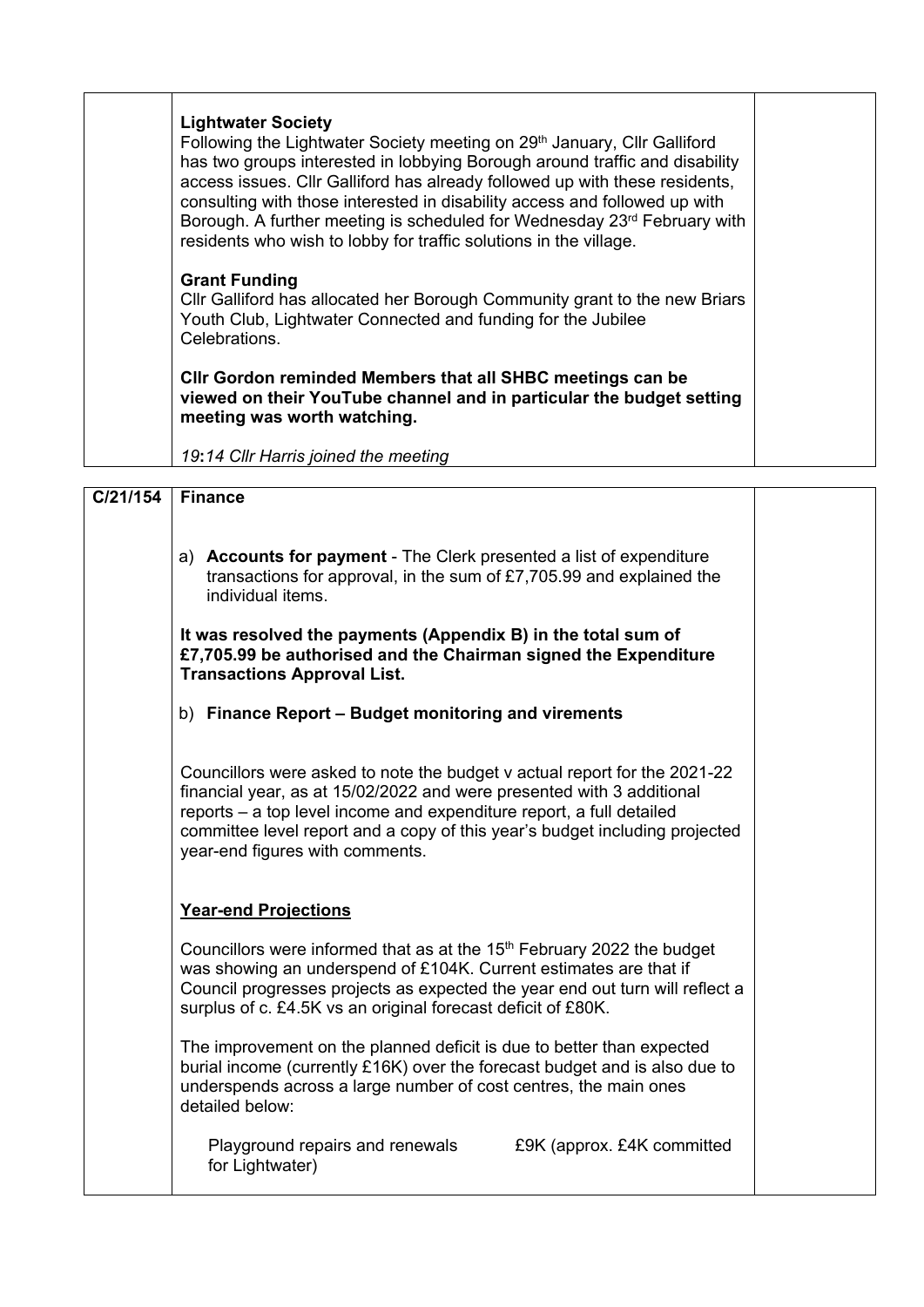| Salaries/HMRC/Pensions<br>£35K (anticipated another<br>£15K-£17K spend)<br>Elections<br>£5K<br>£17K<br>Legal & HR<br><b>Community Governance</b><br>£5K<br>Pavilion project<br>£15K (£2K committed for legal<br>advice)<br>£11K<br><b>Festive Lights</b><br><b>IMPORTANT</b><br>When considering the forecast out turn for 2021-22, Members were<br>reminded of their decision to set a £94k deficit budget for 2022-23,<br>which was based on a predicted surplus at the 2021-22 year end, NOT<br>the budgeted deficit.<br>Members were therefore reminded that if they commit spend or<br>earmark funds resulting in a deficit at this financial year end, it will<br>impact the level of general reserve for 2022-23.<br>Cllr Malcaus Cooper asked Members to consider moving any surplus<br>in the pavilion budget at year end, to the pavilion ear marked reserve.<br><b>Interim</b><br>CIIr Harris proposed, CIIr Jennings-Evans seconded, and it was<br><b>Clerk</b><br>agreed unanimously to bring the March meeting forward to the<br>week of the 21 <sup>st</sup> March 2022. Members will review the year end<br>surplus, if any, and consider moving any surplus to an identified<br>projects ear marked reserve.<br>1. Virements<br><b>Summary of Virements</b><br>4.1<br>Virements required to the 2021-22 budget are set out in the table<br>below.<br>Proposed virements February 2022<br><b>Summary of proposed virements</b><br><b>Cost centre</b><br>£<br><b>Description</b><br>Increase expenditure by £1,133 -<br>based on expenditure approved last<br>4655/440<br>financial year, but paid in this financial<br>Community<br>Pride<br>1,133<br>year.<br>Reduce expenditure by £1,133- surplus<br>4400 Legal &<br>to requirements<br><b>HR</b><br>(1, 133)<br><b>Net effect of</b><br>proposed<br>virements<br>$\bf{0}$<br><b>Summary of proposed virements</b><br><b>Summary of proposed virements</b><br><b>Cost centre</b> |  |  |  |
|-----------------------------------------------------------------------------------------------------------------------------------------------------------------------------------------------------------------------------------------------------------------------------------------------------------------------------------------------------------------------------------------------------------------------------------------------------------------------------------------------------------------------------------------------------------------------------------------------------------------------------------------------------------------------------------------------------------------------------------------------------------------------------------------------------------------------------------------------------------------------------------------------------------------------------------------------------------------------------------------------------------------------------------------------------------------------------------------------------------------------------------------------------------------------------------------------------------------------------------------------------------------------------------------------------------------------------------------------------------------------------------------------------------------------------------------------------------------------------------------------------------------------------------------------------------------------------------------------------------------------------------------------------------------------------------------------------------------------------------------------------------------------------------------------------------------------------------------------------------------------------------------------------------------------------------------------------|--|--|--|
|                                                                                                                                                                                                                                                                                                                                                                                                                                                                                                                                                                                                                                                                                                                                                                                                                                                                                                                                                                                                                                                                                                                                                                                                                                                                                                                                                                                                                                                                                                                                                                                                                                                                                                                                                                                                                                                                                                                                                     |  |  |  |
|                                                                                                                                                                                                                                                                                                                                                                                                                                                                                                                                                                                                                                                                                                                                                                                                                                                                                                                                                                                                                                                                                                                                                                                                                                                                                                                                                                                                                                                                                                                                                                                                                                                                                                                                                                                                                                                                                                                                                     |  |  |  |
|                                                                                                                                                                                                                                                                                                                                                                                                                                                                                                                                                                                                                                                                                                                                                                                                                                                                                                                                                                                                                                                                                                                                                                                                                                                                                                                                                                                                                                                                                                                                                                                                                                                                                                                                                                                                                                                                                                                                                     |  |  |  |
|                                                                                                                                                                                                                                                                                                                                                                                                                                                                                                                                                                                                                                                                                                                                                                                                                                                                                                                                                                                                                                                                                                                                                                                                                                                                                                                                                                                                                                                                                                                                                                                                                                                                                                                                                                                                                                                                                                                                                     |  |  |  |
|                                                                                                                                                                                                                                                                                                                                                                                                                                                                                                                                                                                                                                                                                                                                                                                                                                                                                                                                                                                                                                                                                                                                                                                                                                                                                                                                                                                                                                                                                                                                                                                                                                                                                                                                                                                                                                                                                                                                                     |  |  |  |
|                                                                                                                                                                                                                                                                                                                                                                                                                                                                                                                                                                                                                                                                                                                                                                                                                                                                                                                                                                                                                                                                                                                                                                                                                                                                                                                                                                                                                                                                                                                                                                                                                                                                                                                                                                                                                                                                                                                                                     |  |  |  |
|                                                                                                                                                                                                                                                                                                                                                                                                                                                                                                                                                                                                                                                                                                                                                                                                                                                                                                                                                                                                                                                                                                                                                                                                                                                                                                                                                                                                                                                                                                                                                                                                                                                                                                                                                                                                                                                                                                                                                     |  |  |  |
|                                                                                                                                                                                                                                                                                                                                                                                                                                                                                                                                                                                                                                                                                                                                                                                                                                                                                                                                                                                                                                                                                                                                                                                                                                                                                                                                                                                                                                                                                                                                                                                                                                                                                                                                                                                                                                                                                                                                                     |  |  |  |
|                                                                                                                                                                                                                                                                                                                                                                                                                                                                                                                                                                                                                                                                                                                                                                                                                                                                                                                                                                                                                                                                                                                                                                                                                                                                                                                                                                                                                                                                                                                                                                                                                                                                                                                                                                                                                                                                                                                                                     |  |  |  |
|                                                                                                                                                                                                                                                                                                                                                                                                                                                                                                                                                                                                                                                                                                                                                                                                                                                                                                                                                                                                                                                                                                                                                                                                                                                                                                                                                                                                                                                                                                                                                                                                                                                                                                                                                                                                                                                                                                                                                     |  |  |  |
|                                                                                                                                                                                                                                                                                                                                                                                                                                                                                                                                                                                                                                                                                                                                                                                                                                                                                                                                                                                                                                                                                                                                                                                                                                                                                                                                                                                                                                                                                                                                                                                                                                                                                                                                                                                                                                                                                                                                                     |  |  |  |
|                                                                                                                                                                                                                                                                                                                                                                                                                                                                                                                                                                                                                                                                                                                                                                                                                                                                                                                                                                                                                                                                                                                                                                                                                                                                                                                                                                                                                                                                                                                                                                                                                                                                                                                                                                                                                                                                                                                                                     |  |  |  |
|                                                                                                                                                                                                                                                                                                                                                                                                                                                                                                                                                                                                                                                                                                                                                                                                                                                                                                                                                                                                                                                                                                                                                                                                                                                                                                                                                                                                                                                                                                                                                                                                                                                                                                                                                                                                                                                                                                                                                     |  |  |  |
|                                                                                                                                                                                                                                                                                                                                                                                                                                                                                                                                                                                                                                                                                                                                                                                                                                                                                                                                                                                                                                                                                                                                                                                                                                                                                                                                                                                                                                                                                                                                                                                                                                                                                                                                                                                                                                                                                                                                                     |  |  |  |
|                                                                                                                                                                                                                                                                                                                                                                                                                                                                                                                                                                                                                                                                                                                                                                                                                                                                                                                                                                                                                                                                                                                                                                                                                                                                                                                                                                                                                                                                                                                                                                                                                                                                                                                                                                                                                                                                                                                                                     |  |  |  |
|                                                                                                                                                                                                                                                                                                                                                                                                                                                                                                                                                                                                                                                                                                                                                                                                                                                                                                                                                                                                                                                                                                                                                                                                                                                                                                                                                                                                                                                                                                                                                                                                                                                                                                                                                                                                                                                                                                                                                     |  |  |  |
|                                                                                                                                                                                                                                                                                                                                                                                                                                                                                                                                                                                                                                                                                                                                                                                                                                                                                                                                                                                                                                                                                                                                                                                                                                                                                                                                                                                                                                                                                                                                                                                                                                                                                                                                                                                                                                                                                                                                                     |  |  |  |
|                                                                                                                                                                                                                                                                                                                                                                                                                                                                                                                                                                                                                                                                                                                                                                                                                                                                                                                                                                                                                                                                                                                                                                                                                                                                                                                                                                                                                                                                                                                                                                                                                                                                                                                                                                                                                                                                                                                                                     |  |  |  |
|                                                                                                                                                                                                                                                                                                                                                                                                                                                                                                                                                                                                                                                                                                                                                                                                                                                                                                                                                                                                                                                                                                                                                                                                                                                                                                                                                                                                                                                                                                                                                                                                                                                                                                                                                                                                                                                                                                                                                     |  |  |  |
|                                                                                                                                                                                                                                                                                                                                                                                                                                                                                                                                                                                                                                                                                                                                                                                                                                                                                                                                                                                                                                                                                                                                                                                                                                                                                                                                                                                                                                                                                                                                                                                                                                                                                                                                                                                                                                                                                                                                                     |  |  |  |
|                                                                                                                                                                                                                                                                                                                                                                                                                                                                                                                                                                                                                                                                                                                                                                                                                                                                                                                                                                                                                                                                                                                                                                                                                                                                                                                                                                                                                                                                                                                                                                                                                                                                                                                                                                                                                                                                                                                                                     |  |  |  |
|                                                                                                                                                                                                                                                                                                                                                                                                                                                                                                                                                                                                                                                                                                                                                                                                                                                                                                                                                                                                                                                                                                                                                                                                                                                                                                                                                                                                                                                                                                                                                                                                                                                                                                                                                                                                                                                                                                                                                     |  |  |  |
|                                                                                                                                                                                                                                                                                                                                                                                                                                                                                                                                                                                                                                                                                                                                                                                                                                                                                                                                                                                                                                                                                                                                                                                                                                                                                                                                                                                                                                                                                                                                                                                                                                                                                                                                                                                                                                                                                                                                                     |  |  |  |
|                                                                                                                                                                                                                                                                                                                                                                                                                                                                                                                                                                                                                                                                                                                                                                                                                                                                                                                                                                                                                                                                                                                                                                                                                                                                                                                                                                                                                                                                                                                                                                                                                                                                                                                                                                                                                                                                                                                                                     |  |  |  |
|                                                                                                                                                                                                                                                                                                                                                                                                                                                                                                                                                                                                                                                                                                                                                                                                                                                                                                                                                                                                                                                                                                                                                                                                                                                                                                                                                                                                                                                                                                                                                                                                                                                                                                                                                                                                                                                                                                                                                     |  |  |  |
|                                                                                                                                                                                                                                                                                                                                                                                                                                                                                                                                                                                                                                                                                                                                                                                                                                                                                                                                                                                                                                                                                                                                                                                                                                                                                                                                                                                                                                                                                                                                                                                                                                                                                                                                                                                                                                                                                                                                                     |  |  |  |
|                                                                                                                                                                                                                                                                                                                                                                                                                                                                                                                                                                                                                                                                                                                                                                                                                                                                                                                                                                                                                                                                                                                                                                                                                                                                                                                                                                                                                                                                                                                                                                                                                                                                                                                                                                                                                                                                                                                                                     |  |  |  |
|                                                                                                                                                                                                                                                                                                                                                                                                                                                                                                                                                                                                                                                                                                                                                                                                                                                                                                                                                                                                                                                                                                                                                                                                                                                                                                                                                                                                                                                                                                                                                                                                                                                                                                                                                                                                                                                                                                                                                     |  |  |  |
|                                                                                                                                                                                                                                                                                                                                                                                                                                                                                                                                                                                                                                                                                                                                                                                                                                                                                                                                                                                                                                                                                                                                                                                                                                                                                                                                                                                                                                                                                                                                                                                                                                                                                                                                                                                                                                                                                                                                                     |  |  |  |
|                                                                                                                                                                                                                                                                                                                                                                                                                                                                                                                                                                                                                                                                                                                                                                                                                                                                                                                                                                                                                                                                                                                                                                                                                                                                                                                                                                                                                                                                                                                                                                                                                                                                                                                                                                                                                                                                                                                                                     |  |  |  |
|                                                                                                                                                                                                                                                                                                                                                                                                                                                                                                                                                                                                                                                                                                                                                                                                                                                                                                                                                                                                                                                                                                                                                                                                                                                                                                                                                                                                                                                                                                                                                                                                                                                                                                                                                                                                                                                                                                                                                     |  |  |  |
|                                                                                                                                                                                                                                                                                                                                                                                                                                                                                                                                                                                                                                                                                                                                                                                                                                                                                                                                                                                                                                                                                                                                                                                                                                                                                                                                                                                                                                                                                                                                                                                                                                                                                                                                                                                                                                                                                                                                                     |  |  |  |
|                                                                                                                                                                                                                                                                                                                                                                                                                                                                                                                                                                                                                                                                                                                                                                                                                                                                                                                                                                                                                                                                                                                                                                                                                                                                                                                                                                                                                                                                                                                                                                                                                                                                                                                                                                                                                                                                                                                                                     |  |  |  |
|                                                                                                                                                                                                                                                                                                                                                                                                                                                                                                                                                                                                                                                                                                                                                                                                                                                                                                                                                                                                                                                                                                                                                                                                                                                                                                                                                                                                                                                                                                                                                                                                                                                                                                                                                                                                                                                                                                                                                     |  |  |  |
|                                                                                                                                                                                                                                                                                                                                                                                                                                                                                                                                                                                                                                                                                                                                                                                                                                                                                                                                                                                                                                                                                                                                                                                                                                                                                                                                                                                                                                                                                                                                                                                                                                                                                                                                                                                                                                                                                                                                                     |  |  |  |
|                                                                                                                                                                                                                                                                                                                                                                                                                                                                                                                                                                                                                                                                                                                                                                                                                                                                                                                                                                                                                                                                                                                                                                                                                                                                                                                                                                                                                                                                                                                                                                                                                                                                                                                                                                                                                                                                                                                                                     |  |  |  |
|                                                                                                                                                                                                                                                                                                                                                                                                                                                                                                                                                                                                                                                                                                                                                                                                                                                                                                                                                                                                                                                                                                                                                                                                                                                                                                                                                                                                                                                                                                                                                                                                                                                                                                                                                                                                                                                                                                                                                     |  |  |  |
|                                                                                                                                                                                                                                                                                                                                                                                                                                                                                                                                                                                                                                                                                                                                                                                                                                                                                                                                                                                                                                                                                                                                                                                                                                                                                                                                                                                                                                                                                                                                                                                                                                                                                                                                                                                                                                                                                                                                                     |  |  |  |
|                                                                                                                                                                                                                                                                                                                                                                                                                                                                                                                                                                                                                                                                                                                                                                                                                                                                                                                                                                                                                                                                                                                                                                                                                                                                                                                                                                                                                                                                                                                                                                                                                                                                                                                                                                                                                                                                                                                                                     |  |  |  |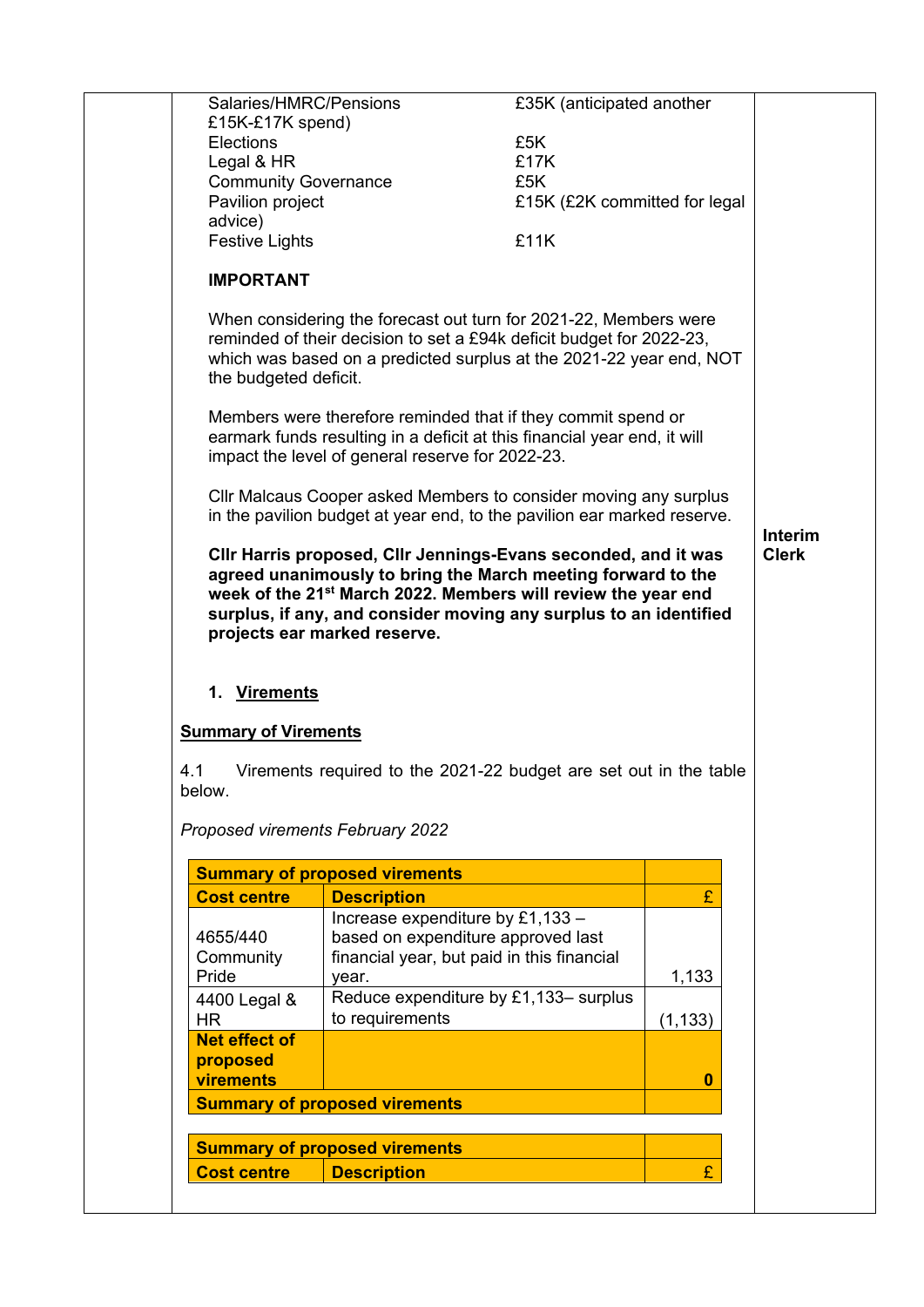|                      | Increase expenditure by £2,500 -           |         |  |
|----------------------|--------------------------------------------|---------|--|
|                      | based on expenditure approved last         |         |  |
| 4650 / 440           | financial year, but paid in this financial |         |  |
| Section 137          | year. To cover the grant fund to           |         |  |
| grant                | <b>Lightwater United</b>                   | 2,500   |  |
| 4400 Legal &         | Reduce expenditure by £2,500 -             |         |  |
| HR.                  | Surplus to requirements                    | (2,500) |  |
| <b>Net effect of</b> |                                            |         |  |
| proposed             |                                            |         |  |
| virements            |                                            | 0       |  |
|                      | <b>Summary of proposed virements</b>       |         |  |

| <b>Summary of proposed virements</b> |                                                                                   |        |  |
|--------------------------------------|-----------------------------------------------------------------------------------|--------|--|
| <b>Cost centre</b>                   | <b>Description</b>                                                                |        |  |
| 4195 Trees                           | Increase expenditure by £8,000 $-$ To<br>cover cost of tree work at Mill Pond and |        |  |
|                                      | a parish wide tree survey                                                         | 8,000  |  |
| 4400 Legal &                         | Reduce expenditure by £8,000 -                                                    |        |  |
| HR                                   | Surplus to requirements                                                           | (8,000 |  |
| <b>Net effect of</b><br>proposed     |                                                                                   |        |  |
| virements                            |                                                                                   |        |  |
|                                      | <b>Summary of proposed virements</b>                                              |        |  |

Following an arson attack on the School Lane Field Bench, WPC has received an insurance pay out of £1409.57.

Members were asked to approve the transfer of this into the Bagshot village reserve

| <b>Summary of proposed virements</b> |                                                                                 |        |
|--------------------------------------|---------------------------------------------------------------------------------|--------|
| <b>Cost centre</b>                   | <b>Description</b>                                                              | £      |
| Transfer to<br>Bagshot village       | Increase expenditure by £1,409 - To<br>cover cost of tree work at Mill Pond and |        |
| reserve                              | a parish wide tree survey                                                       | 1,409  |
| 310 General                          | Reduce expenditure by £1,409 $-$                                                |        |
| Reserve                              | Surplus to requirements                                                         | (1,409 |
| <b>Net effect of</b>                 |                                                                                 |        |
| proposed                             |                                                                                 |        |
| virements                            |                                                                                 |        |
|                                      | <b>Summary of proposed virements</b>                                            |        |

#### **Set up new Ear Marked Reserves**

At the Full Council held on the  $25<sup>th</sup>$  January 2022 Members agreed to increase the annual budget for the community reception to £1500 (minute ref: C/21/138). As yet this decision has not been implemented and it is unlikely that the community reception will incur any expenditure in this financial year. It is possible that the 2022 and the 2023 Community Receptions could fall in the same financial year, therefore Members were asked to consider ring fencing £1500 to cover the cost of the 2022 Community Reception, setting up an EMR for this purpose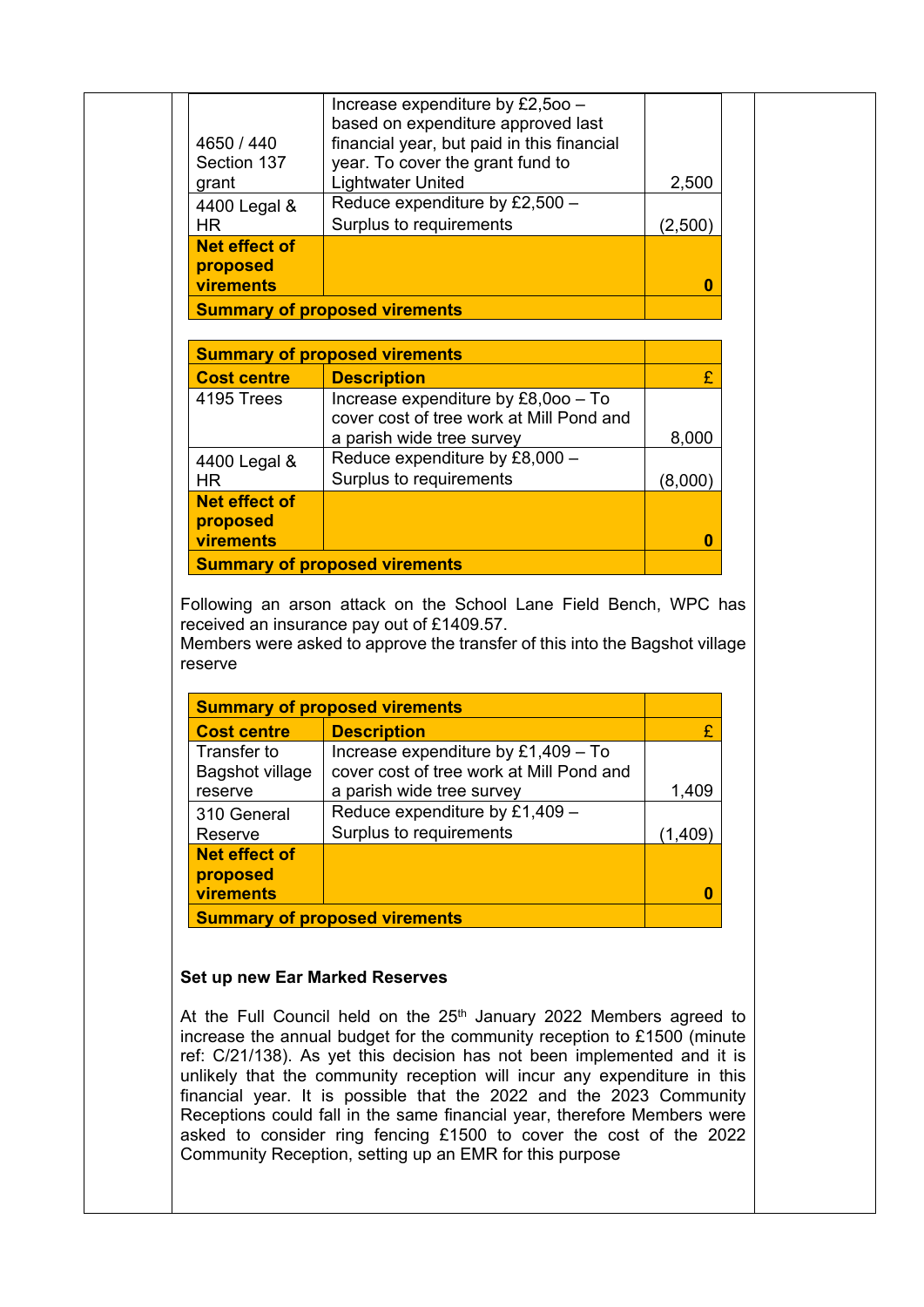|    | <b>Summary of proposed EMR</b>                                                                                                                                                                                                                                                                                                                                                                  |                                                                                                                                                                                                                                                                                                                                                                                                                  |                                |
|----|-------------------------------------------------------------------------------------------------------------------------------------------------------------------------------------------------------------------------------------------------------------------------------------------------------------------------------------------------------------------------------------------------|------------------------------------------------------------------------------------------------------------------------------------------------------------------------------------------------------------------------------------------------------------------------------------------------------------------------------------------------------------------------------------------------------------------|--------------------------------|
|    | <b>Cost centre</b>                                                                                                                                                                                                                                                                                                                                                                              | <b>Description</b>                                                                                                                                                                                                                                                                                                                                                                                               |                                |
|    | 4600 Annual Meeting                                                                                                                                                                                                                                                                                                                                                                             |                                                                                                                                                                                                                                                                                                                                                                                                                  |                                |
|    | Costs                                                                                                                                                                                                                                                                                                                                                                                           | Reduce expenditure by £500                                                                                                                                                                                                                                                                                                                                                                                       | (500)                          |
|    |                                                                                                                                                                                                                                                                                                                                                                                                 |                                                                                                                                                                                                                                                                                                                                                                                                                  |                                |
|    | 4300 Salaries                                                                                                                                                                                                                                                                                                                                                                                   | Reduce expenditure by £1,000                                                                                                                                                                                                                                                                                                                                                                                     | (1,000)                        |
|    |                                                                                                                                                                                                                                                                                                                                                                                                 | Create a new Civic Function                                                                                                                                                                                                                                                                                                                                                                                      |                                |
|    | New EMR                                                                                                                                                                                                                                                                                                                                                                                         | EMR - £1,500                                                                                                                                                                                                                                                                                                                                                                                                     | 1,500                          |
|    | <b>Net effect of proposed</b>                                                                                                                                                                                                                                                                                                                                                                   |                                                                                                                                                                                                                                                                                                                                                                                                                  |                                |
|    | virements                                                                                                                                                                                                                                                                                                                                                                                       |                                                                                                                                                                                                                                                                                                                                                                                                                  |                                |
|    | amend and approve as necessary.<br>the estimated year-end financial position.                                                                                                                                                                                                                                                                                                                   | 3.1 Members were asked to review the virements listed in this report and<br>3.2 Members were asked to note the current budget v actuals report and<br>3.3 Members were asked to agree that the Interim Clerk creates a new<br>EMR specifically for Civic Functions and to approve the above                                                                                                                      |                                |
|    | transfers to this reserve.<br><b>Functions ear marked reserve.</b>                                                                                                                                                                                                                                                                                                                              | It was resolved to note the current budget v actuals as presented<br>and approve all virements as above, creating a New EMR for Civic                                                                                                                                                                                                                                                                            | <b>Interim</b><br><b>Clerk</b> |
| c) | <b>Direct Debit Payment Approval</b><br>financial year 2022-23<br>each month. These are listed below:<br>British Gas - electricity bills<br>٠<br><b>Castle Water</b><br>$\bullet$<br>Surrey Heath Borough Council - rates<br>$\bullet$<br>$BT -$ quarterly line rental<br>$\bullet$<br>$\bullet$<br>current account (£500 limit)<br>$\bullet$<br>$\bullet$<br>HR Dept - HR Support<br>$\bullet$ | Members were presented with a list of regular direct debit payments,<br>listed below, and asked to approve the continued payment for the<br>The RFO presented a list of regular payments that are made by Direct Debit<br>Full payment each month of Barclaycard payment card linked to<br>Freedom IT - monthly payments for email hosting/back up etc<br>DR Communications - Phone and broadband monthly charge |                                |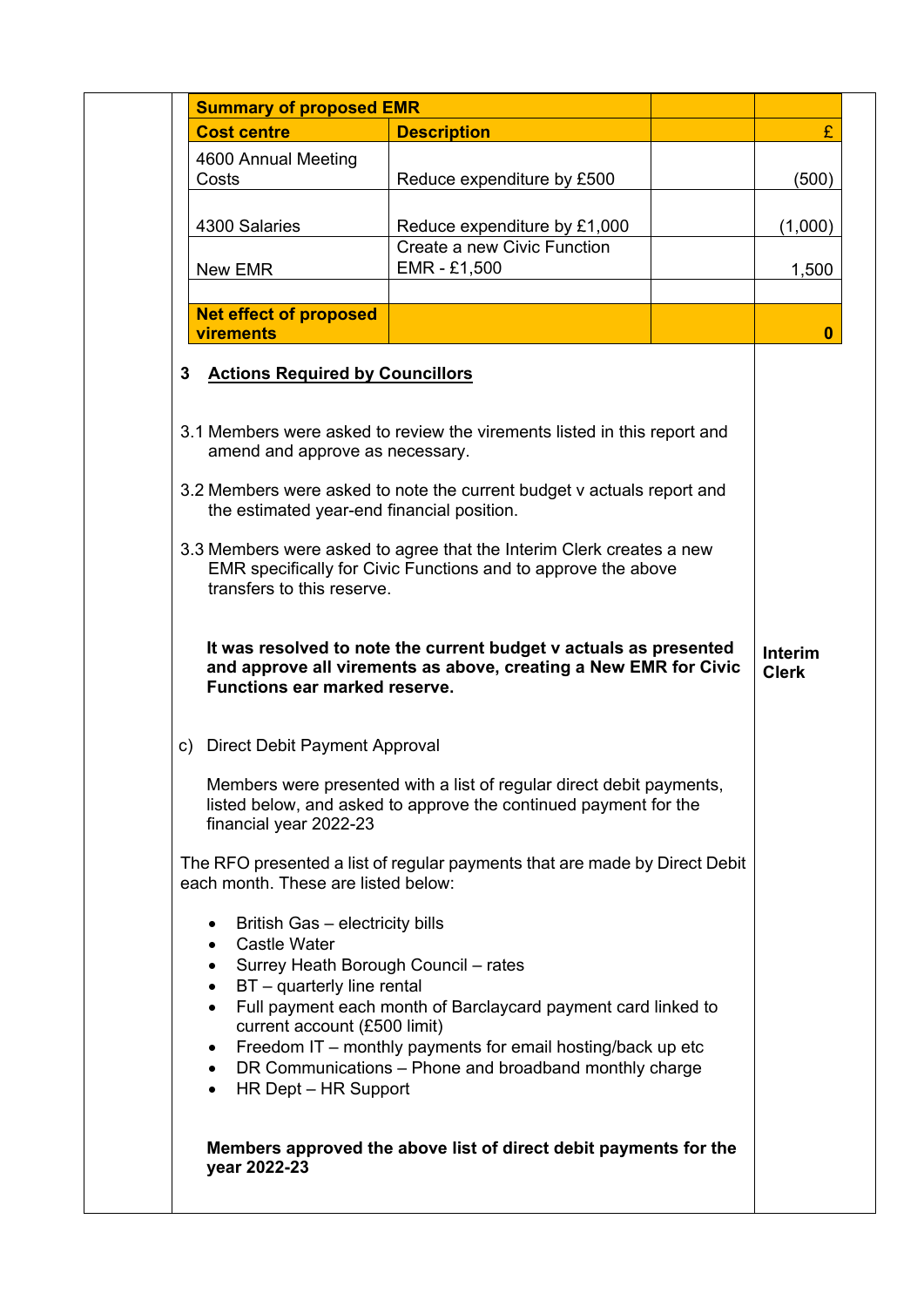|          | d) Bank reconciliations                                                                                                                                                                                                                                                                                                                                                      |                         |
|----------|------------------------------------------------------------------------------------------------------------------------------------------------------------------------------------------------------------------------------------------------------------------------------------------------------------------------------------------------------------------------------|-------------------------|
|          | Members were reminded that at the January Full Council meeting (minute<br>ref: C/21/129) Members unanimously agreed that Cllr Hansen-Hjul would<br>review in detail and sign off the bank reconciliations on behalf of the<br>Council.                                                                                                                                       |                         |
|          | CIIr Hansen- Hjul has now notified the Interim Clerk that due to other<br>commitments she is unable to carry out this duty and has requested that<br>another Member be selected.                                                                                                                                                                                             |                         |
|          | Members were asked to agree one member to review and sign off the<br>outstanding bank reconciliations.                                                                                                                                                                                                                                                                       |                         |
|          | CIIr Malcaus cooper proposed, CIIr White seconded, and it was agreed<br>unanimously to note the reconciliations and agree that Cllr Goodman<br>would review in detail and sign off the reconciliations on behalf of the<br>Council. Members also agreed that in the event of Cllr Goodman's<br>absence Cllr Jennings-Evans would review and sign off the<br>reconciliations. |                         |
| C/21/155 | To review Council's investments and strategy for 2022-23                                                                                                                                                                                                                                                                                                                     |                         |
|          | Councillors were presented with an analysis of the Council cash and<br>investment account balances as at the 7 <sup>th</sup> February 2022 and a copy<br>of the proposed investment strategy for 2022-23.                                                                                                                                                                    |                         |
|          | Members were asked to consider the following:                                                                                                                                                                                                                                                                                                                                |                         |
|          | 1. Investment strategy                                                                                                                                                                                                                                                                                                                                                       |                         |
|          | Members were asked to decide if they wish to:                                                                                                                                                                                                                                                                                                                                |                         |
|          | a) Adopt the investment strategy as presented                                                                                                                                                                                                                                                                                                                                |                         |
|          | Or                                                                                                                                                                                                                                                                                                                                                                           |                         |
|          | b) Amend and adopt the investment strategy                                                                                                                                                                                                                                                                                                                                   |                         |
|          | It was resolved to defer this item until April 2022 to allow outcomes<br>from the business planning meeting being held in March 2022 to be<br>incorporated.                                                                                                                                                                                                                  | Interim<br><b>Clerk</b> |
|          | <b>Hampshire Trust Business Bond</b><br>2.                                                                                                                                                                                                                                                                                                                                   |                         |
|          | Members were asked to decide if they wish to:                                                                                                                                                                                                                                                                                                                                |                         |
|          | a) Re-invest in a 1 year bond at 1.21%<br>b) Re-invest in a 2 year bond at 1.20%<br>c) Withdraw the funds and invest in a new account $-$ Members<br>are to note that the above interest rates are very<br>competitive.                                                                                                                                                      |                         |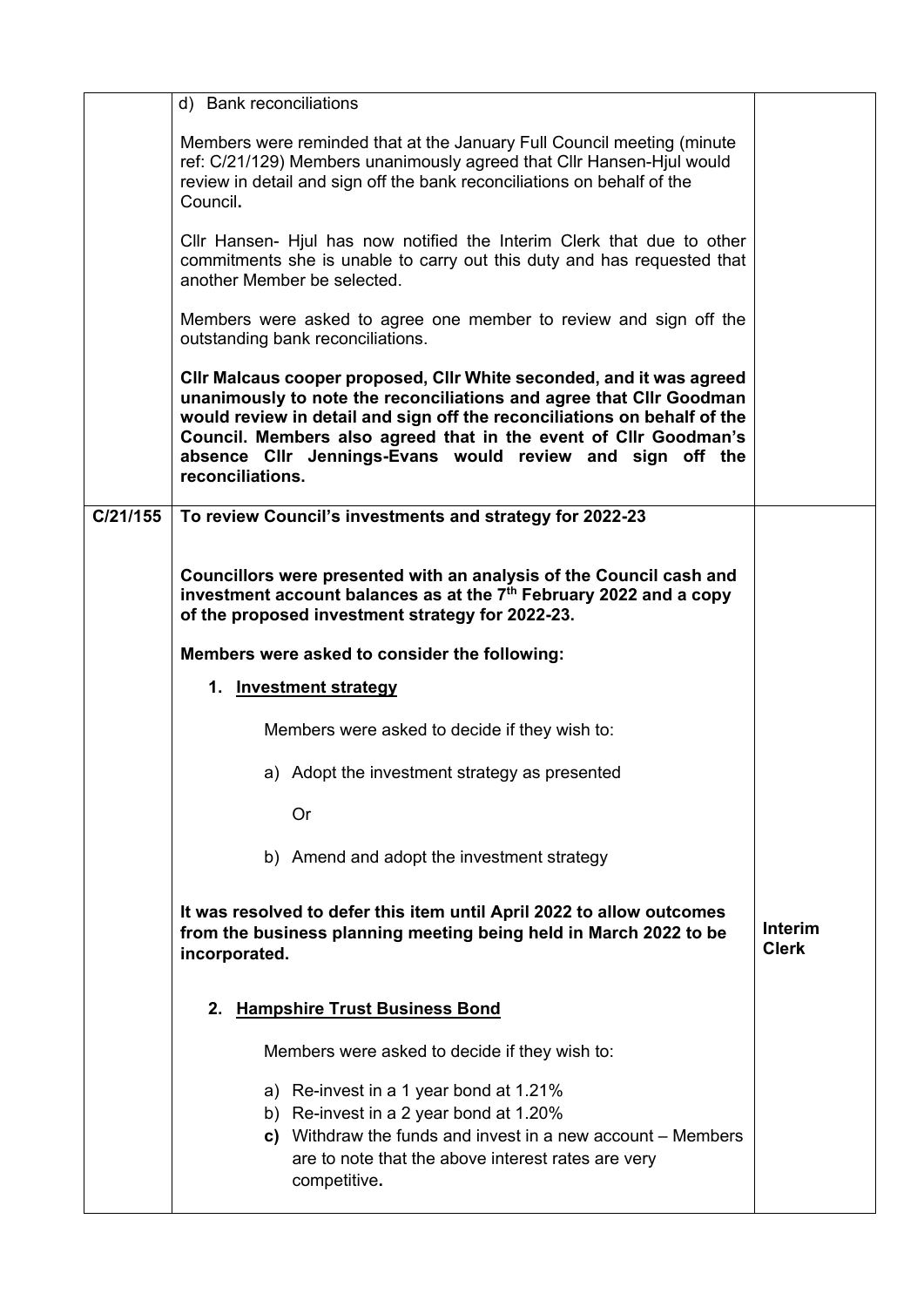|          | It was resolved to re-invest £62,868.64 in a 1 year bond as detailed<br>above.                                                                                        | Interim<br><b>Clerk</b>                                                                                                                                                                                                                                                                       |                         |
|----------|-----------------------------------------------------------------------------------------------------------------------------------------------------------------------|-----------------------------------------------------------------------------------------------------------------------------------------------------------------------------------------------------------------------------------------------------------------------------------------------|-------------------------|
|          |                                                                                                                                                                       | 3. Recommendation                                                                                                                                                                                                                                                                             |                         |
|          |                                                                                                                                                                       | Members were asked to approve the following recommendation                                                                                                                                                                                                                                    |                         |
|          |                                                                                                                                                                       | It is recommended that the Council transfers £100k from the<br>Current Account to one of the Council's instant access accounts, or<br>to a new institution offering a better rate of return. This will ensure:                                                                                |                         |
|          |                                                                                                                                                                       | a) compliance with the investment policy proposed for 2022-                                                                                                                                                                                                                                   |                         |
|          |                                                                                                                                                                       | 23<br>b) improved spread of Council's cash holdings with different<br>financial institutions                                                                                                                                                                                                  |                         |
|          |                                                                                                                                                                       | It was resolved to defer this item until April 2022, following the<br>investment strategy review.                                                                                                                                                                                             | Interim<br><b>Clerk</b> |
| C/21/156 |                                                                                                                                                                       | <b>Council Risk Assessment</b>                                                                                                                                                                                                                                                                |                         |
|          | <b>Risk Assessment – to approve the circulated risk assessment</b>                                                                                                    |                                                                                                                                                                                                                                                                                               |                         |
|          | Councillors were presented with an updated risk assessment for the<br>Council and asked to either approve the document or identify any<br>amendments or improvements. |                                                                                                                                                                                                                                                                                               |                         |
|          | 1.                                                                                                                                                                    | <b>Key Risks</b>                                                                                                                                                                                                                                                                              |                         |
|          | $\bullet$                                                                                                                                                             | The risk assessment has not identified any areas of high risk.<br>There are however 12 risks, highlighted in amber on the risk<br>assessment, that are rated as medium risk, and should therefore<br>be kept under review.<br>Members are asked to note the nature of these risks. Whilst the |                         |
|          |                                                                                                                                                                       | majority of these risks are being managed by the Clerk, it should be<br>noted that member input is required for some of the risks identified.                                                                                                                                                 |                         |
|          | $\bullet$                                                                                                                                                             | The Clerk informed Members that the following COVID risk assessments<br>had been completed:<br>Return to face to face meetings<br>Return to office working                                                                                                                                    |                         |
|          |                                                                                                                                                                       | Additionally, all burial paperwork and the website continues to highlight<br>that members of the public using the cemeteries must adhere to current<br>Government guidelines. The onus for compliance during a funeral<br>cemetery falls on the funeral director conducting the service.      |                         |
|          | either;                                                                                                                                                               | Councillors were asked to review the risk assessment document and                                                                                                                                                                                                                             |                         |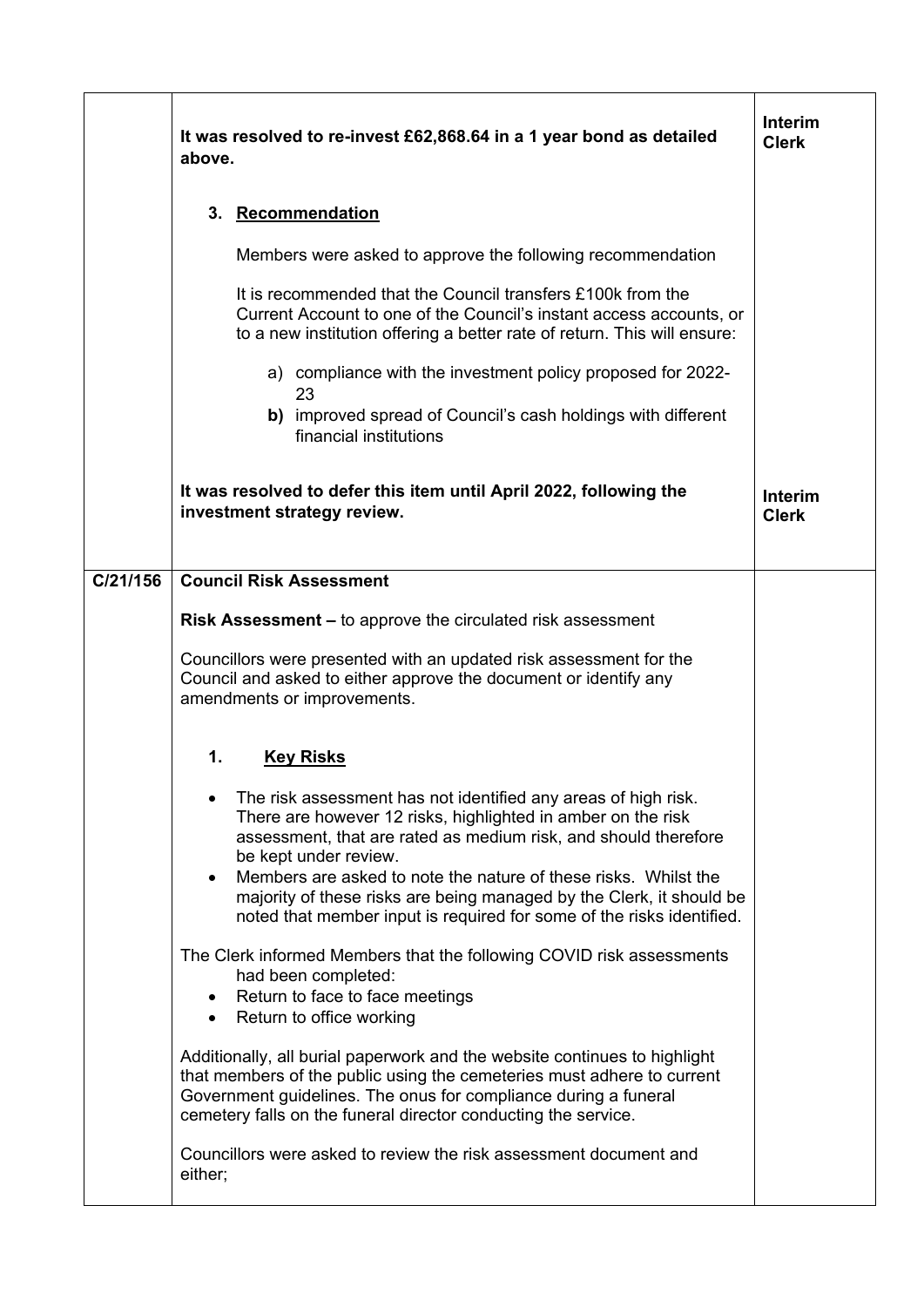|          | approve the risk assessment<br>$\bullet$<br>identify any amendments or improvements to the risk<br>assessment                                            |                                |  |  |  |  |  |  |
|----------|----------------------------------------------------------------------------------------------------------------------------------------------------------|--------------------------------|--|--|--|--|--|--|
|          | Cllr Goodman requested the following amendments to the document:                                                                                         |                                |  |  |  |  |  |  |
|          | Risk 13 Elections Control methods add, we build up an earmarked<br>reserve.                                                                              |                                |  |  |  |  |  |  |
|          | Risk 21 Audits twice a year are there to mitigate and reduce the<br>$\bullet$<br>risk - Full Council to agree.                                           |                                |  |  |  |  |  |  |
|          | Risk 22 Assets, a detailed review will be completed every 3/5<br>$\bullet$<br>years.                                                                     |                                |  |  |  |  |  |  |
|          | Risk 24 Liabilities Under mitigation - all new risks identified and<br>agreed with appropriate action by full council.                                   |                                |  |  |  |  |  |  |
|          | Risk 29 Governance – Members to consider a resilience plan and<br>the operations manual to be updated regularly with an annual<br>review.                |                                |  |  |  |  |  |  |
|          | Risk 32 Governance under Controls to include any member<br>potentially breaking the code could be referred to the monitoring<br>officer.                 |                                |  |  |  |  |  |  |
|          | Risk 33 Others Under mitigation to complete a post pandemic<br>review in the summer.                                                                     |                                |  |  |  |  |  |  |
|          | CIIr Malcaus Cooper proposed, CIIr Galliford seconded, and it was<br>unanimously agreed to adopt the risk assessments with the above<br>amendments.      | <b>Interim</b><br><b>Clerk</b> |  |  |  |  |  |  |
| C/21/157 | To review and approve Standing Orders                                                                                                                    |                                |  |  |  |  |  |  |
|          | Council is required to review, amend and approve Standing Orders on an<br>annual basis.                                                                  |                                |  |  |  |  |  |  |
|          | Councillors last reviewed and approved Standing Orders in June 2021.                                                                                     |                                |  |  |  |  |  |  |
|          | Since then, there have been no changes to the model NALC template for<br><b>Standing Orders.</b>                                                         |                                |  |  |  |  |  |  |
|          | <b>Action required:</b>                                                                                                                                  |                                |  |  |  |  |  |  |
|          | Members are asked to approve Standing Orders as presented.                                                                                               |                                |  |  |  |  |  |  |
|          | CIIr Malcaus Cooper proposed, CIIr Jennings-Evans seconded and it<br>was unanimously agreed to adopt Standing Orders with the following<br>amendments:   | <b>Interim</b><br><b>Clerk</b> |  |  |  |  |  |  |
|          | An amendment is a proposal to remove or add words to a<br>1е<br>motion. It shall not negate the motion and must be approved by<br>the original proposer. |                                |  |  |  |  |  |  |
|          | 5k<br>Any member appointed as Chairman or Vice Chairman of<br>Council shall not be appointed as Chairman of a Committee or<br><b>Sub-Committee</b>       |                                |  |  |  |  |  |  |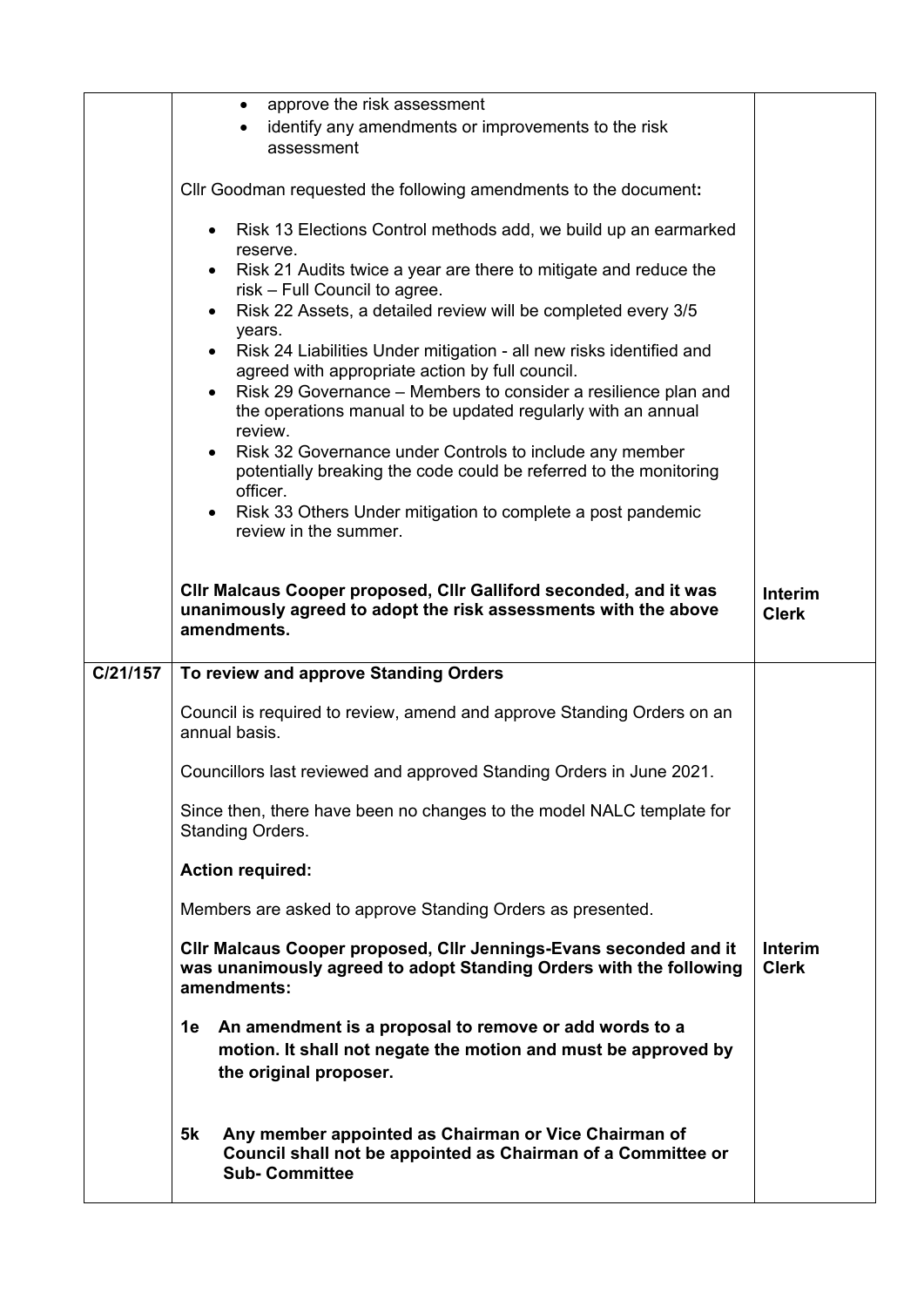|          | 5 <sub>l</sub><br>Any member wishing to stand as Chairman or Vice Chairman of                                                                                                                                                                                                                                                                                                                                                                                                                                                                                                                                                                                                                                                                                                                                                                           |  |
|----------|---------------------------------------------------------------------------------------------------------------------------------------------------------------------------------------------------------------------------------------------------------------------------------------------------------------------------------------------------------------------------------------------------------------------------------------------------------------------------------------------------------------------------------------------------------------------------------------------------------------------------------------------------------------------------------------------------------------------------------------------------------------------------------------------------------------------------------------------------------|--|
|          | Council or Chairman or Vice Chairman of a Committee or Sub-<br>Committee must commit to attending any relevant training within<br>months of appointment, or provide evidence of relevant training<br>attended within the previous 24 months.                                                                                                                                                                                                                                                                                                                                                                                                                                                                                                                                                                                                            |  |
|          |                                                                                                                                                                                                                                                                                                                                                                                                                                                                                                                                                                                                                                                                                                                                                                                                                                                         |  |
| C/21/158 | Financial Regulations - to review and approve Financial Regulations                                                                                                                                                                                                                                                                                                                                                                                                                                                                                                                                                                                                                                                                                                                                                                                     |  |
|          | Councillors last reviewed and approved Financial Regulations as complete<br>document in June 2021.<br>Since then, there have been no changes to the model NALC template for<br>Financial Regulations, however the WPC regulations have been amended                                                                                                                                                                                                                                                                                                                                                                                                                                                                                                                                                                                                     |  |
|          | as follows:                                                                                                                                                                                                                                                                                                                                                                                                                                                                                                                                                                                                                                                                                                                                                                                                                                             |  |
|          | 11 <sup>th</sup> August 2021 C/21/55<br>It was resolved unanimously to amend Financial Regulation 5.5 as below:                                                                                                                                                                                                                                                                                                                                                                                                                                                                                                                                                                                                                                                                                                                                         |  |
|          | d) If an expenditure item requires authorisation by multiple committees<br>and the Clerk and RFO certify that there is no dispute or other reason                                                                                                                                                                                                                                                                                                                                                                                                                                                                                                                                                                                                                                                                                                       |  |
|          | to delay payment, provided that a list of such payments shall be<br>submitted to the next appropriate village committee or Full Council<br>meeting.                                                                                                                                                                                                                                                                                                                                                                                                                                                                                                                                                                                                                                                                                                     |  |
|          | 25th January 2022 C/21/129<br>It was resolved unanimously to amend the Financial Regulations as below                                                                                                                                                                                                                                                                                                                                                                                                                                                                                                                                                                                                                                                                                                                                                   |  |
|          | 5.2. The Council shall delegate authority for payment of invoices to the<br>RFO, who shall prepare a schedule of payments, forming part of the<br>Agenda for the Meeting and, together with the relevant invoices,<br>retrospectively present the schedule to the relevant village committee or at<br>a meeting of Full Council. The council / committee shall review the<br>schedule for compliance. The approved schedule shall be signed by the<br>Chairman of the Meeting. A detailed list of all payments shall be disclosed<br>within or as an attachment to the minutes of the meeting at which payment<br>was reviewed. Personal payments (including salaries, wages, expenses<br>and any payment made in relation to the termination of a contract of<br>employment) may be summarised to remove public access to any<br>personal information. |  |
|          | <b>Action required:</b>                                                                                                                                                                                                                                                                                                                                                                                                                                                                                                                                                                                                                                                                                                                                                                                                                                 |  |
|          | Members were asked to approve Financial Regulations as presented.                                                                                                                                                                                                                                                                                                                                                                                                                                                                                                                                                                                                                                                                                                                                                                                       |  |
|          | It was resolved to adopt Financial Regulations as presented.                                                                                                                                                                                                                                                                                                                                                                                                                                                                                                                                                                                                                                                                                                                                                                                            |  |
| C/21/159 | Members to consider a reserve policy                                                                                                                                                                                                                                                                                                                                                                                                                                                                                                                                                                                                                                                                                                                                                                                                                    |  |
|          | Members were made aware that The Joint Panel on Accountability and<br>Governance Practitioners Guide (JPAG) (March 21) states the authority<br>needs to have regard to the need to put in place General Reserve Policy<br>and have reviewed the level and purpose of all Earmarked Reserves.                                                                                                                                                                                                                                                                                                                                                                                                                                                                                                                                                            |  |
|          | At the Full Council meeting held on the 25th January 2022 (minute ref:<br>C/21/135) 'Cllr Malcaus Cooper proposed, Cllr Harris seconded and it was                                                                                                                                                                                                                                                                                                                                                                                                                                                                                                                                                                                                                                                                                                      |  |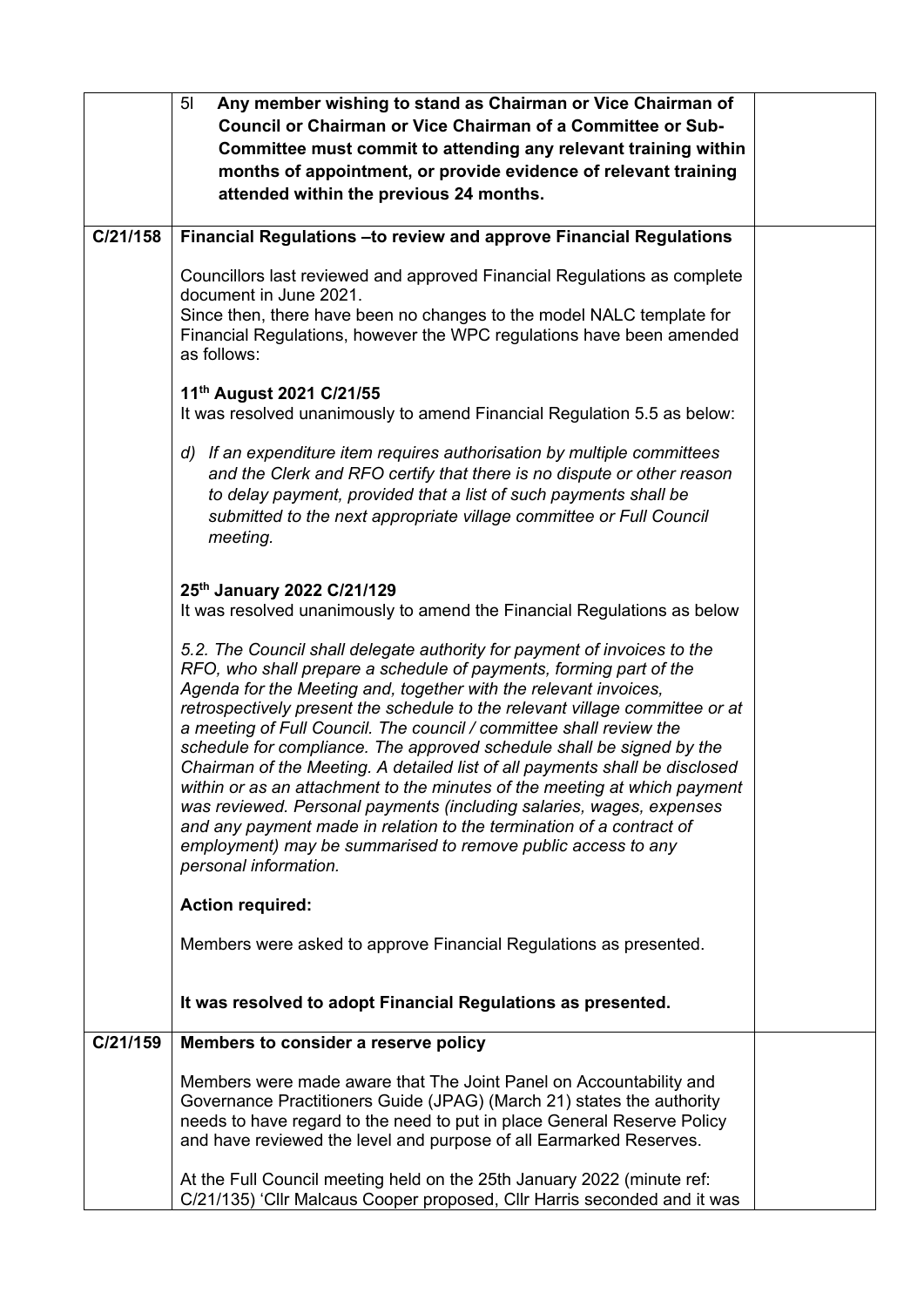|          | unanimously agreed to adopt policies as presented except the draft<br>reserves policy which will be brought back to the next Full Council<br>meeting'.<br>Unfortunately, not all members of the policy working party were available<br>to meet, therefore a draft policy was drawn up between the Interim Clerk,<br>Cllr Goodman and WPC's external finance contractor.<br>Members were presented with a list of reserves currently held by the<br>Council as at 15th February 2022<br>Represented by :-<br>300<br>Current Year Fund<br>166,704<br>310<br><b>General Reserves</b><br>190,789<br>315<br>1,300<br>Capital Receipts<br>320<br><b>EMR School Lane Play Equipment</b><br>52,402<br>325<br><b>EMR Windlesham CIL</b><br>46,610<br>330<br><b>EMR Repairs and Maintenance</b><br>37,000<br>335<br>50,000<br><b>EMR Cemeteries</b><br>340<br><b>EMR Lightwater Pavilion</b><br>125,104<br>345<br><b>EMR Bagshot Village</b><br>17,881<br>350<br><b>EMR Lightwater Village</b><br>29,623<br>355<br>EMR Windlesham Village<br>17,445<br>360<br><b>EMR Lightwater CIL</b><br>24,281<br>365<br><b>EMR Elections</b><br>15,000<br>370<br><b>EMR Community Bus</b><br>20,000<br>380<br><b>EMR Bagshot CIL</b><br>207,678 |                    |  |  |  |  |  |  |
|----------|---------------------------------------------------------------------------------------------------------------------------------------------------------------------------------------------------------------------------------------------------------------------------------------------------------------------------------------------------------------------------------------------------------------------------------------------------------------------------------------------------------------------------------------------------------------------------------------------------------------------------------------------------------------------------------------------------------------------------------------------------------------------------------------------------------------------------------------------------------------------------------------------------------------------------------------------------------------------------------------------------------------------------------------------------------------------------------------------------------------------------------------------------------------------------------------------------------------------------|--------------------|--|--|--|--|--|--|
|          | <b>Total Equity</b>                                                                                                                                                                                                                                                                                                                                                                                                                                                                                                                                                                                                                                                                                                                                                                                                                                                                                                                                                                                                                                                                                                                                                                                                       | 1,001,817          |  |  |  |  |  |  |
|          | Members were asked to read and approve the reserves policy presented.<br>It was resolved to adopt the reserves policy with the following<br>amendment to clause 4.3:<br>"Any unspent budget not used at the end of the financial year will, following<br>Full Council approval, either be returned to Council's general reserves or<br>added to an identified project ear marked reserve. No budgetary surplus<br>will be added to individual village reserves."                                                                                                                                                                                                                                                                                                                                                                                                                                                                                                                                                                                                                                                                                                                                                          |                    |  |  |  |  |  |  |
| C/21/160 | Declaration of Interests - Members to update                                                                                                                                                                                                                                                                                                                                                                                                                                                                                                                                                                                                                                                                                                                                                                                                                                                                                                                                                                                                                                                                                                                                                                              |                    |  |  |  |  |  |  |
|          | Members were reminded that as a member of a local authority, they are<br>statutorily required to complete a Register of Pecuniary Interests and keep<br>it up to date.<br>Members were asked to check their current declarations of interests which<br>are available on the WPC website and if amendments are required, to<br>request a new form from the Interim Clerk.                                                                                                                                                                                                                                                                                                                                                                                                                                                                                                                                                                                                                                                                                                                                                                                                                                                  | <b>Councillors</b> |  |  |  |  |  |  |
|          | Noted.                                                                                                                                                                                                                                                                                                                                                                                                                                                                                                                                                                                                                                                                                                                                                                                                                                                                                                                                                                                                                                                                                                                                                                                                                    |                    |  |  |  |  |  |  |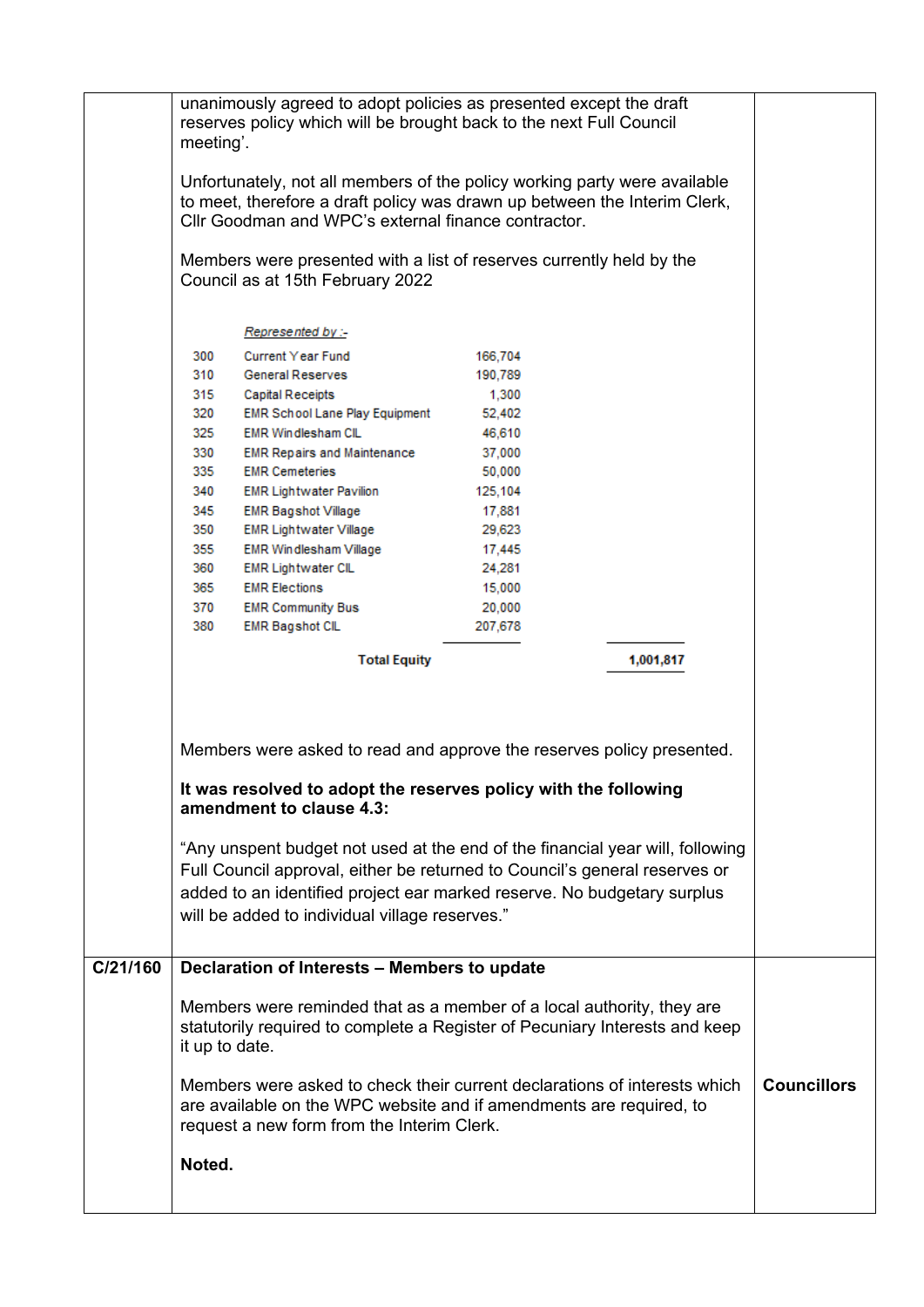|          | Members requested that a copy of the declaration form be attached<br>to the minutes.                                                                                                                                                                                                                                              |  |
|----------|-----------------------------------------------------------------------------------------------------------------------------------------------------------------------------------------------------------------------------------------------------------------------------------------------------------------------------------|--|
| C/21/161 | To discuss conducting a parish wide tree survey                                                                                                                                                                                                                                                                                   |  |
|          | Members were made aware that a full parish wide tree survey is due this<br>year and were informed that, the contractor currently completing the SHBC<br>tree survey, has quoted for the WPC tree survey work at SHBC rates.                                                                                                       |  |
|          | The quote is subject to the work being carried out immediately and the<br>anticipated Cost to survey trees across the parish is £2,750.00 + VAT                                                                                                                                                                                   |  |
|          | All works will be carried out in accordance with BS3998 standards.                                                                                                                                                                                                                                                                |  |
|          | <b>Additional Information</b><br>Based on the cost of the tree survey carried out at College Ride recently,<br>which cost $£1,136 + VAT$ , this is a very competitive price.                                                                                                                                                      |  |
|          | <b>Budget Information</b><br>To date the tree maintenance budget is overspent by £277, therefore<br>Members were informed that they would need to agree to either fund this<br>from general reserves or through in year virements. It is suggested that<br>Members consider funding through a virement from the HR & Legal budget |  |
|          | Members were asked to:<br>a. Consider the above and decide if Members wish to proceed with<br>the quote provided                                                                                                                                                                                                                  |  |
|          | If Members decide to proceed, they must then:                                                                                                                                                                                                                                                                                     |  |
|          | b. Agree where this work will be funded from.                                                                                                                                                                                                                                                                                     |  |
|          | It was resolved to delegate authority to Interim Clerk to negotiate a<br>suitable cap on the charges before authorising the work to go ahead.<br>These works will be funded through a virement from the HR & Legal<br>budget line.                                                                                                |  |
| C/21/162 | To discuss tree work at Millpond, Windlesham                                                                                                                                                                                                                                                                                      |  |
|          | <b>Mill Pond Poplar Trees</b><br>Following a resident complaint Officers have sought advice on the height<br>of the trees at Mill Pond, Windlesham.                                                                                                                                                                               |  |
|          | Whilst it was considered that no danger was posed by the height of the<br>trees, a significant amount of dead wood will need to be removed.                                                                                                                                                                                       |  |
|          | A number of contractors had been approached for quotes, although to date<br>only one has been received. Please see below:                                                                                                                                                                                                         |  |
|          |                                                                                                                                                                                                                                                                                                                                   |  |
|          |                                                                                                                                                                                                                                                                                                                                   |  |
|          |                                                                                                                                                                                                                                                                                                                                   |  |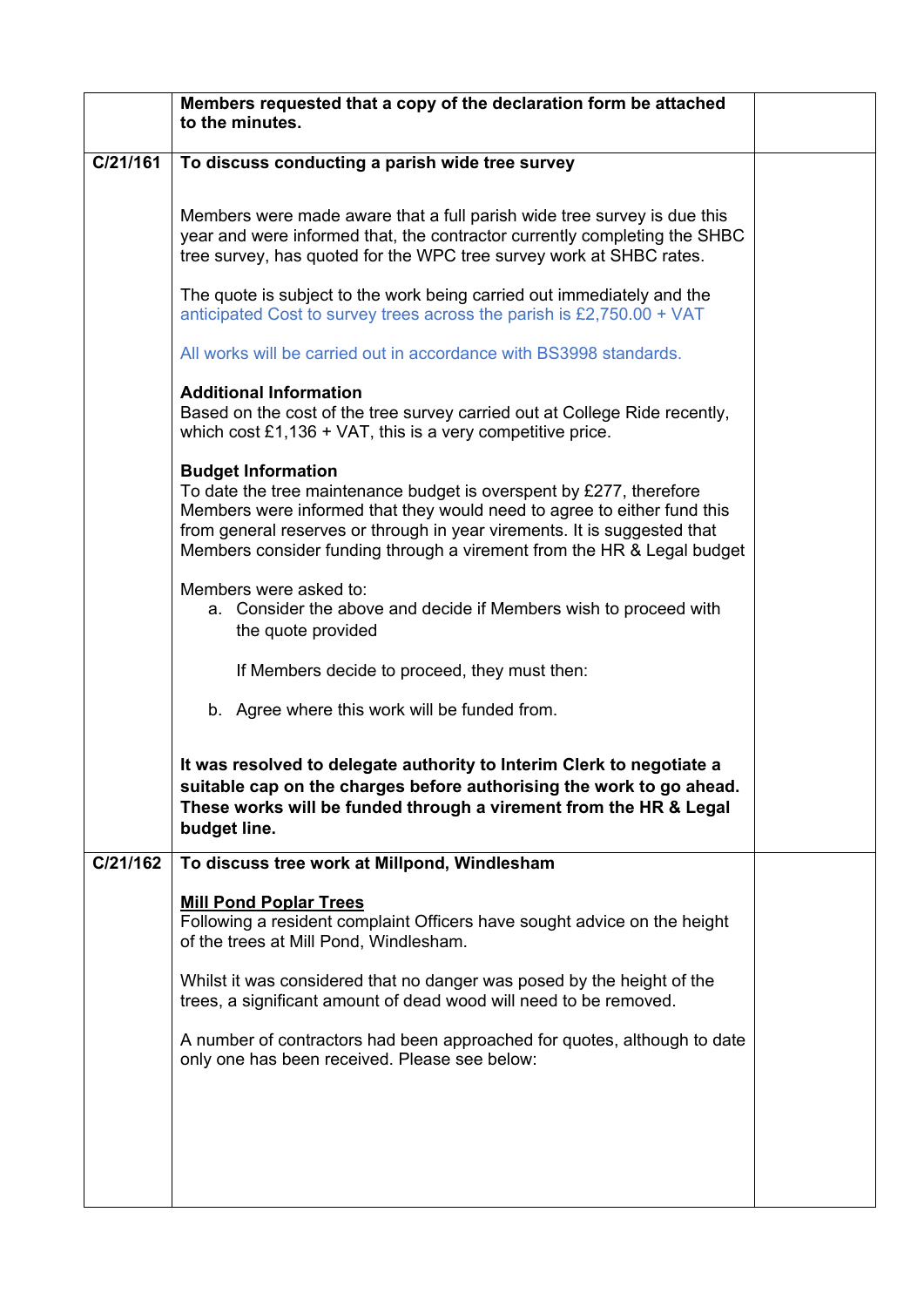# **QUOTATION NO: 6627**

Please find below the quotation for your proposed works to be carried out. All costs shown are inclusive of VAT at the standard rate of 20%.

#### RE: Lombardy Poplar trees (Populus nigra var italica) x 72 Situated at Mill Pond Road, Windlesham, GU20 6JT

- Carefully remove all major dead, dying and dangerous branches.
- Undertake a climbing inspection and submit a written report of any defects founds.

#### The cost of this work will be £4620.00

This row of semi mature trees has a high amenity (and ecological) value and are visible from a far distance.

Before I arrived at the site I expected that my primary focus would only be the removal of dead and potentially hazardous branches close to the footpaths and overhanging the road as these are the high 'target' areas, and therefore, busy with both pedestrians and road users.

During my time on site the local school was letting the children out (15.00hrs) and my observation was that the whole row of trees became a high 'target' area due to cars parked underneath the trees and children and adults walking and playing underneath all the trees. As such my recommendation is to remove the major dead or potentially

hazardous branches from all the trees.

### **Budget Information**

To date the tree maintenance budget is overspent by £277, therefore Members were informed that they would need to agree to either fund this from general reserves or through in year virements. It is suggested that Members consider funding through a virement from the HR & Legal budget

### **Consideration and Recommendation**

Members were aware that a parish wide tree survey is due to be carried out therefore Members may wish to wait for the results of the parish wide survey before having any work done. However, due to the risk posed it is recommended that Council delegate authority to the interim clerk to obtain 3 quotes and proceed with the best value quote.

Members were asked to

a. Consider the above information and decide on a course of action.

If Members decide to proceed, they must then:

- b. Agree where this work will be funded from.
- c. Agree to delegate authority to the Interim Clerk to obtain 3 quotes and proceed with the best value quote.

#### **Update**

**Since writing the papers provided for the meeting a severe storm has removed a significant amount of dead wood from the trees, therefore Members were informed that Officers will see further quotes before any work is carried out.**

**Interim Clerk**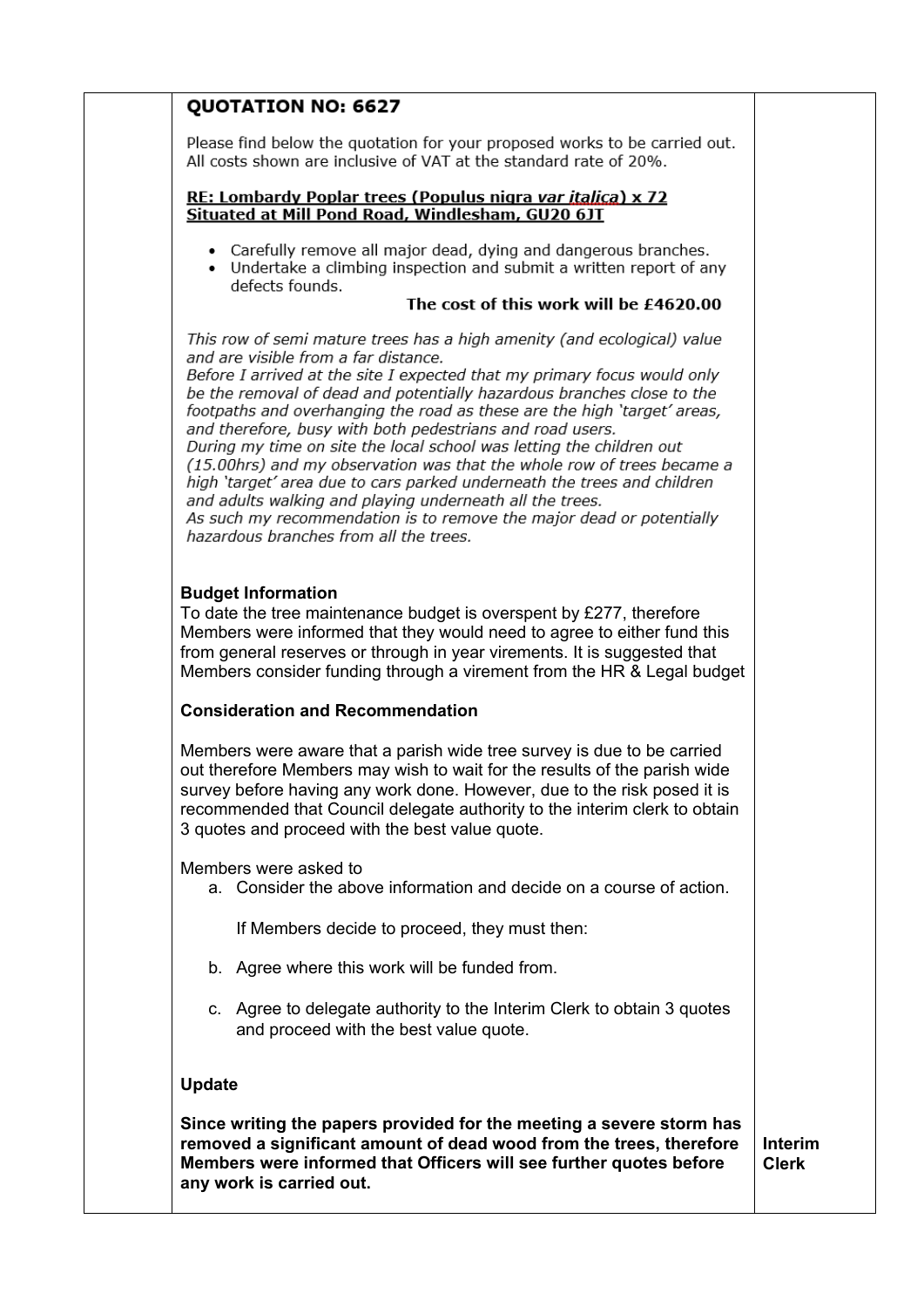|          | It was resolved to delegate authority to the Interim Clerk to obtain 3<br>quotes and proceed with the best value quote under £5000. These<br>works are to be funded through a virement from the HR & Legal<br>budget.                                                                                                                                                                           |                                |  |  |  |  |  |  |
|----------|-------------------------------------------------------------------------------------------------------------------------------------------------------------------------------------------------------------------------------------------------------------------------------------------------------------------------------------------------------------------------------------------------|--------------------------------|--|--|--|--|--|--|
| C/21/163 | To discuss tree work at College Ride, Bagshot                                                                                                                                                                                                                                                                                                                                                   |                                |  |  |  |  |  |  |
|          | Members were reminded that at the September Full Council meeting it was<br>resolved to carry out a full tree survey on the trees at College Ride in<br>Bagshot (C/21/83).<br>Members were presented with a table of recommended works to be                                                                                                                                                     |                                |  |  |  |  |  |  |
|          | completed within 6 months, and asked to read and note that the full survey<br>report highlighted 35 trees as requiring work within the next year, including<br>5 trees that will need to be felled or dismantled.                                                                                                                                                                               |                                |  |  |  |  |  |  |
|          | <b>IMPORTANT</b><br>Members were informed that it is anticipated that this piece of work will<br>cost in the region of £15,000 or more, for which there is currently no<br>budget. The 2022-23 budget for trees has been set at £35K, however<br>Council should be aware that it may be necessary to draw on the General<br>Reserve if the Parish wide tree survey highlights similar findings. |                                |  |  |  |  |  |  |
|          | Members were asked to<br>a. Consider the above information and attached report agreeing a<br>schedule of works.                                                                                                                                                                                                                                                                                 |                                |  |  |  |  |  |  |
|          | b. Agree where this work will be funded from                                                                                                                                                                                                                                                                                                                                                    |                                |  |  |  |  |  |  |
|          | c. Agree to delegate authority to the Interim Clerk to obtain 3 quotes<br>and proceed with the best value quote.                                                                                                                                                                                                                                                                                |                                |  |  |  |  |  |  |
|          | It was resolved that the Interim Clerk will obtain 3 quotes and bring<br>back to the March Full Council meeting for a final decision.                                                                                                                                                                                                                                                           | <b>Interim</b><br><b>Clerk</b> |  |  |  |  |  |  |
| C/21/164 | <b>Clerks Update</b>                                                                                                                                                                                                                                                                                                                                                                            |                                |  |  |  |  |  |  |
|          | Nothing to report                                                                                                                                                                                                                                                                                                                                                                               |                                |  |  |  |  |  |  |
| C/21/165 | <b>Outside Organisations - Council Representatives to report</b>                                                                                                                                                                                                                                                                                                                                |                                |  |  |  |  |  |  |
|          | <b>Windlesham United Charities</b><br>CIIr White reported that Windlesham United Charities, (James Butler Alms<br>Houses) granted over £8,500 in fuel grants during December helping a<br>total of 87 applicants.                                                                                                                                                                               |                                |  |  |  |  |  |  |
|          | <b>St Anne's Hall Management Commtitee</b><br>CIIr Du-Cann, reported that he had attended a finance meeting, and all<br>was in order. Additionally, it was noted that the committee is looking to<br>improve parking at the hall.                                                                                                                                                               |                                |  |  |  |  |  |  |
|          | <b>Lightwater Society</b>                                                                                                                                                                                                                                                                                                                                                                       |                                |  |  |  |  |  |  |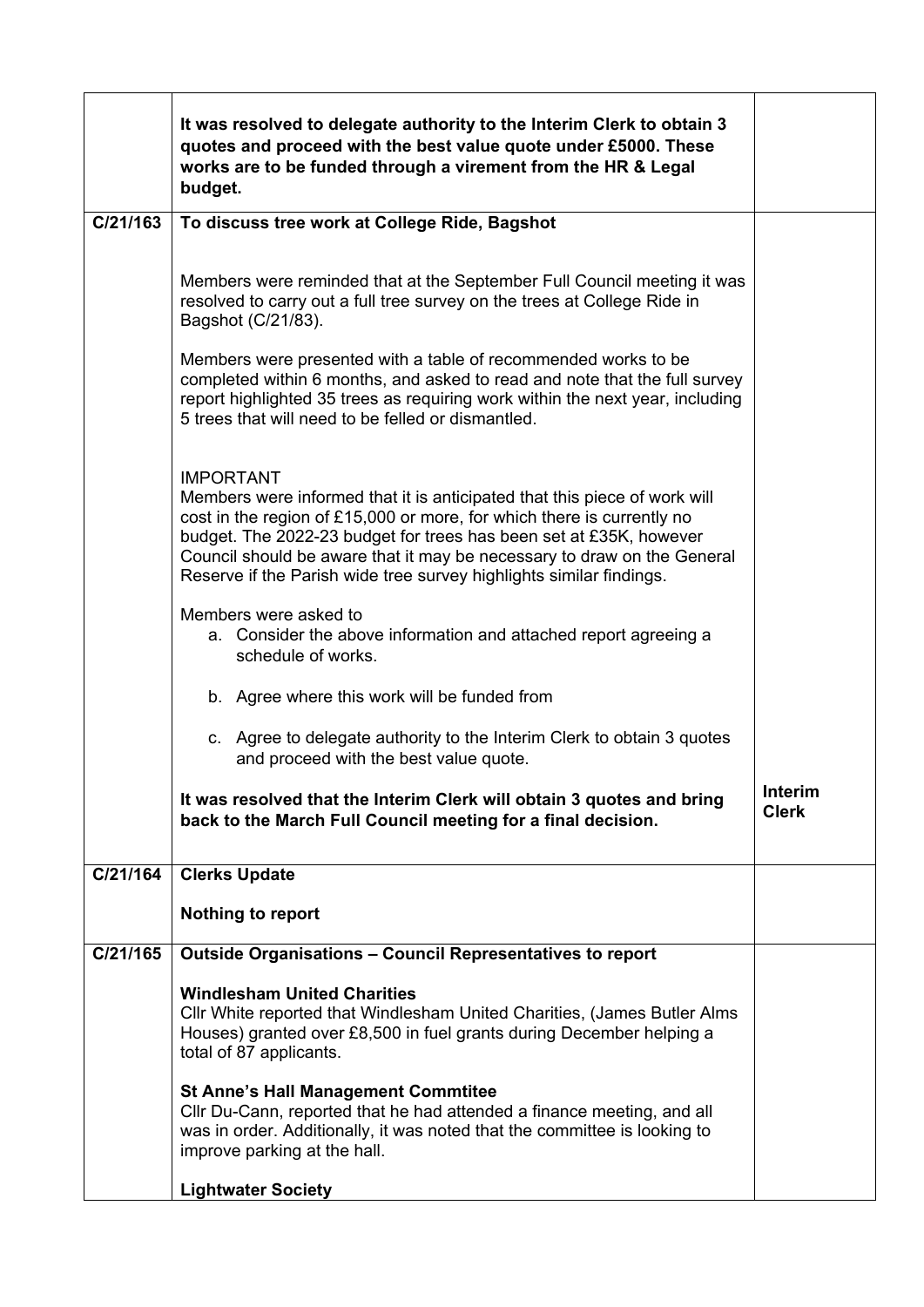|          | CIIr Malcaus-Cooper reported that the Lightwater society has now<br>reformed, and a constitution is in the process of being drafted.<br><b>Lightwater Business Association</b><br>Cllr Malcaus Cooper reported that the LBA has been dissolved and have<br>pledged any remaining funds to the Lightwater Society. Members also<br>noted that Cllr Malcaus Cooper was negotiating with the LBA for the<br>Christmas Lights purchased with Parish Council grant funds to be donated<br>to the Parish Council.<br>20:56 Cllr Harris left the meeting |                                                                                                                                                                                                                                                                                                                                                                                                                                                                                                           |                    |  |  |  |  |  |  |
|----------|---------------------------------------------------------------------------------------------------------------------------------------------------------------------------------------------------------------------------------------------------------------------------------------------------------------------------------------------------------------------------------------------------------------------------------------------------------------------------------------------------------------------------------------------------|-----------------------------------------------------------------------------------------------------------------------------------------------------------------------------------------------------------------------------------------------------------------------------------------------------------------------------------------------------------------------------------------------------------------------------------------------------------------------------------------------------------|--------------------|--|--|--|--|--|--|
| C/21/166 | <b>Project Updates</b><br>Members were presented with a list of ongoing projects along with a status<br>update.                                                                                                                                                                                                                                                                                                                                                                                                                                   |                                                                                                                                                                                                                                                                                                                                                                                                                                                                                                           |                    |  |  |  |  |  |  |
|          | All projects were noted                                                                                                                                                                                                                                                                                                                                                                                                                                                                                                                           |                                                                                                                                                                                                                                                                                                                                                                                                                                                                                                           |                    |  |  |  |  |  |  |
| C/21/167 | <b>Planning Applications</b>                                                                                                                                                                                                                                                                                                                                                                                                                                                                                                                      |                                                                                                                                                                                                                                                                                                                                                                                                                                                                                                           |                    |  |  |  |  |  |  |
|          |                                                                                                                                                                                                                                                                                                                                                                                                                                                                                                                                                   | <b>Bagshot Applications</b>                                                                                                                                                                                                                                                                                                                                                                                                                                                                               |                    |  |  |  |  |  |  |
|          | 21/1306/FFU                                                                                                                                                                                                                                                                                                                                                                                                                                                                                                                                       | 175 London Road, Bagshot, Surrey, GU19 5DH<br>Demolish existing dwelling and outbuilding and<br>erect a two storey building with accommodation in<br>the roof to provide 2 two bedroom and 2 four<br>bedroom (duplex) apartments, a two storey three<br>bedroom house and two pairs of semi-detached<br>two storey four bedroom houses with<br>accommodation in the roofs with associated<br>garages/car parking, revised access onto London<br>Road and landscaping.<br><b>Full Planning Application</b> | <b>Councillors</b> |  |  |  |  |  |  |
|          |                                                                                                                                                                                                                                                                                                                                                                                                                                                                                                                                                   | <b>Objection</b><br>Members objected on the grounds of<br>The site is within the Countryside<br>beyond the Green Belt where permanent<br>development for housing should only be<br>granted in exceptional circumstances.<br>Over development<br>$\bullet$<br>Insufficient parking & perceived highway<br>issues.                                                                                                                                                                                          |                    |  |  |  |  |  |  |
|          | 22/0032/DTC                                                                                                                                                                                                                                                                                                                                                                                                                                                                                                                                       | 134 And 136 London Road Bagshot Surrey<br><b>GU19 5BZ</b><br>Application to seek discharge of condition 3<br>(materials) and 8 (surface water drainage scheme)<br>of 20/0090/OOU Outline planning application for<br>the erection of 26 residential units (Class C3)<br>following demolition of both existing dwellings with                                                                                                                                                                              |                    |  |  |  |  |  |  |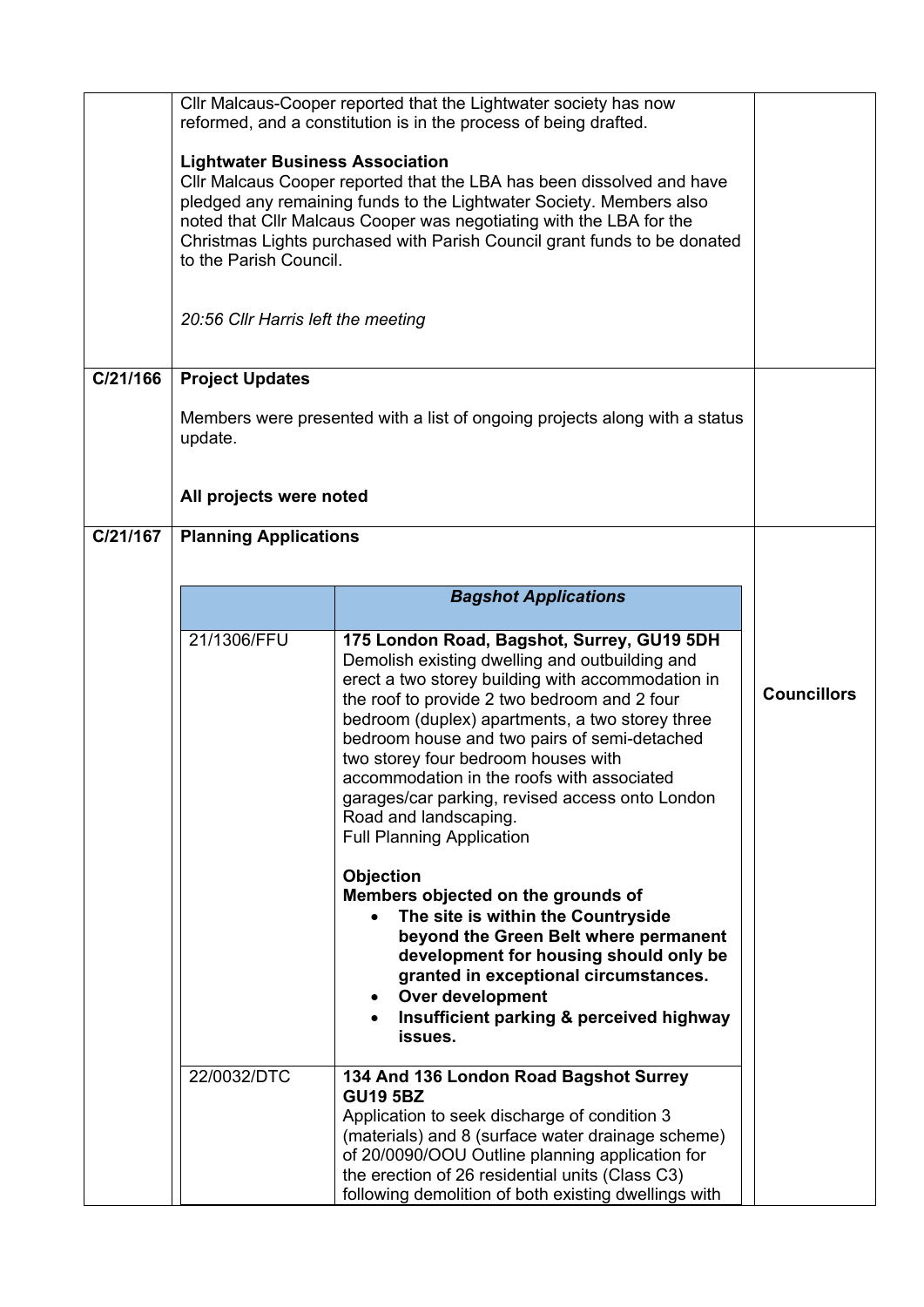|                                 | new vehicular access off London Road. Access,<br>appearance, layout and scale to be considered with<br>landscaping reserved. Type Details to comply<br><b>No Objection</b>                                                                                                                                                                                                                                                                                                                                                                                                                                                                                                                                                                                                                                                                                                                                                                                                                                                                                                                                                                                                    |  |
|---------------------------------|-------------------------------------------------------------------------------------------------------------------------------------------------------------------------------------------------------------------------------------------------------------------------------------------------------------------------------------------------------------------------------------------------------------------------------------------------------------------------------------------------------------------------------------------------------------------------------------------------------------------------------------------------------------------------------------------------------------------------------------------------------------------------------------------------------------------------------------------------------------------------------------------------------------------------------------------------------------------------------------------------------------------------------------------------------------------------------------------------------------------------------------------------------------------------------|--|
| <b>SCC Ref</b><br>2021/0202/SU/ | Land at Bagshot Highways Depot, 2 London<br>Road, Bagshot, Surrey GU19 5HW<br>Temporary change of use of existing office and<br>store building to a body storage facility and office<br>space, with associated external alterations,<br>parking, hoarding and associated infrastructure.<br>The above application for planning permission has<br>been received in this department and falls to be<br>determined by the County Planning Authority. The<br>planning application documents/plans will need to<br>be downloaded from our website (see link in<br>covering email). They can also be accessed from<br>the following link<br>http://planning.surreycc.gov.uk/planappsearch.aspx<br>by entering SCC Ref 2021/0202 in the "our<br>reference" search field. I would be glad to receive<br>any observations which you may wish to make so<br>that these can be taken into account when the<br>proposals are formally considered by the County<br>Planning Authority. Could you please let me have a<br>reply within 21 days of the date of this letter. If no<br>response is received within 21 days it will be<br>assumed that you have no objection to the<br>proposal |  |
|                                 | <b>No Objection</b>                                                                                                                                                                                                                                                                                                                                                                                                                                                                                                                                                                                                                                                                                                                                                                                                                                                                                                                                                                                                                                                                                                                                                           |  |
| 22/0046/PMR                     | White House, 81-83 High Street, Bagshot,<br>Surrey, GU19 5AH<br>Minor material amendment pursuant to condition 2<br>(approved plans) 20/1007/FFU to allow alterations<br>to the front windows.<br>Relaxation/Modification<br><b>No Objection</b>                                                                                                                                                                                                                                                                                                                                                                                                                                                                                                                                                                                                                                                                                                                                                                                                                                                                                                                              |  |
| 21/1100/FFU                     | <b>CONSULTATION ON AMENDMENTS TO</b><br><b>CURRENT PLANNING APPLICATION</b><br>Queen Anne House, Bridge Road, Bagshot,<br>Surrey, GU19 5AT<br>Change of use from Office (Class B1c) to<br>residential (Class C3) comprising 5 no. flats (1x 3<br>Bed, 2x 2 Bed and 2x 1 Bed) and erection of 4 no.<br>dwellings (1x 4 Bed and 3x 2 Bed) including<br>pedestrian accesses off Bridge Road with<br>associated parking, landscaping and cycle and<br>refuse storage (revision of planning permission<br>20/0592/FFU).<br><b>Full Planning Application</b>                                                                                                                                                                                                                                                                                                                                                                                                                                                                                                                                                                                                                        |  |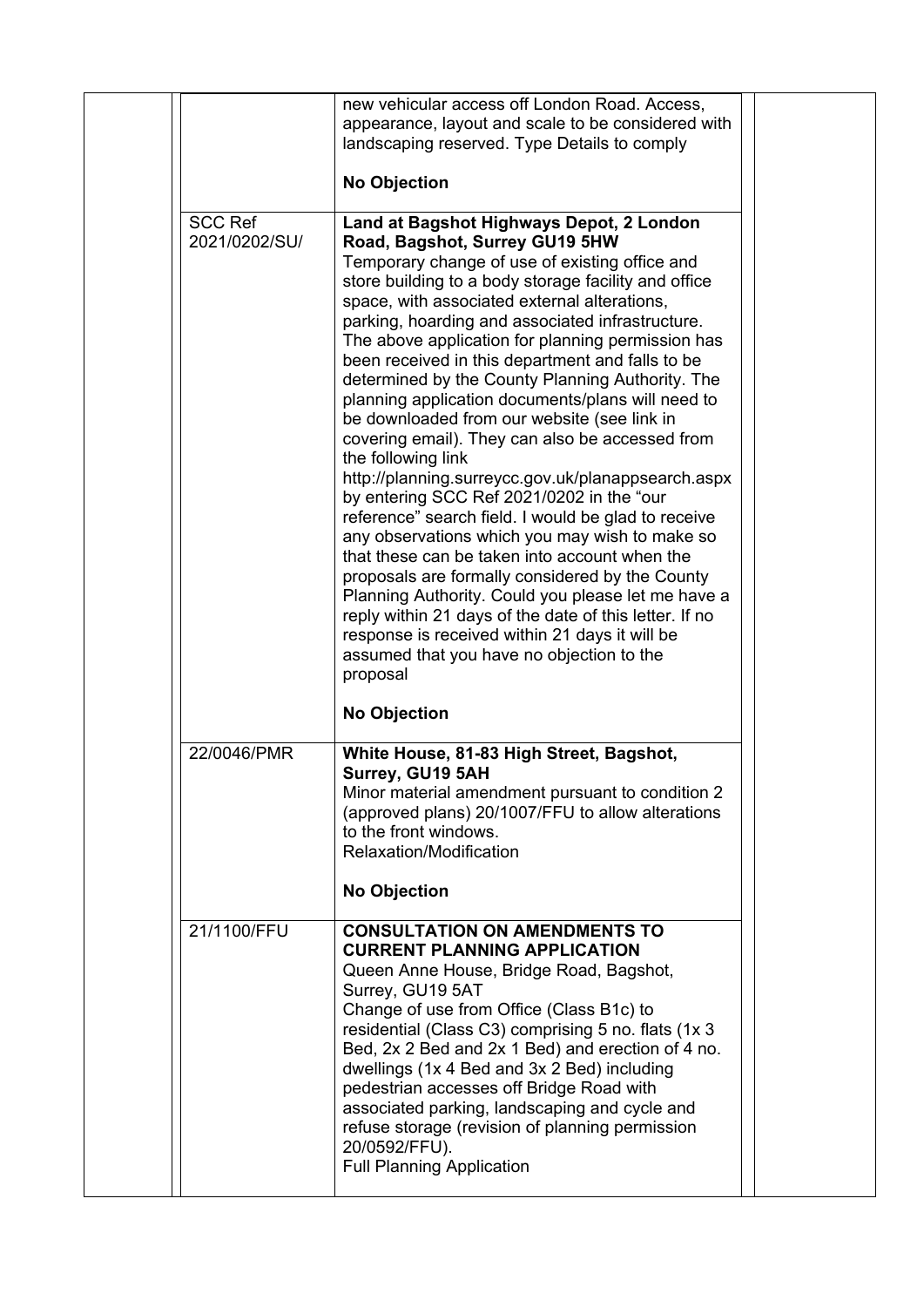|          |                                                                                                                                                                                                                                                                                                                                                                                                                       | <b>No Objection</b>                                                                                                                                                                                    |  |  |  |  |  |  |
|----------|-----------------------------------------------------------------------------------------------------------------------------------------------------------------------------------------------------------------------------------------------------------------------------------------------------------------------------------------------------------------------------------------------------------------------|--------------------------------------------------------------------------------------------------------------------------------------------------------------------------------------------------------|--|--|--|--|--|--|
|          |                                                                                                                                                                                                                                                                                                                                                                                                                       |                                                                                                                                                                                                        |  |  |  |  |  |  |
|          |                                                                                                                                                                                                                                                                                                                                                                                                                       |                                                                                                                                                                                                        |  |  |  |  |  |  |
|          |                                                                                                                                                                                                                                                                                                                                                                                                                       | <b>Windlesham Applications</b>                                                                                                                                                                         |  |  |  |  |  |  |
|          |                                                                                                                                                                                                                                                                                                                                                                                                                       |                                                                                                                                                                                                        |  |  |  |  |  |  |
|          | 22/0043/FFU                                                                                                                                                                                                                                                                                                                                                                                                           | The Hedges, Church Road, Windlesham,<br>Surrey, GU20 6BH<br>Part single/part two storey rear extension and<br>single storey side extension.<br><b>Full Planning Application</b><br><b>No Objection</b> |  |  |  |  |  |  |
|          |                                                                                                                                                                                                                                                                                                                                                                                                                       |                                                                                                                                                                                                        |  |  |  |  |  |  |
| C/21/168 | Correspondence                                                                                                                                                                                                                                                                                                                                                                                                        |                                                                                                                                                                                                        |  |  |  |  |  |  |
|          | There was no correspondence                                                                                                                                                                                                                                                                                                                                                                                           |                                                                                                                                                                                                        |  |  |  |  |  |  |
| C/21/169 | <b>Exclusion of the press and public.</b> Agreed that the following items be<br>dealt with after the public, including the press, have been excluded under<br>S1(2) of the Public Bodies (Admission to Meetings) Act 1960:                                                                                                                                                                                            |                                                                                                                                                                                                        |  |  |  |  |  |  |
|          | C/21/170<br><b>Community Reception Nominations</b><br>C/21/171<br>To approve salary and P32 payments for 2022-23                                                                                                                                                                                                                                                                                                      |                                                                                                                                                                                                        |  |  |  |  |  |  |
| C/21/170 | <b>Community Reception Nominations</b>                                                                                                                                                                                                                                                                                                                                                                                |                                                                                                                                                                                                        |  |  |  |  |  |  |
|          | Councillors were informed that the Chairman's community reception is<br>planned for the 23 <sup>rd</sup> April 2022 with the venue to be confirmed.                                                                                                                                                                                                                                                                   |                                                                                                                                                                                                        |  |  |  |  |  |  |
|          | On the 26 <sup>th</sup> January Members were provided with the 2020 invite list, plus<br>a list of past award recipients and asked to advise if there were any<br>groups/persons who should be added or removed from the invitation list.                                                                                                                                                                             |                                                                                                                                                                                                        |  |  |  |  |  |  |
|          | <b>Members were asked to:</b><br>1. Notify Sarah Wakefield of any additions or amendments to the list<br>of proposed attendees by Monday 28 <sup>th</sup> February 2022. If Members<br>have not responded by this date, it will be assumed that Members                                                                                                                                                               |                                                                                                                                                                                                        |  |  |  |  |  |  |
|          | are happy with the list and no changes or additions are required.<br>2. For Council to delegate authority to the village committees to<br>decide:<br>a. how many awards will be given in each village<br>b. who will receive the awards<br>3. If delegated authority is given to the Village committees, Members<br>are to nominate award recipients for consideration at the village<br>committee meetings in March. |                                                                                                                                                                                                        |  |  |  |  |  |  |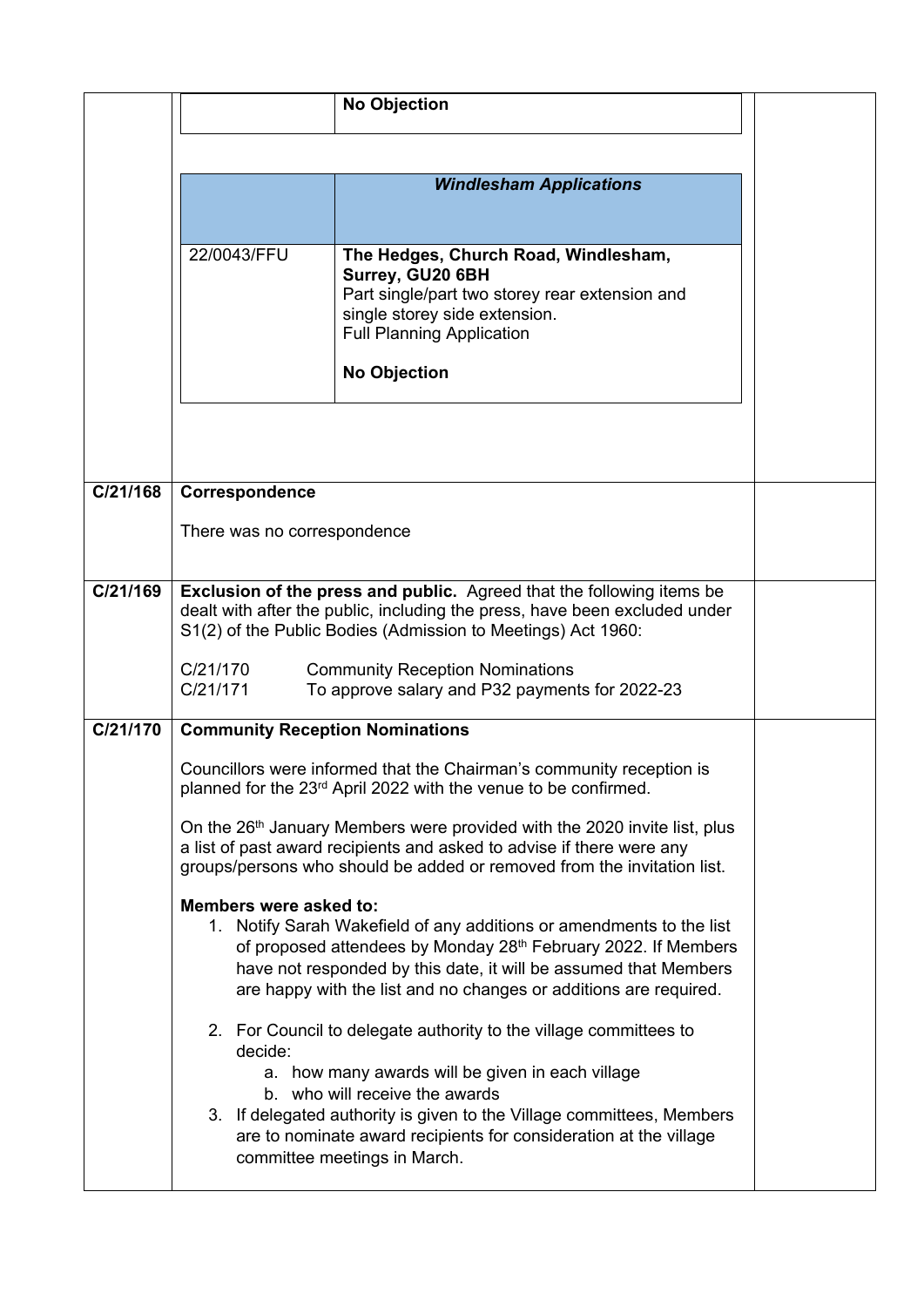|          | It was resolved that the 2019-2020 recipients will receive their<br>awards and in addition each committee can nominate 4 more<br>award recipients (2 for 2020-2021 and 2 for 2021-2022) with<br>an anticipated total of 18 awards across three villages<br>covering 3 years.<br>In exceptional circumstances each committee has the<br>authority to increase the number of award recipients to 3 per<br>year. |  |
|----------|---------------------------------------------------------------------------------------------------------------------------------------------------------------------------------------------------------------------------------------------------------------------------------------------------------------------------------------------------------------------------------------------------------------|--|
| C/21/171 | To approve salary and P32 payments for 2022-23                                                                                                                                                                                                                                                                                                                                                                |  |
|          | Members were presented with a list of staff salaries and asked to approve<br>payment of the staff salaries and all associated P32 and pension<br>payments for the year 2022-23                                                                                                                                                                                                                                |  |
|          | It was resolved to approve the payment of staff salaries and all<br>associated P32 and pension payments for the year 2022-23                                                                                                                                                                                                                                                                                  |  |
|          | There being no further business the meeting closed at 21:01                                                                                                                                                                                                                                                                                                                                                   |  |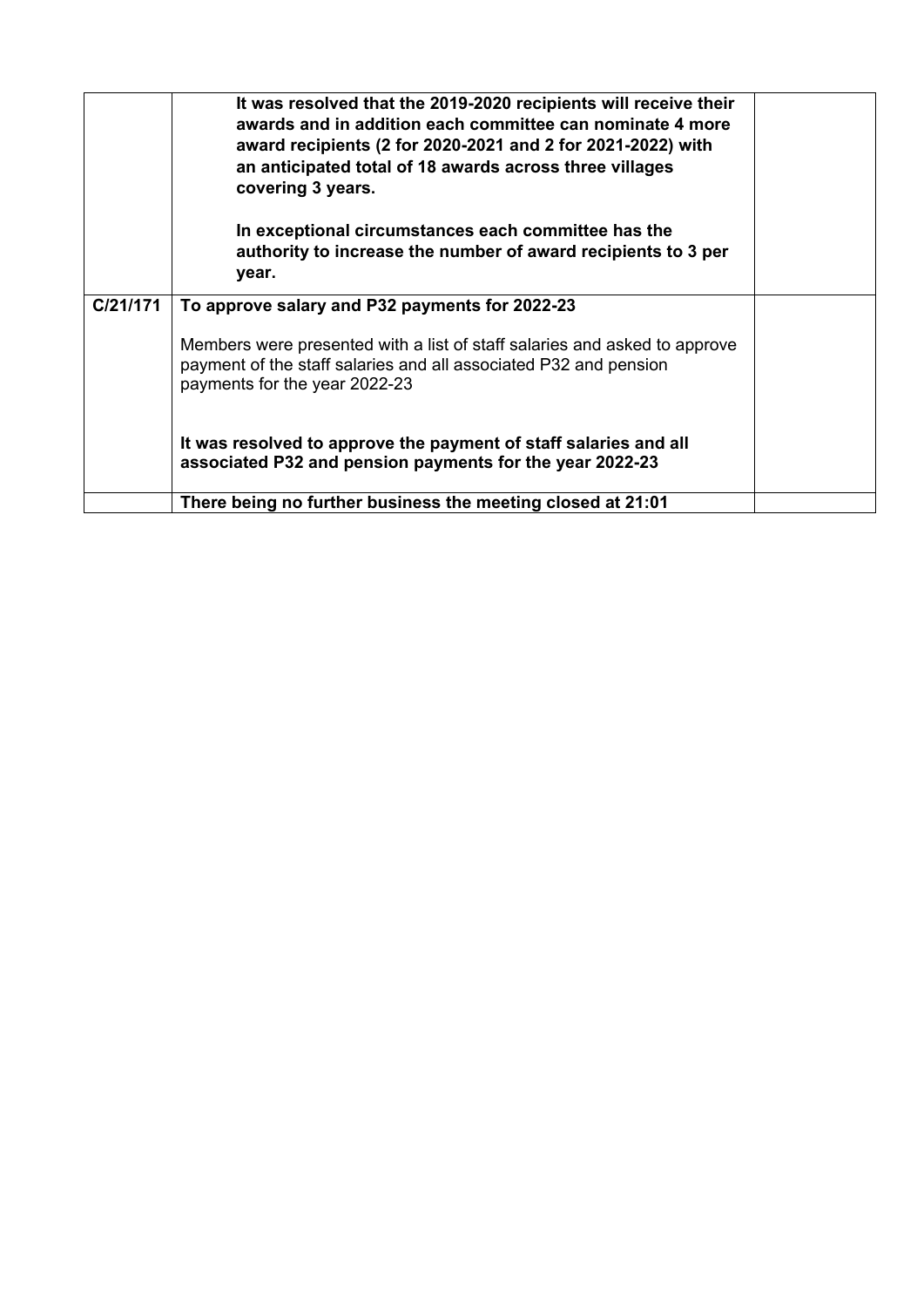| 31/01/2022          | APPENDIX A                |        |                              | Page 28                             |                                  |            |                      |      |                                |          |                             |  |
|---------------------|---------------------------|--------|------------------------------|-------------------------------------|----------------------------------|------------|----------------------|------|--------------------------------|----------|-----------------------------|--|
| 15:51               |                           |        |                              | <b>PRELIMINARY PURCHASE DAYBOOK</b> |                                  |            |                      |      |                                |          |                             |  |
|                     | Top Level for Month No 10 |        |                              |                                     | <b>Order by Invoices Entered</b> |            |                      |      |                                |          |                             |  |
|                     |                           |        |                              |                                     |                                  |            |                      |      | <b>Nominal Ledger Analysis</b> |          |                             |  |
| <b>Invoice Date</b> | <b>Invoice Number</b>     | Ref No | Supplier A/c Name            | Supplier A/c Code                   | Net Value                        | <b>VAT</b> | <b>Invoice Total</b> | A/C  | Centre                         | Amount   | <b>Analysis Description</b> |  |
| 26/01/2022          | <b>INV-1118</b>           | 103    | SMW TREE CONSULTANCY SMWTREE |                                     | 1,136.99                         | 227.40     | 1,364.39             | 4195 | 310                            | 397.95   | College Ride Tree Survey    |  |
|                     |                           |        |                              |                                     |                                  |            |                      | 4195 | 410                            | 443.43   | College Ride Tree Survey    |  |
|                     |                           |        |                              |                                     |                                  |            |                      | 4195 | 510                            | 295.61   | College Ride Tree Survey    |  |
|                     |                           |        |                              | <b>TOTAL INVOICES</b>               | 1,136.99                         | 227.40     | 1,364.39             |      |                                | 1,136.99 |                             |  |
|                     |                           |        | VAT ANALYSISCODE             | @ 20.00%<br>S.                      | 1,136.99                         | 227.40     | 1,364.39             |      |                                |          |                             |  |
|                     |                           |        |                              | <b>TOTALS</b>                       | 1,136.99                         | 227.40     | 1,364.39             |      |                                |          |                             |  |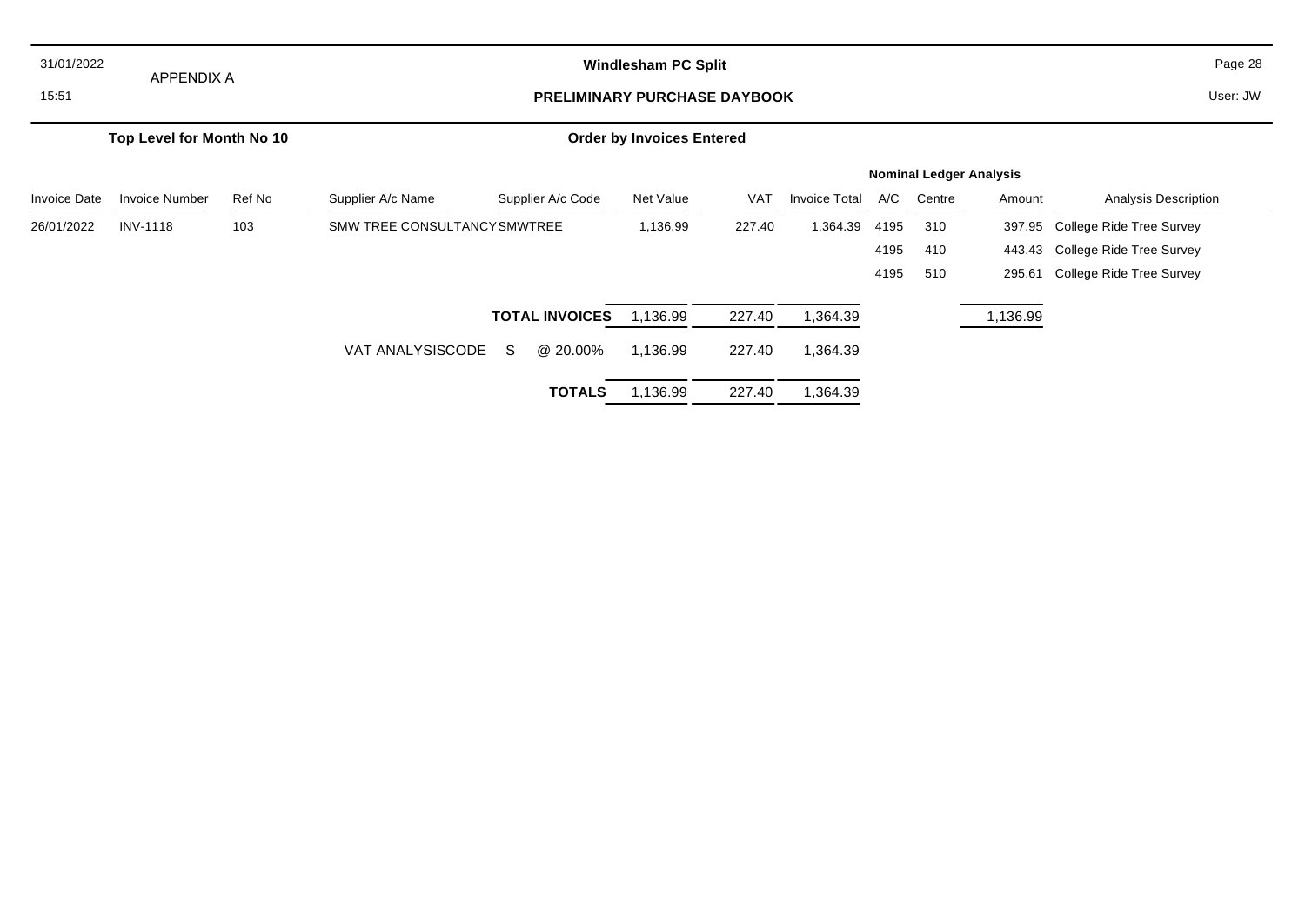| 08/02/2022   | Windlesham PC Split       |        |                              |        |                   |                           |            |                      | Page 30 |        |                         |                                     |
|--------------|---------------------------|--------|------------------------------|--------|-------------------|---------------------------|------------|----------------------|---------|--------|-------------------------|-------------------------------------|
| 08:39        |                           |        | PRELIMINARY PURCHASE DAYBOOK |        |                   |                           |            |                      |         |        | User: JW                |                                     |
|              | Top Level for Month No 11 |        |                              |        |                   | Order by Invoices Entered |            |                      |         |        |                         |                                     |
|              |                           |        |                              |        |                   |                           |            |                      |         |        | Nominal Ledger Analysis |                                     |
| Invoice Date | <b>Invoice Number</b>     | Ref No | Supplier A/c Name            |        | Supplier A/c Code | Net Value                 | <b>VAT</b> | <b>Invoice Total</b> | A/C     | Centre | Amount                  | Analysis Description                |
| 01/02/2022   | 2034557                   | 106    | <b>SURREY HEATH</b>          | SHBC01 |                   | 6,495.94                  | 1,299.19   | 7,795.13             | 4165    | 310    |                         | 2,533.42 GREENSPACE CONTRACT FEB 22 |
|              |                           |        |                              |        |                   |                           |            |                      | 4165    | 410    |                         | 2,533.42 GREENSPACE CONTRACT FEB 22 |
|              |                           |        |                              |        |                   |                           |            |                      | 4165    | 510    |                         | 1,429.10 GREENSPACE CONTRACT FEB 22 |
|              |                           |        |                              |        | TOTAL INVOICES    | 6,495.94                  | 1,299.19   | 7,795.13             |         |        | 6,495.94                |                                     |
|              |                           |        | VAT ANALYSISCODE             | S.     | @ 20.00%          | 6,495.94                  | 1,299.19   | 7,795.13             |         |        |                         |                                     |
|              |                           |        |                              |        | <b>TOTALS</b>     | 6,495.94                  | 1,299.19   | 7,795.13             |         |        |                         |                                     |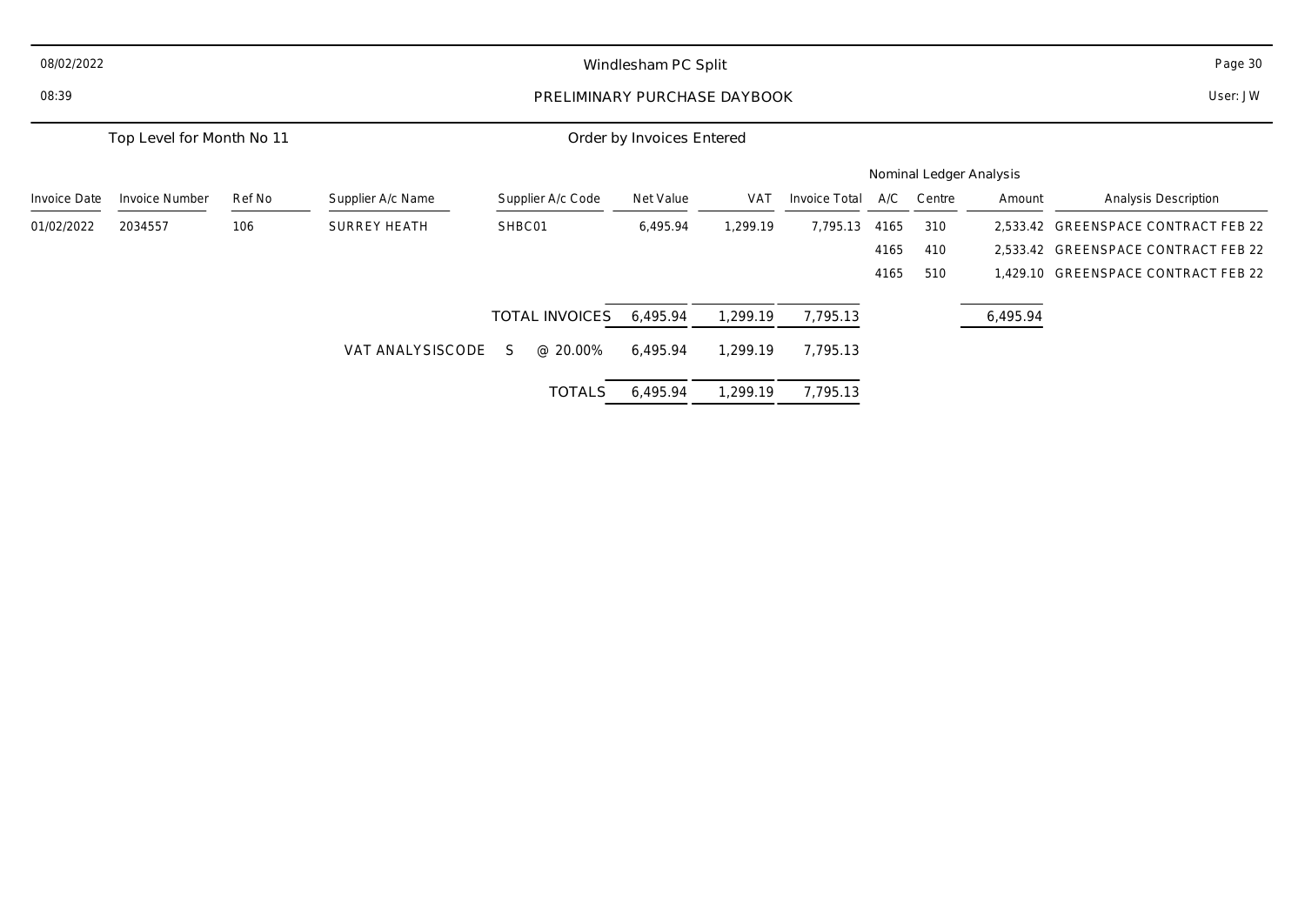| 03/02/2022   |                           |        | Windlesham PC Split          |                   |           |            |               |      |                         | Page 29  |                              |
|--------------|---------------------------|--------|------------------------------|-------------------|-----------|------------|---------------|------|-------------------------|----------|------------------------------|
| 15:18        |                           |        | PRELIMINARY PURCHASE DAYBOOK |                   |           |            |               |      |                         | User: JW |                              |
|              | Top Level for Month No 10 |        | Order by Invoices Entered    |                   |           |            |               |      |                         |          |                              |
|              |                           |        |                              |                   |           |            |               |      | Nominal Ledger Analysis |          |                              |
| Invoice Date | Invoice Number            | Ref No | Supplier A/c Name            | Supplier A/c Code | Net Value | <b>VAT</b> | Invoice Total | A/C  | Centre                  | Amount   | Analysis Description         |
| 19/12/2021   | INV123737155              | 104    | ZOOM                         | ZOOM              | 11.99     | 2.40       | 14.39         | 4435 | 325                     | 4.20     | ZOOM 19.12.21-18.1.22        |
|              |                           |        |                              |                   |           |            |               | 4435 | 425                     | 4.68     | ZOOM 19.12.21-18.1.22        |
|              |                           |        |                              |                   |           |            |               | 4435 | 525                     | 3.11     | ZOOM 19.12.21-18.1.22        |
| 29/12/2021   | 64161807                  | 105    | <b>FASTHOSTS</b>             | <b>FASTHOST</b>   | 61.00     | 12.20      | 73.20         | 4430 | 325                     | 21.35    | <b>GOV.UK Domain renewal</b> |
|              |                           |        |                              |                   |           |            |               | 4430 | 425                     | 23.79    | GOV.UK Domain renewal        |
|              |                           |        |                              |                   |           |            |               | 4430 | 525                     | 15.86    | GOV.UK Domain renewal        |
|              |                           |        |                              | TOTAL INVOICES    | 72.99     | 14.60      | 87.59         |      |                         | 72.99    |                              |
|              |                           |        | VAT ANALYSISCODE             | S.<br>@ 20.00%    | 72.99     | 14.60      | 87.59         |      |                         |          |                              |
|              |                           |        |                              | <b>TOTALS</b>     | 72.99     | 14.60      | 87.59         |      |                         |          |                              |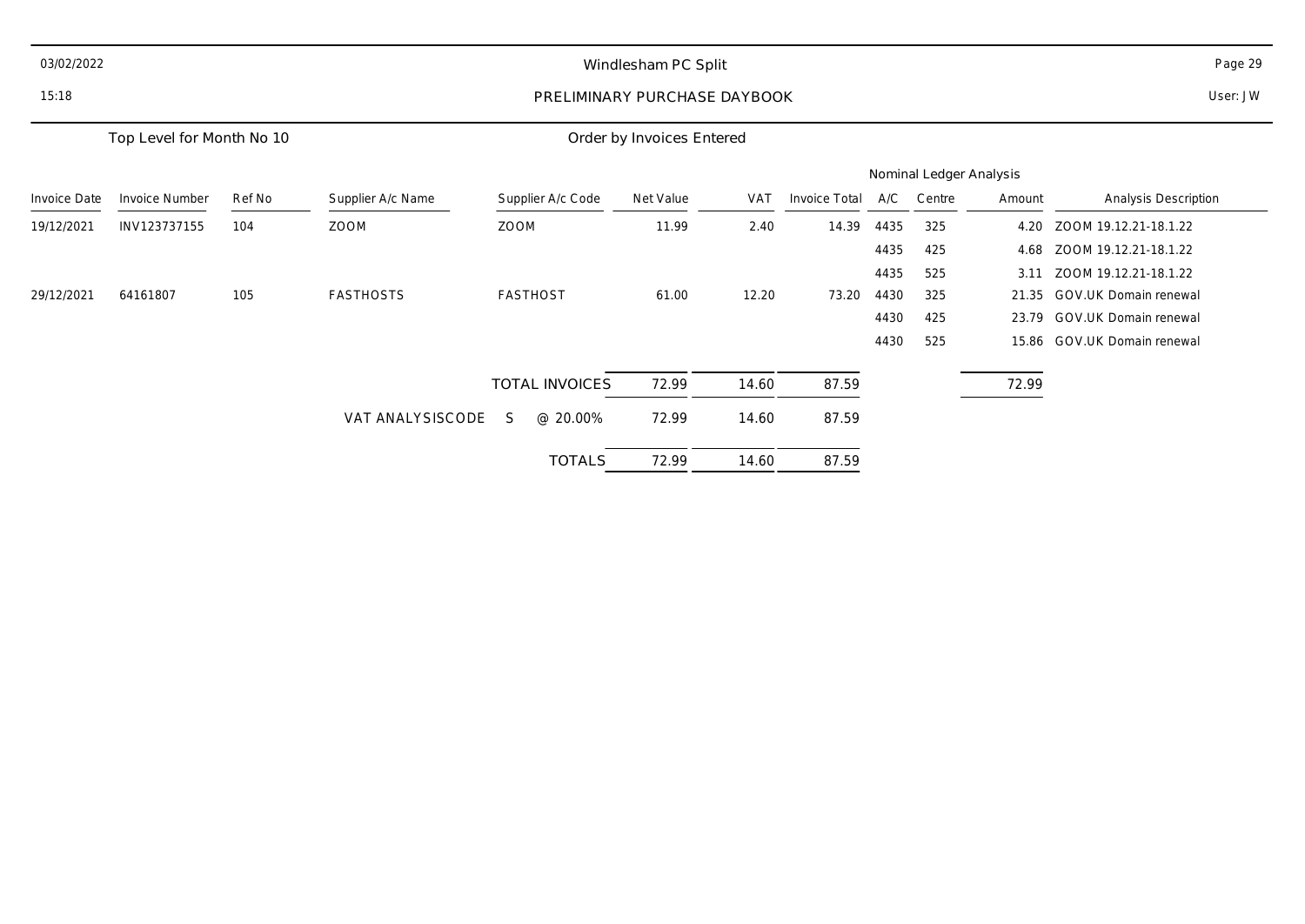

# **WINDLESHAM PARISH COUNCIL RESERVES POLICY**

# **Table of Contents**

| $\overline{2}$ |  |
|----------------|--|
|                |  |
| 4              |  |
| 5              |  |
| 6              |  |
| $7^{\circ}$    |  |
| 8              |  |

| <b>Version &amp; Date</b> | <b>Amendments made</b>                                          |
|---------------------------|-----------------------------------------------------------------|
| V1.1-220222               | Reviewed at Full Council meeting 22 <sup>nd</sup> February 2022 |
|                           |                                                                 |
|                           |                                                                 |
|                           |                                                                 |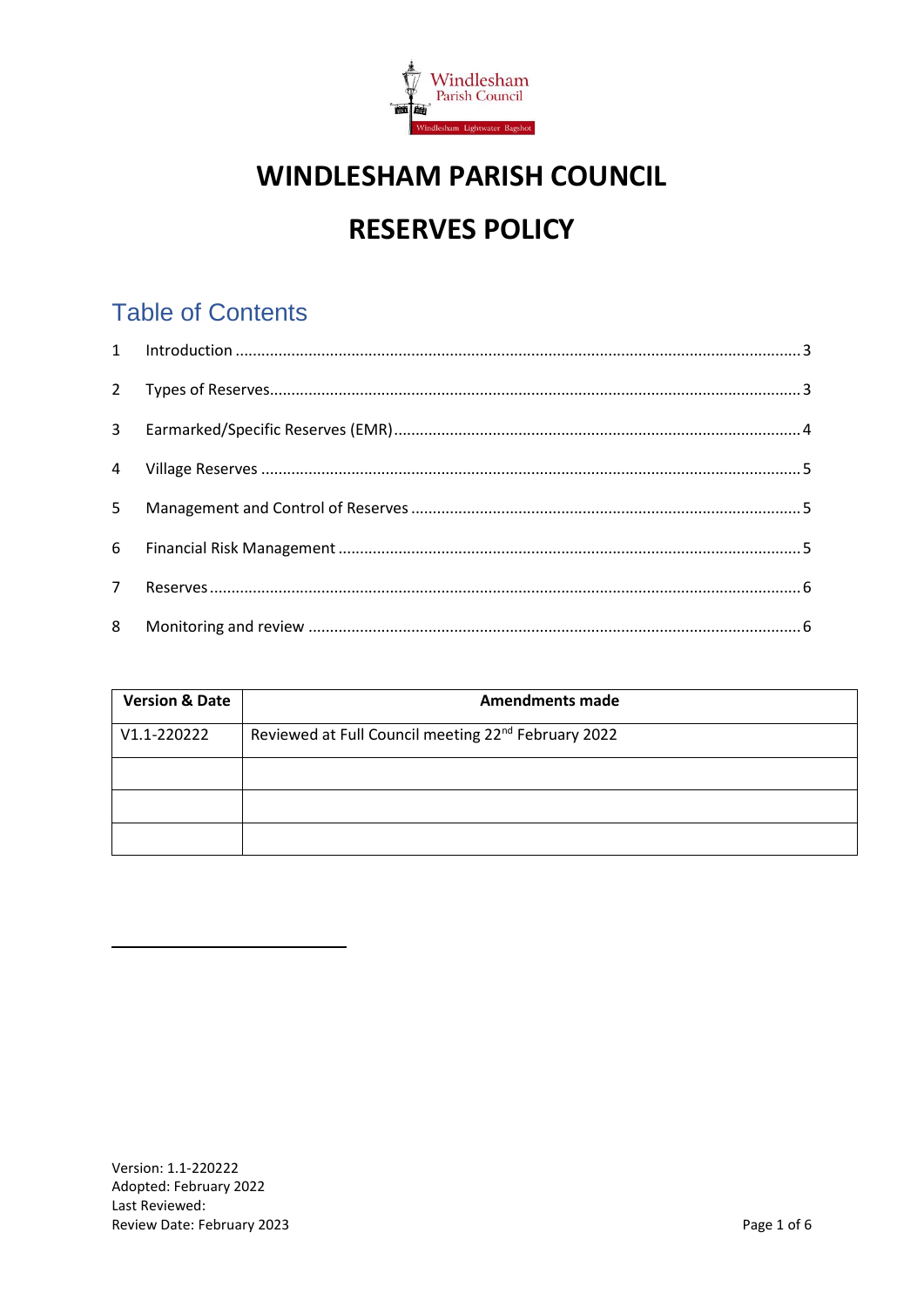

Version: 1. 1 - 220222 Adopted: February 2022 Last Reviewed: Review Date: February 2023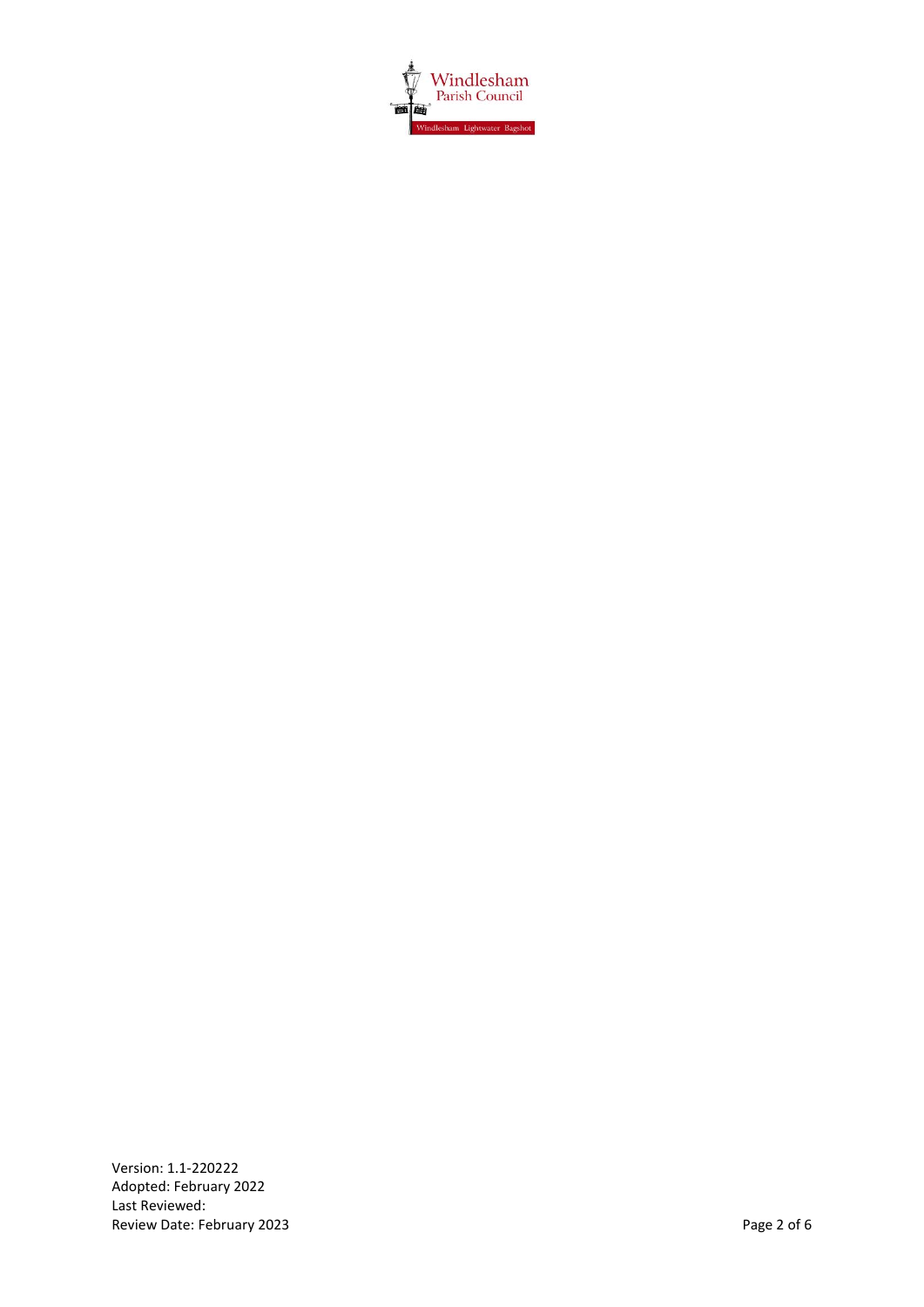

# <span id="page-27-0"></span>**1 Introduction**

- 1.1 Under statute Windlesham Parish Council is required to maintain adequate Financial Reserves in order to meet the needs of the organisation, and to ensure financial security. The purpose of this policy is to set out how the Council will determine and review the level of reserves.
- 1.2 The Joint Panel on Accountability and Governance Practitioners Guide (JPAG) 5.31 (March 2021 edition) advises: "As with any financial entity, it is essential that authorities have sufficient reserves (General and Earmarked) to finance both its day-to-day operations and future plans. It is important, however, given that its funds are generated from taxation/public levies, that such reserves are not excessive."
- 1.3 Sections 32 and 43 of the Local Government Finance Act 1992 require local authorities to have regard to the level of reserves needed for meeting estimated future expenditure when calculating the budget requirement. However, there is no specific minimum level of reserves which an authority should hold, and it is the responsibility of the Responsible Financial Officer to advise the Council about the level of reserves and to ensure that there are procedures for their establishment and use.
- 1.4 The Joint Panel on Accountability and Governance Practitioners Guide (JPAG) 5.168 (March 2021 edition) states: 'As authorities have no legal powers to hold revenue reserves other than those for reasonable working capital needs, or for specifically earmarked purposes, whenever an authority's year-end general reserve is significantly higher than the annual precept or rates and special levies, an explanation should be provided to the auditor.'

Therefore, the following policy will be considered by Full Council annually and no later than April each year.

# <span id="page-27-1"></span>**2 Types of Reserves**

#### **2.1 General Reserves**

- 2.2 General Reserves are funds which do not have any restrictions on their use. They cushion the impact of uneven cash flows, offset budget requirements, if necessary, or can be held in case of unexpected events or emergencies. Setting the level of General Reserves is agreed with the Annual Budget.
- 2.3 JPAG (March 2020 edition) advises: "The generally accepted recommendation with regard to the appropriate minimum level of a Smaller Authority's General Reserve is that this should be maintained at between three (3) and twelve (12) months Net Revenue Expenditure (NRE)."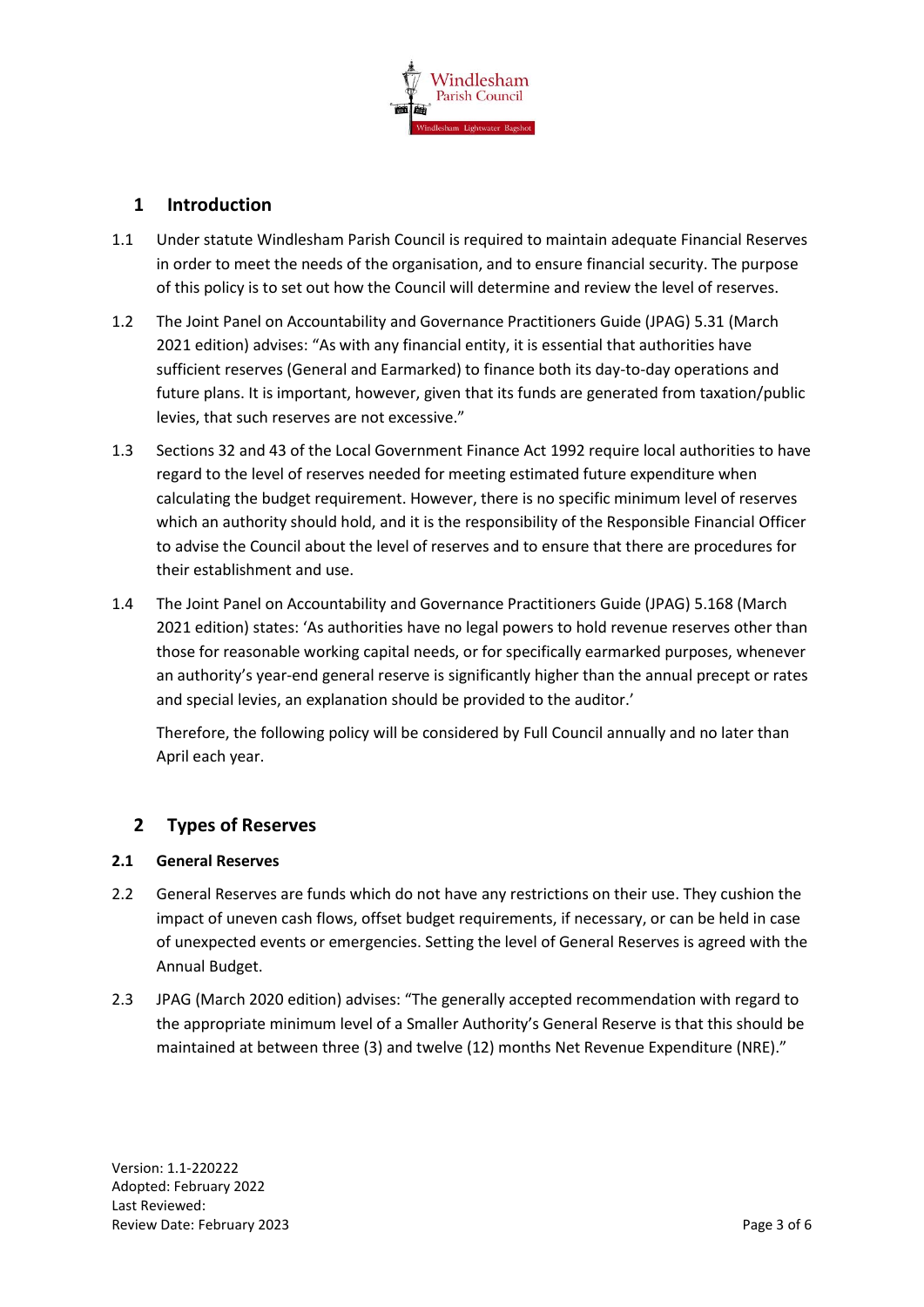

"The smaller the authority, the closer the figure should be to 12 months NRE, the larger the authority the nearer to 3 months.

- 2.4 The primary means of building General Reserves will be through a reallocation of funds (underspend on a completed project) and allocation from the annual budget. This will be in addition to any amounts needed to replenish reserves which have been spent in the previous year. If in extreme circumstances General Reserves were exhausted due to major unforeseen spending pressures within a particular financial year, the Council would be able to draw down from its EMRs to provide short term resources.
- 2.5 The use of the General Reserve is not restricted. It can be used to smooth the impact of uneven cash flows, offset the budget requirement, or can be used to cope with unexpected events or emergencies.
- **2.6 Windlesham has been advised by the internal auditor that the general reserve should not exceed 50% of precept. This policy therefore recommends that a general reserve of 40-50% of precept should be held at each financial year end.**

# <span id="page-28-0"></span>**3 Earmarked/Specific Reserves (EMR)**

- 3.1 EMRs must be held for genuine and intended purposes and their level should be subject to annual review and justification. They should be separately recorded on the Council's accounting system. EMRs are held for several reasons and shall only be used for the purpose for which they were created:
- 3.2 Renewals to enable the planning and financing of an effective program of equipment replacement and property maintenance/refurbishment. The funds required are built up incrementally over several years when considering asset conditions and asset life. They are a mechanism to smooth expenditure without the need to vary budgets.
- 3.3 Carry forward of underspend on an uncompleted project expenditure committed to a project but not spent in the budget year. Reserves can be used as a mechanism to carry forward those resources.
- 3.4 Developers Contributions: proceeds from developers which can only be used for specified purposes – CIL and Section 106
- 3.5 Trading Accounts: in some instances surpluses may be retained for future investment
- 3.6 Insurance Reserve: to meet the estimate of future claims to enable the Council to meet the excesses not covered by insurance
- 3.7 Other Earmarked Reserves:– may be set up from time to time to meet known or predicted liabilities.
- 3.8 Where the purpose of an Earmarked Reserve becomes obsolete, or where there is an overprovision of funds, the excess may, on the approval of the Full Council, be transferred to

Version: 1.1-220222 Adopted: February 2022 Last Reviewed: Review Date: February 2023 **Page 4 of 6**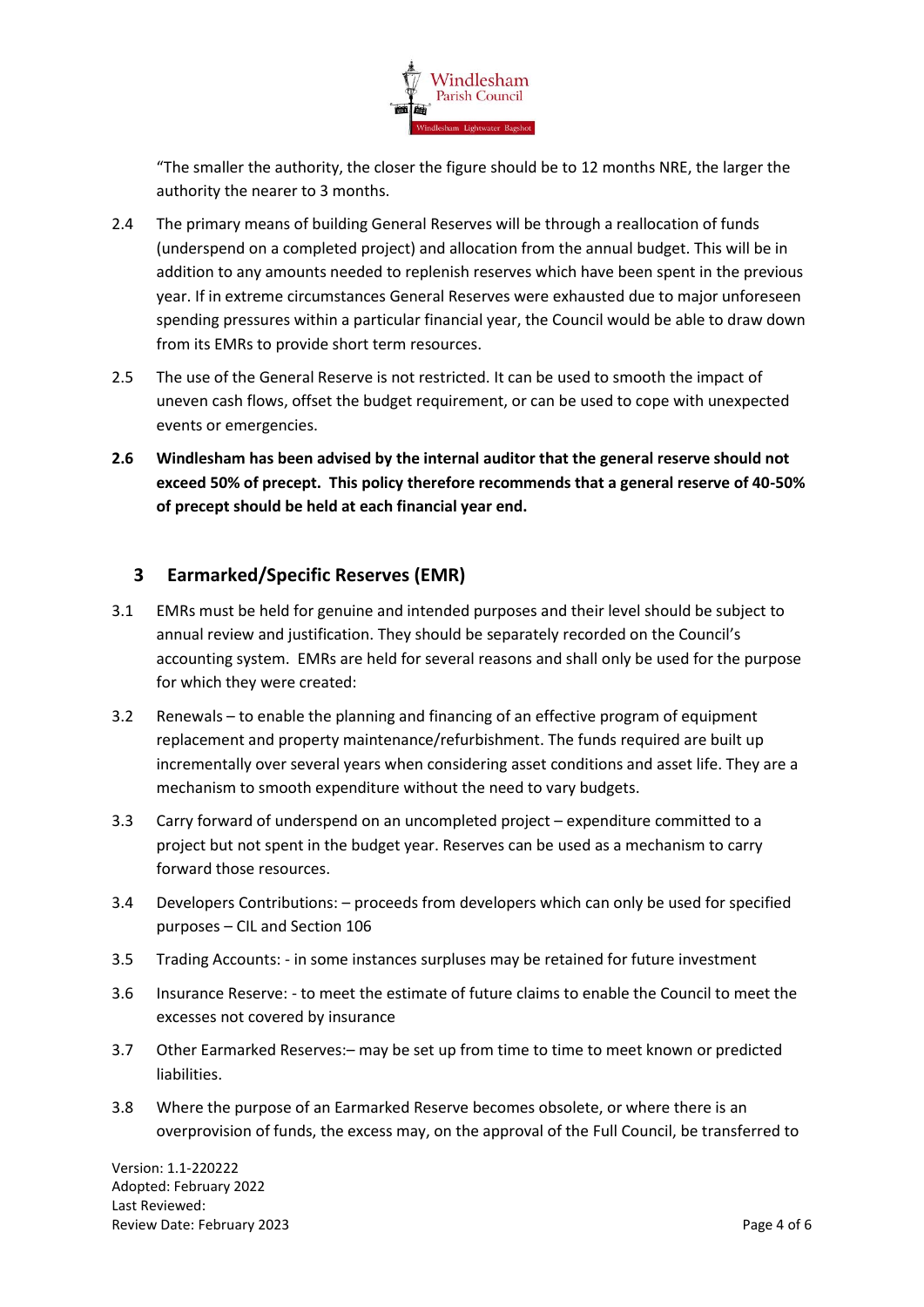

other budget headings within the revenue budget, to General Reserves or to one or more other Earmarked Reserves.

**3.9 EMRs will be established on a "needs" basis in line with anticipated requirements and these are to be reviewed annually. Any decision to set up an EMR must be approved by Full Council.** 

# <span id="page-29-0"></span>**4 Village Reserves**

- 4.1 The committee structure allows each committee to manage their budgets in maintaining services and delivering projects. The Terms or Reference for each committee confirm how each committee will be funded and no individual committee can expect any shortfall in a specific year to be covered by the Council's general reserves.
- 4.2 Committees need to consider their responsibilities and projects in setting reserves It is recommended that a general reserve is set to cover day to day operations.
- 4.3 Any unspent budget not used at the end of the financial year will, following Full Council approval, either be returned to Council's general reserves or added to an identified project ear marked reserve. No budgetary surplus will be added to individual village reserves.

# <span id="page-29-1"></span>**5 Management and Control of Reserves**

- 5.1 Movements in Earmarked Reserves and General Reserves shall be reported to the Council as part of budget monitoring documentation. The use of reserves shall be approved by the Council.
- 5.2 **The minimum level of General Reserves shall be recommended to the Council by the Clerk (who is the Responsible Financial Officer). This will form part of the recommendations for the Annual Budget and Precept request**.
- **5.3 A statement of earmarked reserves will be formally reviewed as part of the budget setting process. This will review the balance and purpose of all earmarked reserves.**

### <span id="page-29-2"></span>**6 Financial Risk Management**

6.1 To assess the adequacy of the general reserve fund when setting the annual budget, the RFO will take account of the strategic, operational, and financial risks facing the Council. The level of general reserve for the ensuing year will be based on a risk assessment of the Council's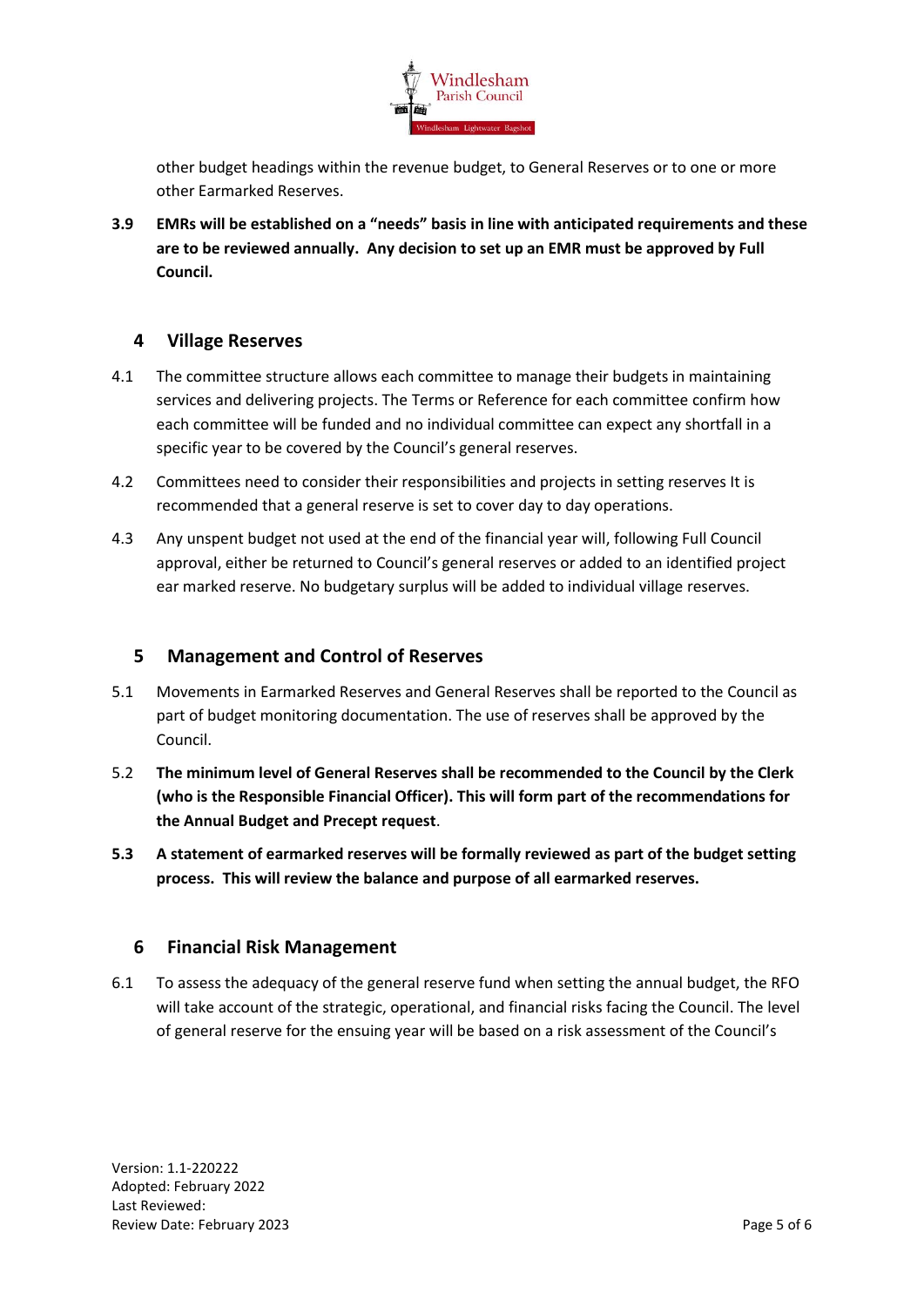

main areas of income and expenditure and consider any provisions and contingencies that may be required.

# <span id="page-30-0"></span>**7 Reserves**

- 7.1 When establishing a reserve as part of the annual setting process, the Council will set out:
	- 7.1.1 The reason / purpose of the reserve
	- 7.1.2 How and when the reserve can be used
	- 7.1.3 Procedures for the management and control of the reserve
	- 7.1.4 A process and timescale for review of the reserve to ensure continuing relevance and adequacy.
- 7.2 Review of adequacy of balances and reserves
	- **7.2.1** In assessing the adequacy of reserves the strategic, operational and financial risks facing the Council will be taken into account and the level of all reserves will be reviewed as part of the annual budget preparation.

### <span id="page-30-1"></span>**8 Monitoring and review**

8.1 This policy will be monitored periodically by the council to judge its effectiveness and will be updated in accordance with changes in the law.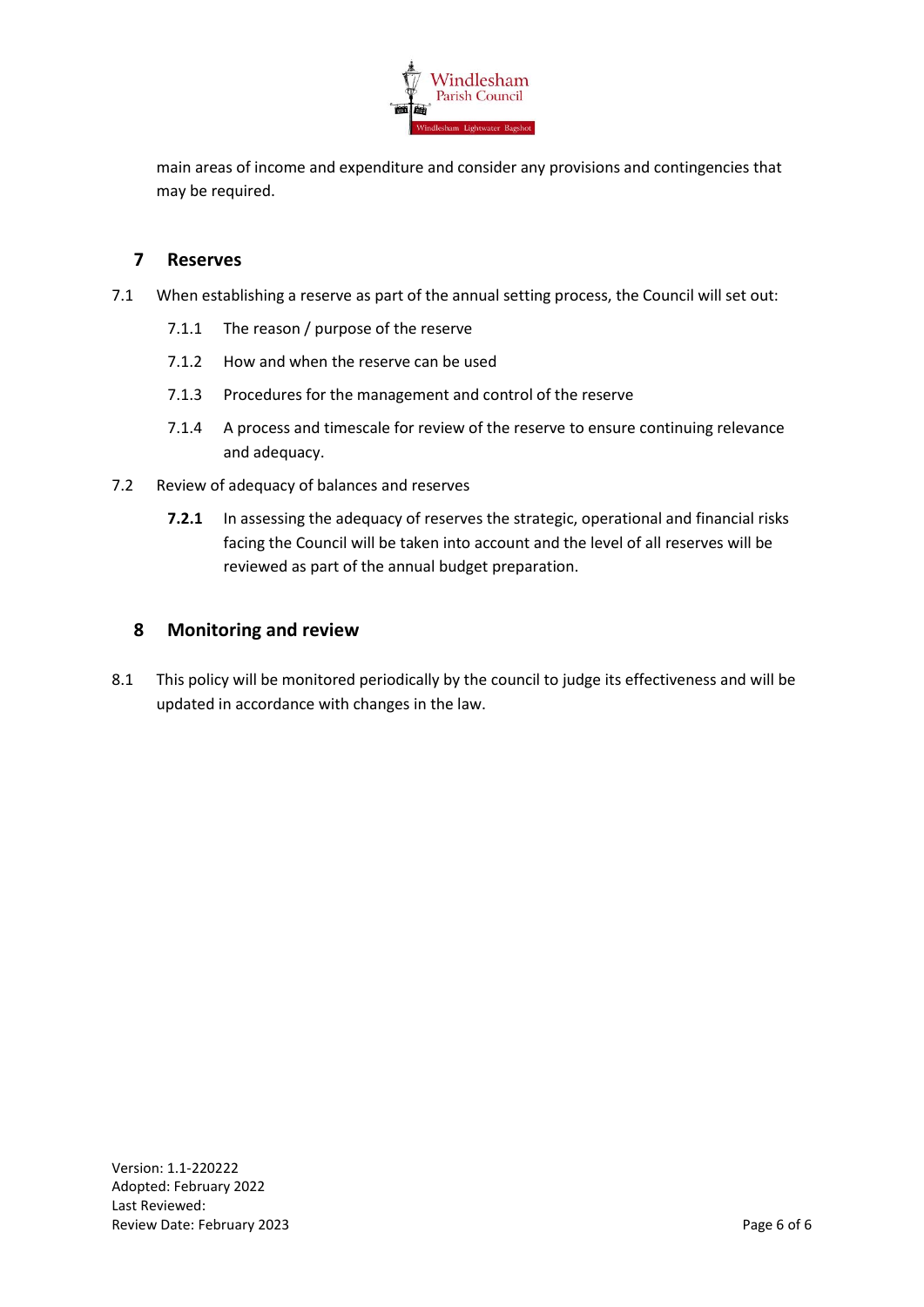

# **Localism Act 2011**

# **The Relevant Authorities (Disclosable Pecuniary Interests) Regulations 2012**

**Name** of Councillor ………………………………… .……………………………..(the "Member")

**Part 1**

# **Registration of Disclosable Pecuniary Interests**

You are required to notify the Council of all the Disclosable Pecuniary Interests you have.

**You are also required to notify the Council of any Disclosable Pecuniary Interests of a spouse or civil partner; or a person with whom you are living as a husband or wife or civil partner. In this form such a person is referred to as Partner. The Partner is not required to be identified. The notification is yours, not your Partner's.** 

References to "relevant person" mean either the Member or Partner. Other interpretations of the terms used in this form are described on Pages 5 and 6.

**Please put None in every category where you have no interest to declare.** Additional notifications are dated subsequently in the document below as they are notified so that this form is a continuous record.

**1. Employment, Office, Trade, Profession or Vocation** Any employment, office, trade, profession or vocation carried on for profit or gain.

# **2. Sponsorship**

Any payment or provision of any other financial benefit (other than from the relevant authority) made or provided within the relevant period in respect of any expenses incurred by the Member in carrying out duties as a Member, or towards the election expenses of the Member. This includes any payment or financial benefit from a trade union within the meaning of the Trade Union and Labour Relations (Consolidation) Act 1992.

# **3. Contracts**

Any contract which is made between the relevant person (or a body in which the relevant person has a beneficial interest) and the relevant authority:

(a) under which goods or services are to be provided or works are to be executed; and (b) which has not been fully discharged.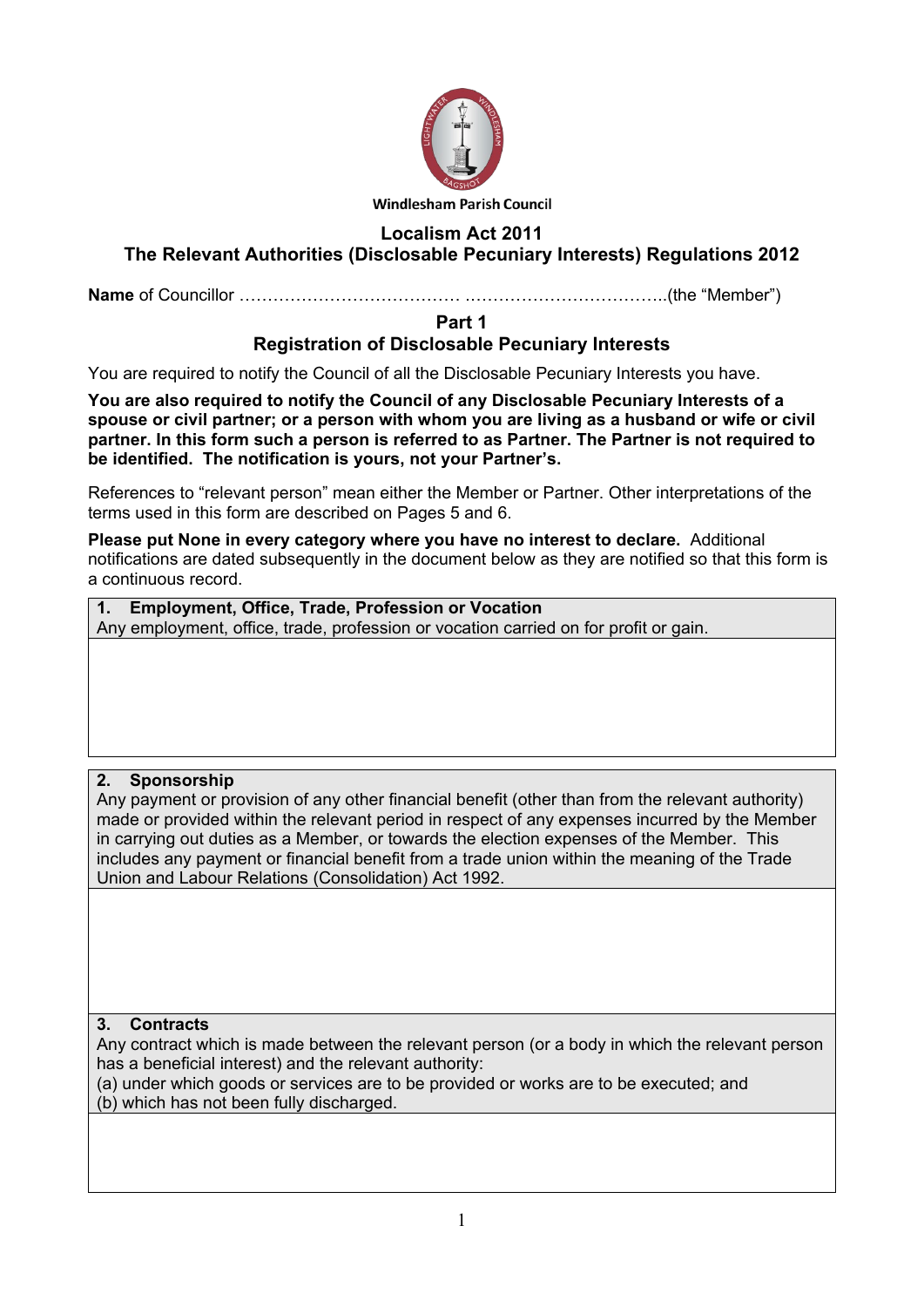# **4. Land**

Any beneficial interest in land which is within the area of the relevant authority.

# **5. Licences**

Any licence (alone or jointly with others) to occupy land in the area of the relevant authority for a month or longer.

# **6. Corporate tenancies**

Any tenancy where (to the Member's knowledge):

(a) the landlord is the relevant authority; and

(b) the tenant is a body in which the Relevant Person has a beneficial interest.

# **7. Securities**

Any beneficial interest in securities of a body where:

(a) that body (to the Member's knowledge) has a place of business or land in the area of the relevant authority; and

(b) either:

- (i) the total nominal value of the securities exceeds £25,000 or one hundredth of the total issued share capital of that body; or
- (ii) if the share capital of that body is of more than one class, the total nominal value of the shares of any one class in which the relevant person has a beneficial interest exceeds one hundredth of the total issued share capital of that class.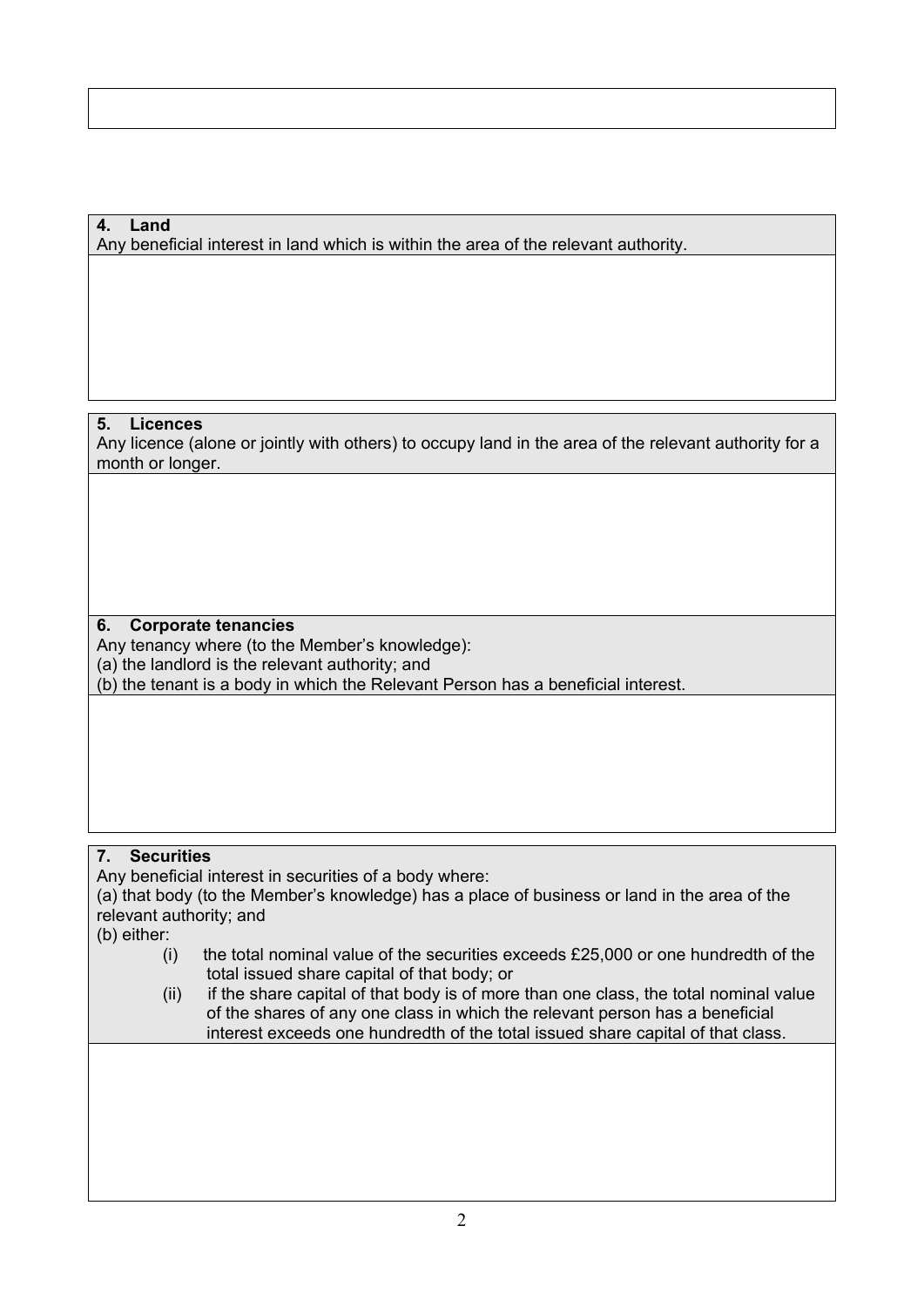# **Warning**

You commit an offence under section 30 (1) of the Localism Act 2011 if you provide information in the above notification which is false or misleading and

(a) you know that it is false or misleading, or

(b) you are reckless as to whether the information is true and not misleading.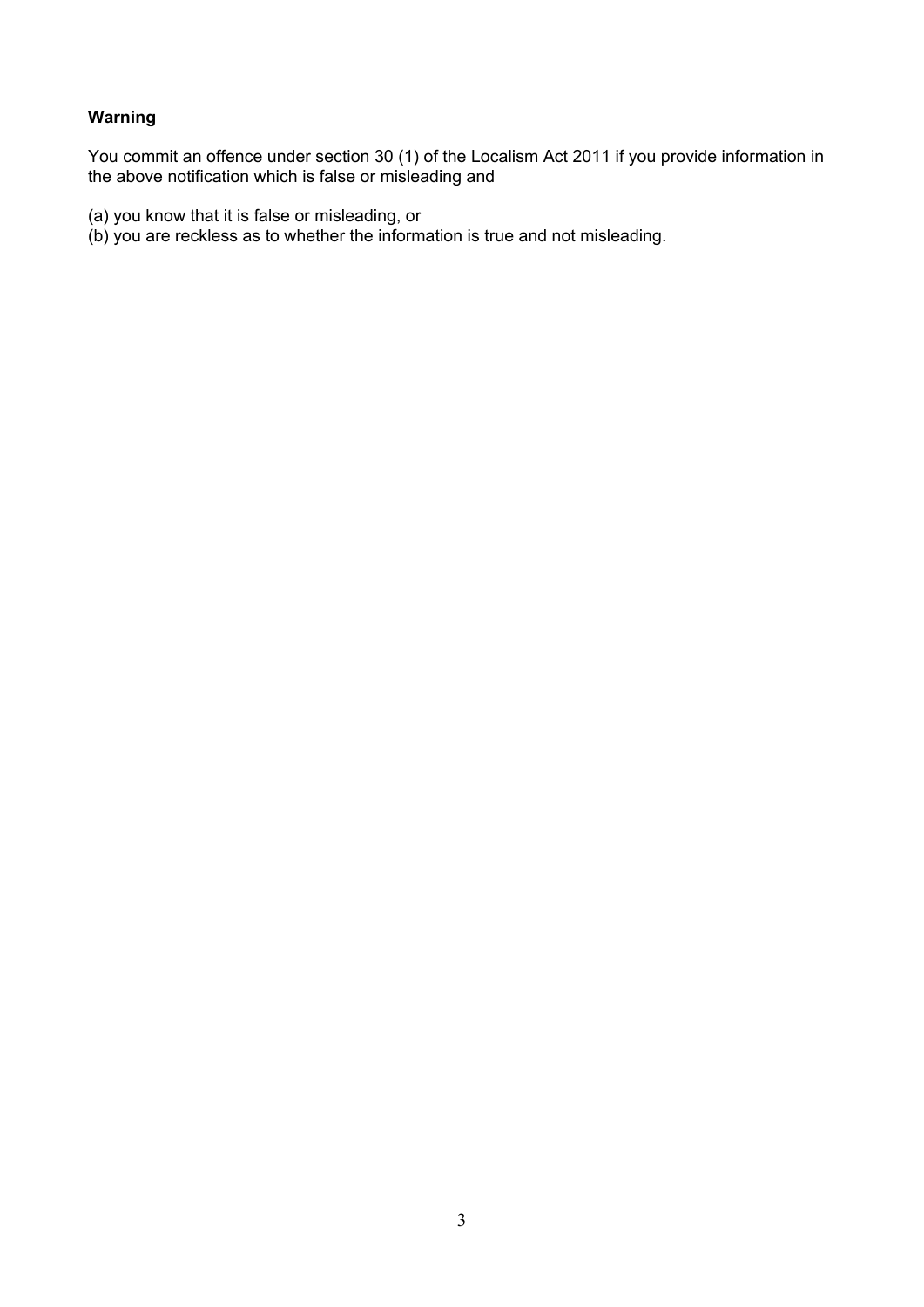#### **Part 2 Registration of Non-Pecuniary Interests**

The Council's Code of Conduct provides that where a councillor is aware, or ought reasonably to be aware of the existence of the non-pecuniary interest, he/she will have a non-pecuniary interest in any business of the Council where it relates to or is likely to affect any of the categories set out at paragraphs 8 to 10 below. The Councillor is required to record details of those non-pecuniary interests in the Register of Members' Interests.

# **The interests below are those of the Member only and are not those of a Partner.**

| 8. Council Outside Body Appointments |  |  |                                                                     |
|--------------------------------------|--|--|---------------------------------------------------------------------|
|                                      |  |  | Any body to which you are appointed or nominated to by the Council. |

### **9. Membership of Public Bodies, Charities etc**

Any body, of which you are a member, which exercises functions of a public nature; or is directed to charitable purposes; or is one of whose principal purposes includes the influencing of public opinion or policy (including any political party or trade union),

### **10. Gifts and Hospitality**

Any person from whom you have received a gift or hospitality with an estimated value of at least £50.

**Date** of original notification:

**Signed:……………………………………………………………………………………………………...** 

**Note: An electronic version of this form will be placed on the Council's website and the original will be available for inspection at Surrey Heath House.**